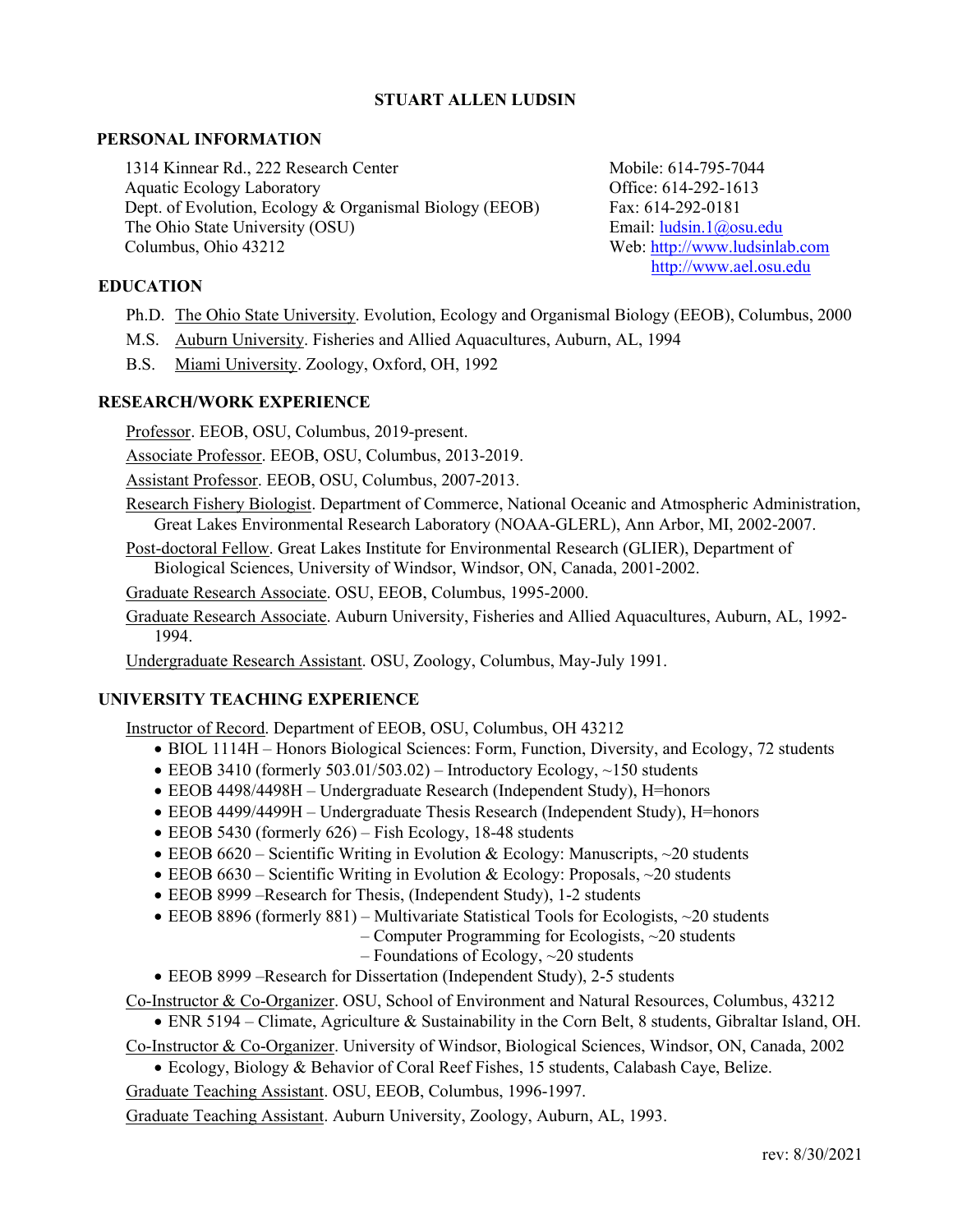## **UNIVERSITY APPOINTMENTS**

Professor. OSU, Environmental Sciences Graduate Program, Columbus, 2019-present.

Associate Professor. OSU, Environmental Sciences Graduate Program, Columbus, 2013-2019.

Assistant Professor. OSU, Environmental Sciences Graduate Program, Columbus, 2007-2013.

Adjunct Associate Professor. University of Michigan, School of Natural Resources and the Environment, Ann Arbor, 2007-present.

Adjunct Assistant Professor. University of Toledo, Biology, Toledo, OH, 2006-present.

Adjunct Assistant Professor. University of Windsor, Biological Sciences, Windsor, ON, 2003-present.

Adjunct Faculty Member. Bowling Green State University, Biological Sciences, Bowling Green, OH, 2003-present.

## **RESEARCH FUNDING**

| <b>Sponsor Type</b>           | <b>Totals</b>          |
|-------------------------------|------------------------|
| Federal                       | \$9,213,210            |
| State/Provincial              | 76,000<br>$\mathbf{S}$ |
| Non-governmental Organization | \$16,215,063           |
| <b>Total</b>                  | \$25,504,273           |

## **Ongoing**

- 1. Great Lakes Fishery Commission, Fisheries Research Program. "Do summer cyanobacterial blooms negatively affect prey and commercial fish recruitment in the Great Lakes?" Co-PI, 2020-2023, \$364,350 (CAN).
- 2. NOAA, National Marine Fisheries Service. "Great Lakes Fisheries Science Training (FST) workshop for undergraduates." PI, 2020-2022, \$139,802.
- 3. Great Lakes Fishery Commission, Fisheries Research Program. "A unified model of walleye recruitment" Co-PI, 2020-2022, \$187,728.
- 4. Ohio Department of Natural Resources-Division of Wildlife, Federal Aid in Sport Fish Restoration Program. "Fish Management in Ohio". PI, 2020-2021, \$1,400,000.

*Listed below are research, administrative, and training budgets that I directly manage, or am a "true" PI or Co-PI. I did not list other administrative and research budgets that are managed by another PI, ODNR-DOW partner, or subcontractor as part of this grant.*

- FADB02: AEL basic services. 2020-2021, \$367,383, PI.
- FADR74: Channel catfish stock and gear assessment. 2020-2021, \$53,085, PI.
- FADR75: Is food quality limiting Walleye recruitment in Lake Erie? 2020-2021, \$86,340, PI.
- FADR79: Assessing prey availability to sportfish in Ohio reservoirs. 2020-2021, \$14,377, PI.
- FADX07: AEL Fisheries in-service training. 2020-2021, \$15,897, PI.
- FADX09: Lower trophic level impacts on fish recruitment. 2020-2021, \$148,635, Co-PI.
- 5. Great Lakes Fishery Commission, Fisheries Research Program. "Do discrete spawning stocks contribute differentially to Lake Erie's walleye fisheries?". Co-PI, 2016-2021, \$273,000.
- 6. Great Lakes Fishery Commission, Fisheries Research Program. "Habitat quality as a driver of Lake Erie walleye population dynamics: past, present & future". PI, 2016-2021, \$284,691.
- 7. Great Lakes Fishery Commission, Fisheries Research Program. "Physical processes and fish recruitment in large lakes: Phase II.". PI, 2016-2021, \$220,000.
- 8. National Science Foundation, Division of Integrative Organismal Systems. "The influence of the prey physiological stress response on predator-prey interactions". Co-PI, 2016-2021, \$652,556.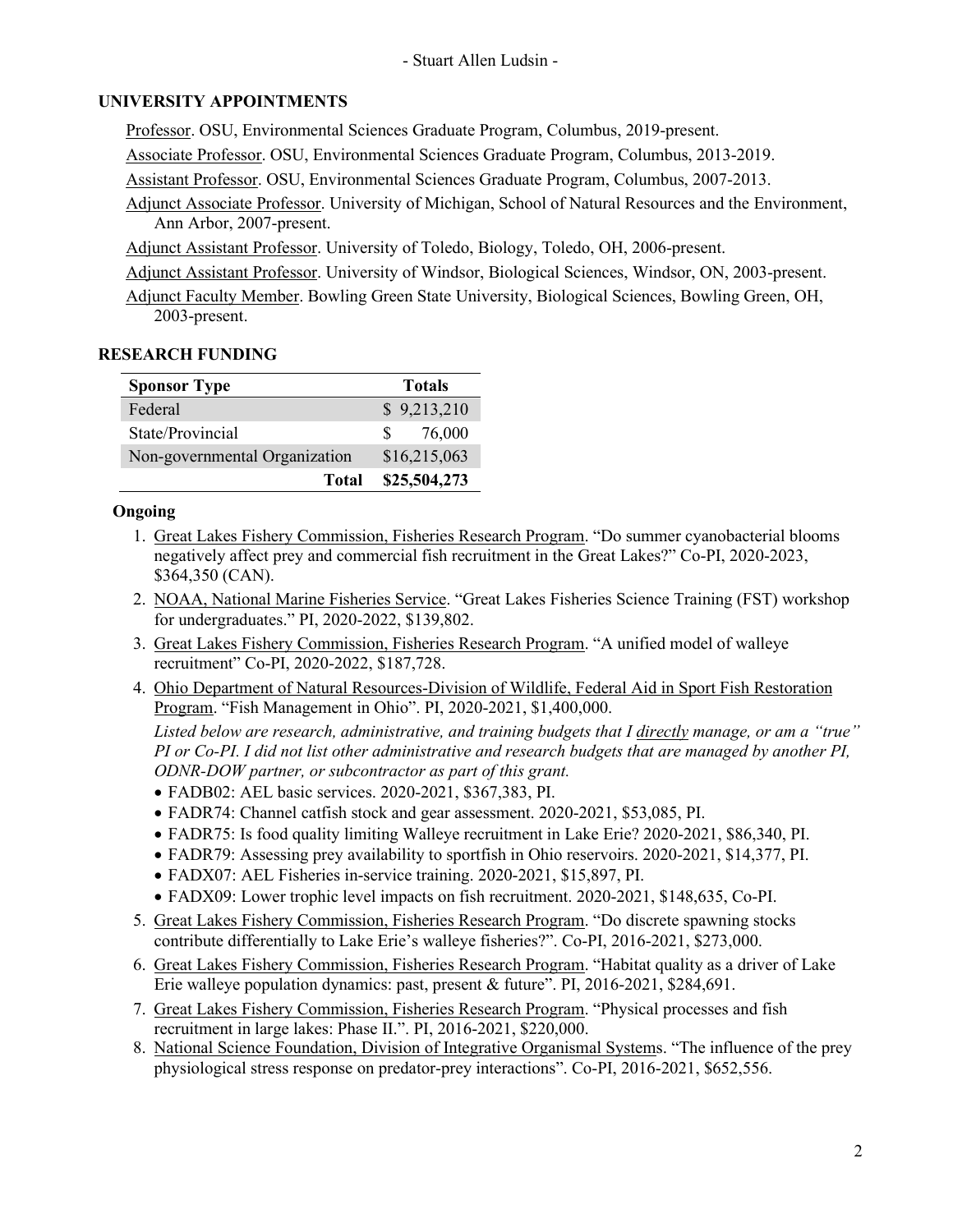# **Completed**

1. Ohio Department of Natural Resources-Division of Wildlife, Federal Aid in Sport Fish Restoration Program. "Fish Management in Ohio". PI, 2010-2020, \$13,672,160.

*Listed below are research, administrative, and training budgets that I directly manage, or am a "true" PI or Co-PI. I did not list other administrative and research budgets that are managed by another PI, ODNR-DOW partner, or subcontractor as part of this grant.*

- FADR78: Walleye use of the Lake Erie reef complex during the spring spawning season. 2016- 2020, \$210,386, PI.
- FADR79: Assessing prey availability to sportfish in Ohio reservoirs. 2016-2020, \$368,575, PI.
- FADR74: Channel catfish stock and gear assessment. 2015-2020, \$702,068, PI.
- FADR75: Is food quality limiting Walleye recruitment in Lake Erie? 2015-2020, \$732,066, PI.
- FADB02: AEL basic services. 2011-2020, \$3,652,277, PI.
- FADX07: AEL Fisheries in-service training. 2011-2020, \$143,026, PI.
- FADX09: Lower trophic level impacts on fish recruitment. 2011-2020, \$1,226,986, PI/Co-PI.
- FADR65: Retrospective analysis of the causes and consequences of Lake Erie change. 2011-2018, \$489,594. PI.
- FADR68: Lake Erie walleye stock discrimination methods and applications. 2010-2017, \$716,063, PI.
- FADR73: Modeling assessment of habitat quality for Ohio reservoir sportfishes. 2014-2016, \$103,140, PI.
- FADR67: The influences of hydrodynamics, early growth, and larval movement on walleye recruitment on the western basin of Lake Erie. 2010-2016, \$579,942, Co-PI.
- FADR69: Role of biophysical coupling in walleye recruitment. 2011-2015, \$268,675, PI.
- FADR62: Meteorological effects on Lake Erie yellow perch reproduction and recruitment. 2009- 2015, \$541,988, PI.
- FADX14: Improved reliability of production in fish rearing ponds. 2011-2013, \$94,946, Co-PI.
- FADR60: Ecosystem-based modeling evaluation of stocked predator introductions on reservoir food webs. 2009-2011, \$104,349, PI.
- FADR61: A bioenergetics-based evaluation of hybrid striped bass habitat quality in Ohio reservoirs. 2009-2011, \$182,284, PI.
- 2. Ohio Lake Erie Commission, Lake Erie Protection Fund. "HAB & hypoxia impacts on Lake Erie food webs and fisheries." PI, 2019-2021, \$49,924.
- 3. Great Lakes Fishery Commission, Fisheries Research Program. "Moving toward ecosystem-based fisheries management: developing an integrated ecosystem assessment of Lake Erie as a case study". Co-PI, 2019-2021, \$136,582.
- 4. NOAA, Ohio Sea Grant College Program. "Stock structure and contribution of west and east basin walleye to recreational and commercial fisheries in Lake Erie". PI, 2018-2021, \$119,724.
- 5. Ohio Department of Higher Education. "Physiological, growth and survival response of age-0 yellow perch and walleye to toxic cyanobacteria". PI, 2018-2021, \$152,886.
- 6. Ohio Department of Higher Education. "Development of the MMPB method for quantifying total microcystins in edible fish tissues". PI, 2016-2018, \$156,617.
- 7. Ohio Department of Higher Education. "Fish flesh and fresh produce as sources on microcystin exposure to humans". PI, 2015-2017, \$162,598.
- 8. National Science Foundation, Coupled Natural and Human Systems Program. "Co-evolution of upstream human behavior and downstream ecosystem services in a changing climate". Co-PI, 2011- 2017, \$1,499,995.
- 9. The Nature Conservancy. "Western Lake Erie Basin conservation effects assessment project". PI, 2016, \$15,000.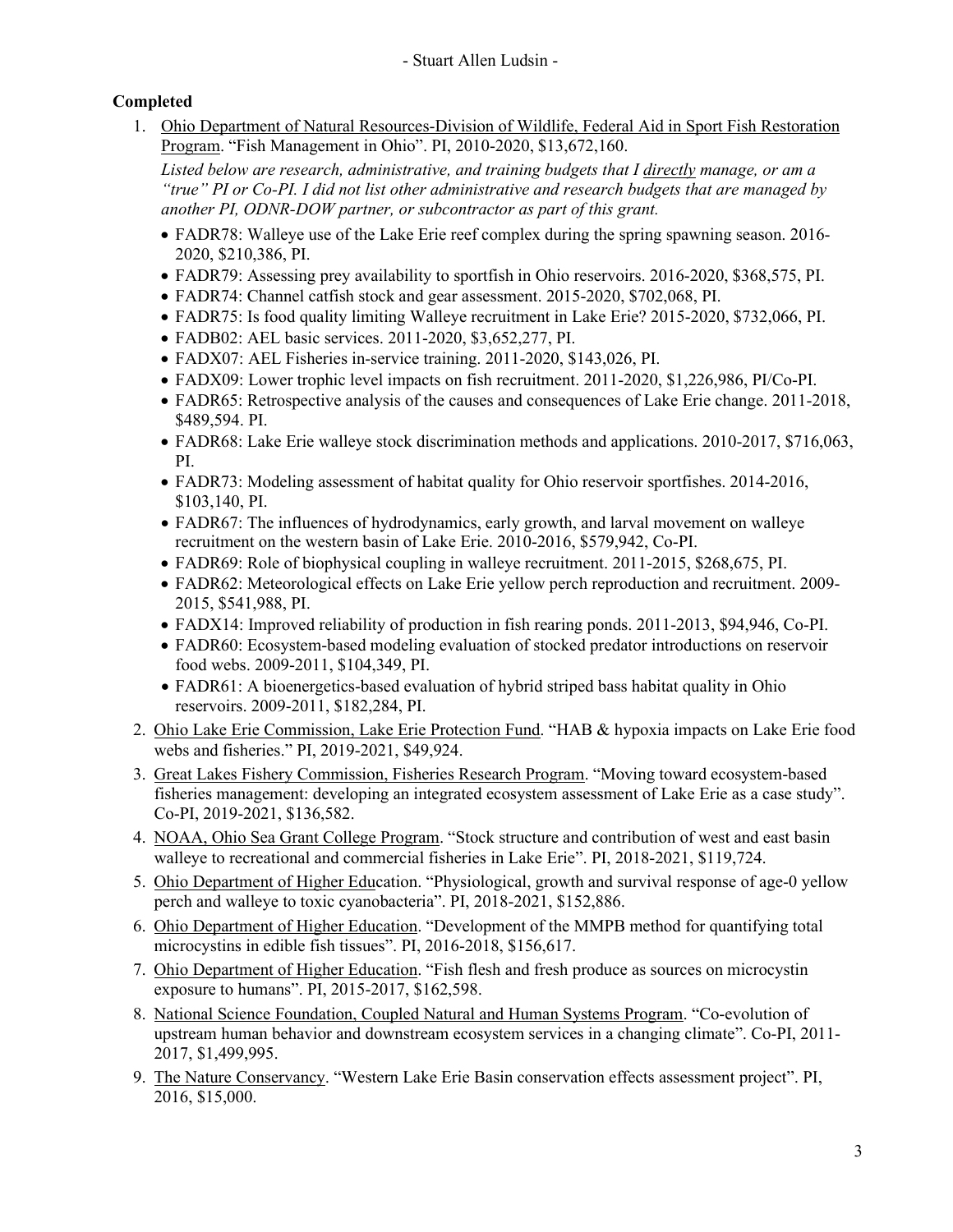- 10. United States Department of Agriculture, Natural Resources Conservation Service. "Integrating the cropland and wildlife components of the conservation effects assessment project (CEAP) to assess and forecast benefits of agricultural BMPs to biological endpoints across the western Lake Erie basin watershed". Co-PI, 2013-2016, \$271,416.
- 11. NOAA, Ohio Sea Grant College Program. "Impacts of climate change on public health in the Great Lakes through harmful algal blooms". Co-PI, 2012-2016, \$189,506.
- 12. Columbus Zoo. "Brindled madtom reintroduction project". PI, 2010-2016, \$8,905.
- 13. Great Lakes Fishery Commission, Fisheries Research Program. "Physical-biological coupling and the challenge of understanding recruitment in large lakes". PI, 2011-2015, \$203,969.
- 14. Ohio Lake Erie Commission, Lake Erie Protection Fund. " Updating the Planktonic Index of Biotic Integrity (P-IBI) for Lake Erie". PI, 2014, \$3,130.
- 15. Energy Foundation. "Climate impacts on the Lake Erie Fishery". Co-PI, 2012-2014, \$61,000.
- 16. Great Lakes Fishery Commission, Fisheries Research Program. "A coupled physical-biological model to forecast larval yellow perch distributions, growth rates, and potential recruitment in Lake Erie". Co-PI, 2011-2014, \$199,699.
- 17. NOAA, ECOFORE Program. "ECOFORE 2006: Forecasting the causes, consequences, and potential solutions for hypoxia in Lake Erie". Co-PI, 2006-2014, \$2,200,000
- 18. Great Lakes Fishery Commission, Fisheries Research Program. "Winter warming effects on yellow perch reproduction and recruitment". PI, 2010-2013, \$112,725.
- 19. Ontario Ministry of Natural Resources. "Effects of hydrodynamic processes on Lake Erie walleye recruitment". PI, 2010-2013, \$34,000.
- 20. Great Lakes Fishery Commission, Sea Lamprey Research Program. "Determination of microelemental stability of sea lamprey statoliths". Co-PI, 2009-2012, \$175,623.
- 21. Great Lakes Fishery Commission, Fisheries Research Program. "River discharge as a predictor of Lake Erie yellow perch recruitment". PI, 2006-2011, \$347,583.
- 22. Ohio Lake Erie Commission, Lake Erie Protection Fund. "Using satellite imagery for fisheries management". PI, 2009-2010, \$14,750.
- 23. Great Lakes Fishery Commission, Fisheries Research Program. "Experimental and spatial modeling of environmental factors affecting foraging success of age-0 yellow perch". Co-PI, 2007-2010, \$146,640.
- 24. NOAA, CSCOR Program. "NGOMEX 2006: Spatially-explicit, high-resolution mapping and modeling to quantify hypoxia effects on the living resources of the Northern Gulf of Mexico". Co-PI (Project leader), 2006-2009, \$1,462,729
- 25. Great Lakes Fishery Commission, Sea Lamprey Research Program. "Micro-elemental analysis of statoliths as a tool for tracking tributary origins of sea lamprey". PI, 2004-2006, \$96,315.
- 26. Lake Champlain Sea Grant Program. "Development of a population viability model to optimize sea lamprey control strategies in Lake Champlain". Co-PI, 2004-2006, \$103,411.
- 27. Great Lakes Fishery Commission, Fisheries Research Program. "Exploration of the existence of natural reproduction in Lake Erie lake trout using otolith microchemistry". Co-PI (Project Leader), 2003-2004, \$16,750.
- 28. Ohio Department of Natural Resources-Division of Wildlife, Federal Aid in Sport Fish Restoration Program. "Species interactions among young-of-year fishes in Lake Erie". Co-PI (Project Leader), 1995-2001: \$456,682.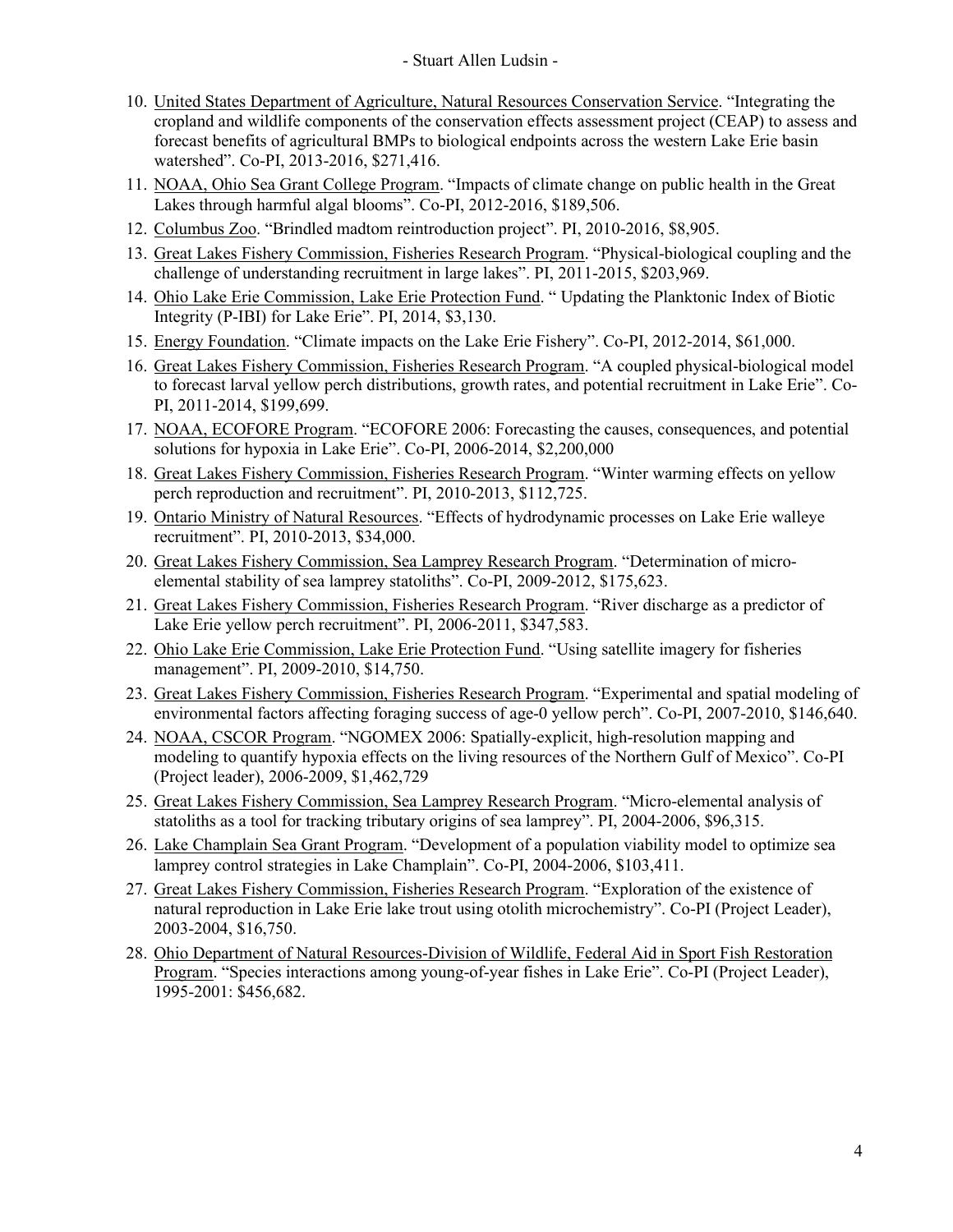## **REFEREED PUBLICATIONS (IN PRESS OR PUBLISHED; N = 110)**

- 1. Becher, S.M. Tyszko, R.D. Zweifel, J.D. Conroy, J.J. Pritt, and **S.A. Ludsin**. in press. Alternative prey reduces Largemouth Bass predation mortality on newly stocked Channel Catfish fingerlings. *North American Journal of Fisheries Management*. doi.org/10.1002/nafm.10647
- 2. Blawut, B. Wolfe, C. Premanandan, G. Schuenemann, **S.A. Ludsin**, D.N. Rao Veeramachaneni, and M.A. Coutinho da Silva. in press. Spatial and temporal changes in testis morphology and sperm ultrastructure of the sportfish Sauger (*Sander canadensis*). *Acta Zoologica* doi.org/10.1111/azo.12399
- 3. Bunnell, D.B., **S.A. Ludsin**, R.L. Knight, L.G. Rudstam, C.E. Williamson, T.O. Hook, P.D. Collingsworth, B.M. Lesht, R.P. Barbiero, A.E. Scofield, E.S. Rutherford, L. Gaynor, H.A. Vanderploeg, and M.A. Koops. in press. Consequences of changing water clarity on the fish and fisheries of the Great Lakes. *Canadian Journal of Fisheries and Aquatic Sciences* doi.org/10.1139/cjfas-2020-0376
- 4. Almeida, L.Z., S.M. Hovick, **S.A. Ludsin**, and E.A. Marschall. 2021. Which factors determine the long-term effect of poor early-life nutrition? A meta-analytic review. Ecosphere 12(8): e03694.
- 5. Blawut, B. Wolfe, C.R. Moraes, C. Premanandan, **S.A. Ludsin**, G. Schuenemann, and M.A. Coutinho da Silva. 2021. Changes to the spermatozoa glycocalyx and its role in fertilization in Sauger (*Sander canadensis*). *Aquaculture* 539:736635.
- 6. Budnik, R.R., J.D. Conroy, R.D. Zweifel, **S.A. Ludsin**, and E.A. Marschall. 2021. Projecting future habitat quality of three midwestern reservoir fishes under warming conditions. *Ecology of Freshwater Fish* 30:31-47.
- 7. Dillon, R.A., J.D. Conroy, K.J. Lang, K.L. Pangle, and **S.A. Ludsin**. 2021. Bottom hypoxia alters the spatial distribution of pelagic intermediate consumers and their prey. *Canadian Journal of Fisheries and Aquatic Sciences* 78:522-538.
- 8. Euclide, P.T., T. MacDougall, J.M. Robinson, M.D. Faust, C.C. Wilson, K.Y. Chen, E.A. Marschall, W. Larson, and S. Ludsin. 2021. Mixed-stock analysis using Rapture genotyping to evaluate stockspecific exploitation of a walleye population despite weak genetic structure. *Evolutionary Applications* 14:1403-1420.
- 9. Fraker, M.E., **S.A. Ludsin**, B. Luttbeg, and R.J. Denver. 2021. Stress hormone-mediated antipredator morphology improves escape performance in amphibian tadpoles. *Scientific Reports* 11:4427
- 10. Johnson, G.R., R.A. Dillon, R.D. Zweifel, **S.A. Ludsin**, and J.D. Conroy. 2021. Gizzard Shad target strength‐to‐body size equations at multiple hydroacoustic frequencies. *Transactions of the American Fisheries Society* 150:242-257.
- 11. Manubolu, M., L. Goodla, T. Jayakumar, **S.A. Ludsin**, T. Jayakumar, M. Fraker, and K. Pathakoti. 2021. Nanotechnology-based detection and remediation of mycotoxins for food and agriculture applications. In Kumar, V., P. Guleria, N. Dasgupta, S. Ranjan, and E. Lichtfouse, eds. Nanosensors for Environment, Food, and Agriculture Vol. 1, Environmental Chemistry for a Sustainable World 60. Springer Nature, Switzerland AG.
- 12. Marcek, B.J., T.M. Farmer, E.A. Marschall, G. Petris, and **S.A Ludsin**. 2021. Ecosystem change as a driver of fish recruitment dynamics: A case study of two Lake Erie yellow perch populations. *Freshwater Biology* 66:1149-1168.
- 13. Blawut, B., B. Wolfe, C.R. Moraes, D. Sweet, **S.A. Ludsin**, and M.A. Coutinho da Silva. 2020. Testicular collections as a technique to increase milt availability in sauger (*Sander canadensis*). *Animal Reproduction Science* 212:106240.
- 14. Blawut, B., B. Wolfe, C.R. Moraes, **S.A. Ludsin**, and M.A. Coutinho da Silva. 2020. Use of hypertonic medium to cryopreserve sauger (*Sander canadensis*) spermatozoa. *North American Journal of Fisheries Management* 82:84-91.
- 15. Briland, R., J.P. Stone, M. Manubolu, J. Lee, and **S.A. Ludsin**. 2020. Cyanobacterial blooms modify food web structure and interactions in western Lake Erie. *Harmful Algae* 92:101586.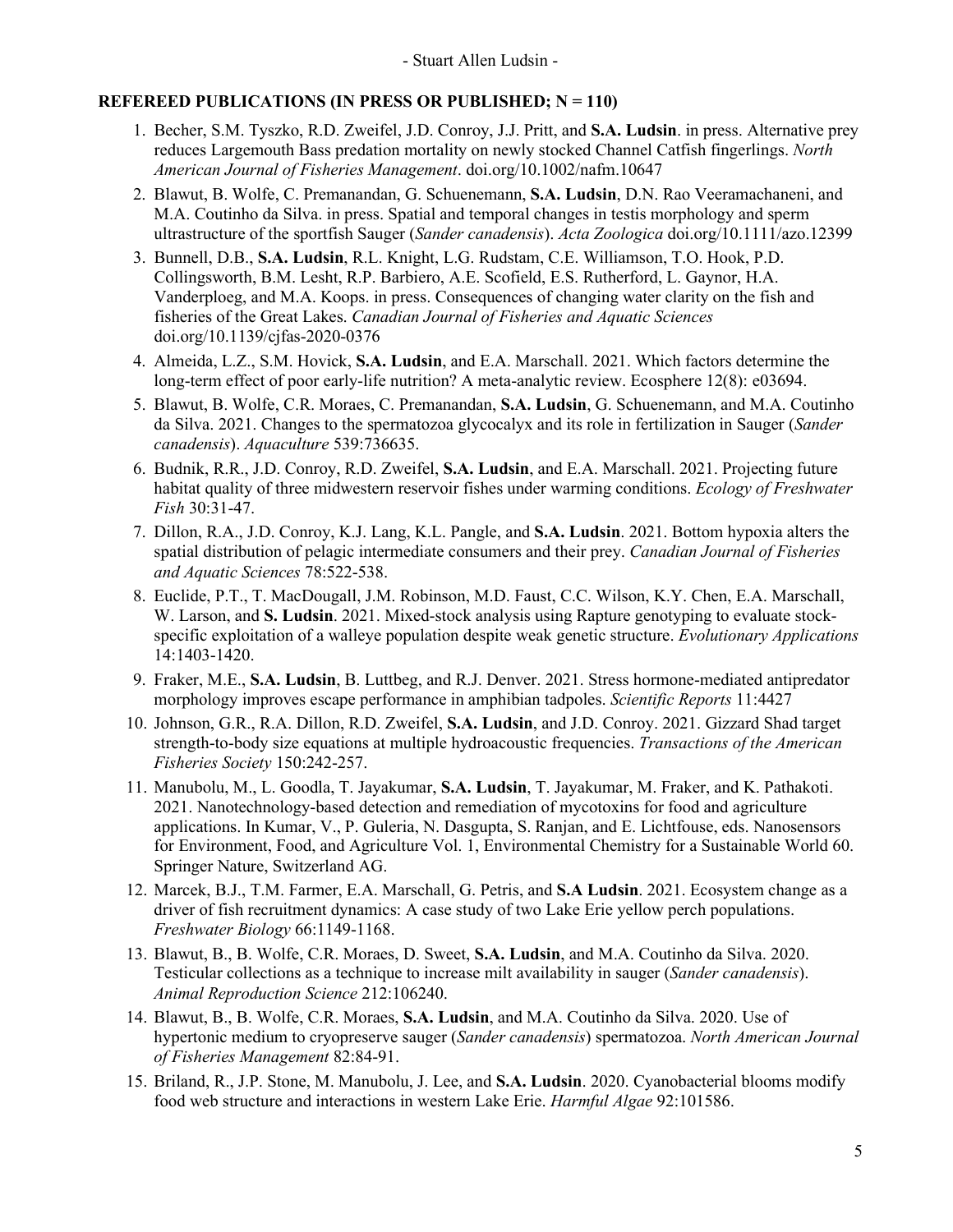- 16. Budnik, R.R., G.B. Steinhart, J.D. Conroy, R.A. Dillon, R.D. Zweifel, and **S.A. Ludsin**. 2020. Effects of hypoxia on habitat quality of reservoir Largemouth Bass, Saugeye, and White Crappie. *Transactions of the American Fisheries Society* 150:75-88.
- 17. Chen, K.Y., P.T. Euclide, **S.A. Ludsin**, W. Larson, M.G. Sovic, H.L. Gibbs, and E.A. Marschall. 2020. RAD‐seq refines previous estimates of genetic structure in Lake Erie walleye (*Sander vitreus*). *Transactions of the American Fisheries Society* 149:159-173.
- 18. Chen, K.Y., **S.A. Ludsin**, B.J. Marcek, J.W. Olesik, and E.A. Marschall. 2020. Otolith microchemistry shows natal philopatry of walleye in western Lake Erie. *Journal of Great Lakes Research* 46:1349- 1357.
- 19. Dillon, R.A., J.D. Conroy, L.G. Rudstam, P.F. Craigmile, D.M. Mason, and **S.A. Ludsin**. 2020. Towards more robust hydroacoustic estimates of fish abundance in the presence of pelagic macroinvertebrates. *Fisheries Research* 230:105667.
- 20. Dippold, D.A., G.D. Adams, and **S.A. Ludsin**. 2020. Spatial patterning of walleye recreational harvest in Lake Erie: role of demographic and environmental factors. *Fisheries Research* 230:105676.
- 21. Dippold, D.A., N. Aloysius, S.C. Keitzer, H. Yen, J.G. Arnold, P. Daggupati, M.E. Fraker, J.F. Martin, D.M. Robertson, S.P. Sowa, M.V. Johnson, M.J. White, and **S.A. Ludsin**. 2020. Forecasting the combined effects of anticipated climate change and agricultural conservation practices on fish recruitment dynamics in Lake Erie. *Freshwater Biology* 65:1487-1508.
- 22. Fraker, M.E., S.C. Keitzer, J.S. Sinclair, N.R. Aloysius, D.A. Dippold, H. Yen, J.G. Arnold, P. Daggupati, J.F. Martin, D.M. Robertson, S.P. Sowa, M.V. Johnson, M.J. White, and **S.A. Ludsin**. 2020. Projecting the effects of agricultural conservation practices on stream fish communities in a changing climate. *Science of the Total Environment* 747:141112.
- 23. Kua, Z.X., I.A. Hamilton, A.L. McLaughlin, R.M. Brodnik, S.C. Keitzer, J. Gilliland, E.A. Hoskins, and **S.A. Ludsin**. 2020. Water warming increases aggression in a tropical fish. *Scientific Reports* 10:20107.
- 24. Marcek, B.J., E.A. Burbacher, K. Dabrowski, K.P. Winslow, and **S.A. Ludsin**. 2020. Interactive effects of hypoxia and temperature on consumption, growth, and condition of juvenile hybrid striped bass. *Transactions of the American Fisheries Society* 149:71-83.
- 25. May, C.J., **S.A. Ludsin**, D. Glover, and E.A. Marschall. 2020. The influence of larval growth rate on juvenile recruitment in Lake Erie walleye (*Sander vitreus*). *Canadian Journal of Fisheries and Aquatic Sciences* 2020:548-555.
- 26. Stone, J.P., K.L. Pangle, S.A. Pothoven, H.A. Vanderploeg, S.B. Brandt, T.O. Höök, T.H. Johengen, and **S.A. Ludsin**. 2020. Hypoxia's impact on pelagic fish populations in Lake Erie: a tale of two planktivores. *Canadian Journal of Fisheries and Aquatic Sciences* 77:1131-1148.
- 27. Bade, A.P., T.R. Binder, M.D. Faust, C.S. Vandergoot, T.J. Hartman, R.T. Kraus, C.C. Krueger, and **S.A. Ludsin**. 2019. Sex-based differences in spawning behavior account for male-biased harvest in Lake Erie walleye (*Sander vitreus*). *Canadian Journal of Fisheries and Aquatic Sciences* 76:2003- 2012.
- 28. Brown, T., M.E. Fraker, and **S.A. Ludsin**. 2019. Space use of predatory larval dragonflies and tadpole prey in response to chemical cues of predation. *American Midland Naturalist* 181:53-62.
- 29. Dillon, R.A., J.D. Conroy, and **S.A. Ludsin**. 2019. Hydroacoustic data‐analysis recommendations to quantify prey‐fish abundance in shallow, target‐rich ecosystems. *North American Journal of Fisheries Management* 39:270-288.
- 30. Glaspie, C.N, M. Clouse, K. B. Huebert, D.T. Elliott, D.G. Kimmel, **S.A. Ludsin**, D.M. Mason, J.J. Pierson, M.R. Roman, and S.B. Brandt. 2019. Fish diet shifts associated with the Northern Gulf of Mexico hypoxic zone. *Estuaries and Coasts* 42: 2170-2183.
- 31. Becher, C. M.G. Strahan, and **S.A. Ludsin**. 2018. Coded wire tag use with juvenile channel catfish: evaluation of mortality, retention, and growth. *North American Journal of Fisheries Management*  38:1367-1374.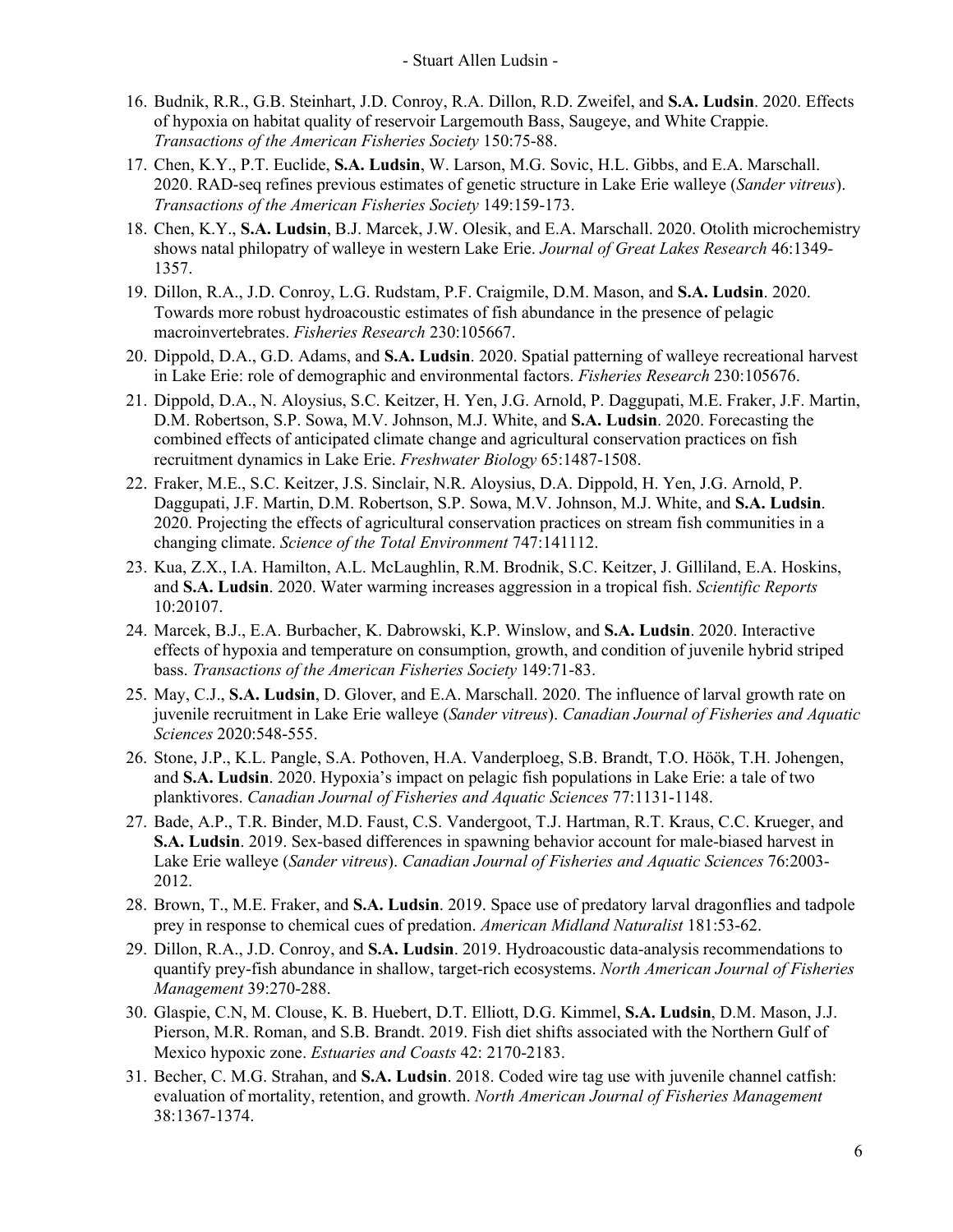- 32. Blawut, B., B. Wolfe, C.R. Moraes, **S.A. Ludsin**, and M.A. Coutinho da Silva. 2018. Increasing saugeye (*S. vitreus × S. canadensis*) production efficiency in a hatchery setting using assisted reproduction technologies. *Aquaculture* 495:21-26.
- 33. Chen, K.Y., E.A. Marschall, M.G. Sovic, A.C. Fries, H.L. Gibbs, and **S.A. Ludsin**. 2018. assignPOP: An R package for population assignment using genetic, non-genetic, or integrated data in a machinelearning framework. *Methods in Ecology and Evolution* 9:439-446.
- 34. Glaspie, C.N, M. Clouse, A.T. Adamack, Y. Cha, **S.A. Ludsin**, D.M. Mason, M.R. Roman, C.A. Stow, and S.B. Brandt. 2018. Effect of hypoxia on diet of Atlantic bumper *Chloroscombrus chrysurus* in the northern Gulf of Mexico. *Transactions of the American Fisheries Society* 147: 740-748.
- 35. Hu, C., **S.A. Ludsin**, J.F. Martin, E. Dittmann, and J. Lee. 2018. Mycosporine-like amino acids (MAAs)—producing *Microcystis* in Lake Erie: Development of a qPCR assay and insight into its ecology. *Harmful Algae* 77:1-10.
- 36. Manubolu, M., J. Lee, K.M. Riedl, Z.X. Kua, L.P. Collart, and **S.A. Ludsin**. 2018. Optimization of extraction methods for quantification of microcystin-LR and microcystin-RR in fish, vegetable, and soil matrices using UPLC-MS/MS. *Harmful Algae* 76:47-57.
- 37. Marin Jarrin, J.R., T.B. Johnson, **S.A. Ludsin**, J.M. Reichert, and K.L. Pangle. 2018. Do models parameterized with observations from the system predict larval yellow perch (*Perca flavescens*) growth performance better in Lake Erie? *Canadian Journal of Fisheries and Aquatic Sciences* 75:82- 94.
- 38. Niu, Q., M. Xia, S.A. Ludsin, P.Y. Chu, D.M. Mason, and E.S. Rutherford. 2018. High-turbidity events in Western Lake Erie during ice‐free cycles: Contributions of river‐loaded vs. resuspended sediments. *Limnology and Oceanography* 63:2545-2562.
- 39. Collingsworth, P.D., D.B. Bunnell, M.W. Murray, Y.C. Kao, Z.S. Feiner, R.M. Claramunt, B.M. Lofgren, T.O. Höök, and **S.A. Ludsin**. 2017. Climate change as a long-term stressor for the fisheries of the Laurentian Great Lakes of North America. *Reviews in Fish Biology and Fisheries*. 27:363–391.
- 40. Chen, K.-Y., **S.A. Ludsin**, M.M. Corey, P.D. Collingsworth, M.K. Nims, J.W. Olesik, K. Dabrowski, J.J. van Tassell, and E.A. Marschall. 2017. Experimental and field evaluation of otolith strontium as a marker to discriminate between river-spawning populations of walleye in Lake Erie. *Canadian Journal of Fisheries and Aquatic Sciences* 74:693-701.
- 41. Goto, D., J.J. Roberts, S.A. Pothoven, **S.A. Ludsin**, H.A. Vanderploeg, S.B. Brandt, and T.O. Höök. 2017. Size-mediated control of perch-midge coupling in Lake Erie transient dead zones. *Environmental Biology of Fishes* 100:1587-1600.
- 42. Lee, S., X. Jiang, M. Manubolu, K. Riedl, **S.A. Ludsin**, J.F. Martin, and J. Lee. 2017. Fresh produce and their soils accumulate cyanotoxins from irrigation water: implications for public health and food security. *Food Research International* 102:234-245.
- 43. Wituszynski, D.M., C. Hu, F. Zhang, J.D. Chaffin, J. Lee, **S.A. Ludsin**, and J.F. Martin. 2017. Microcystin in Lake Erie fish: risk to human health and relationship to cyanobacterial blooms. *Journal of Great Lakes Research* 43:1084-1090.
- 44. Brodnik, R.L., M.E. Fraker, E.J. Anderson, L. Carreon-Martinez, K.M. DeVanna, D.D. Heath, J.M. Reichert, E.F. Roseman, and **S.A. Ludsin**. 2016. Larval dispersal underlies demographically important intersystem connectivity in a Great Lakes yellow perch (*Perca flavescens*) population. *Canadian Journal of Fisheries and Aquatic Sciences* 73:416-426.
- 45. Culbertson, A., J.F. Martin, N. Aloysius, and **S.A. Ludsin**. 2016. Anticipated impacts of climate change on 21st century Maumee River discharge and nutrient loads. *Journal of Great Lakes Research* 42:1332-1342.
- 46. DeVanna-Fussell, K.M., R.E.H. Smith, M.E. Fraker, L. Boegman, K.T. Frank, T.J. Miller, J.T. Tyson, K.K. Arend, D. Boisclair, S.J. Guildford, R.E. Hecky, T.O. Hӧӧk, O.P. Jensen, J.K. Llopiz, C.J. May, R.G. Najjar, L.G. Rudstam, C.T. Taggart, Y.R. Rao, and **S.A. Ludsin**. 2016. A perspective on needed research, modeling, and management approaches that can enhance Great Lakes fisheries management under changing ecosystem conditions. *Journal of Great Lakes Research* 42:743-752.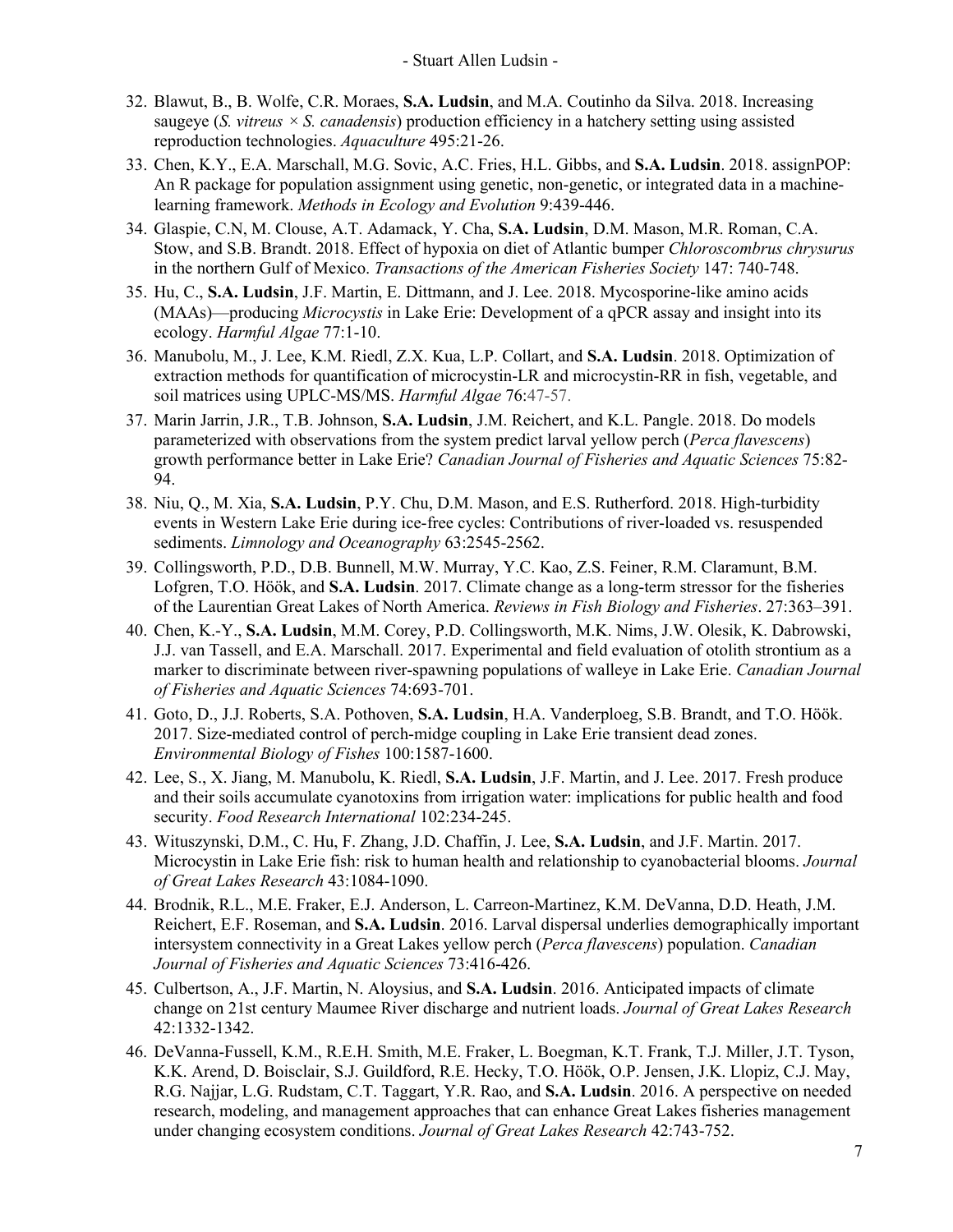- 47. Keitzer, S.C., **S.A. Ludsin**, S.P. Sowa, G. Annis, J.G. Arnold, P. Daggupati, A.M. Froehlich, M.E. Herbert, M.V. Johnson, A.M. Sasson, H. Yen, M.J. White, and C.A. Rewa. 2016. Thinking outside of the lake: Can controls on nutrient inputs into Lake Erie benefit stream conservation in its watershed? *Journal of Great Lakes Research* 42:1322-1331.
- 48. Lauber, T.B., R.C. Stedman, N.A. Connelly, L.G. Rudstam, R.C. Ready, G.L. Poe, D.B. Bunnell, T.O. Höök, M.A. Koops, **S.A. Ludsin**, and E.S. Rutherford. 2016. Using scenarios to assess possible future impacts of invasive species in the Laurentian Great Lakes. *North American Journal of Fisheries Management* 36:1292-1307.
- 49. Watson, S.B., C. Miller, G. Arhonditsis , G.L. Boyer, W. Carmichael, M.N. Charlton, R. Confesor, D.C. Depew, T.O. Höök, **S.A. Ludsin**, G. Matisoff, S.P. McElmurry, M.W. Murray, P. Richards, Y.R. Rao, M.M. Steffen, and S.W. Wilhelm. 2016. The re-eutrophication of Lake Erie: harmful algal blooms and hypoxia. *Harmful Algae* 56:44–66.
- 50. Yen, H., M.J. White, J.G. Arnold, S.C. Keitzer, M.V.V. Johnson, J.D. Atwood, P. Daggupati, M.E. Herbert, S.P. Sowa, **S.A. Ludsin**, D.M. Robertson, R. Srinivasan, and C.A. Rewa. 2016. Western Lake Erie Basin: Soft-data-constrained, NHDPlus resolution watershed modeling and exploration of applicable conservation scenarios. *Science of the Total Environment* 569: 1265-1281.
- 51. Carreon-Martinez, L.B., R.P. Walther, T.B. Johnson, **S.A. Ludsin**, and D.D. Heath. 2015. Benefits of turbid river plume habitat for Lake Erie yellow perch (*Perca flavescens*) recruitment determined by juvenile to larval genotype assignment. *Plos One* 10(5):e0125234.
- 52. DuFour, M.R., May, C.J., Roseman, E.F., Mayer, C.M., **S.A. Ludsin**, C.S. Vandergoot, J.J. Pritt, M.E. Fraker, J.J. Davis, J.T. Tyson, J.G. Miner, and E.A. Marschall. 2015. Portfolio theory as a management tool to guide conservation and restoration of multi-stock fish populations. *EcoSphere* 6: article 296 (21 pp.) doi:10.1890/ES15-00237.1.
- 53. Farmer, T.M, E.A. Marschall, K. Dabrowski, and **S.A. Ludsin**. 2015. Short, warm winters threaten fish populations. *Nature Communications* 6:7724. doi:10.1038/ncomms8724.
- 54. Fraker, M.E., E.J. Anderson, C.J. May, K.Y. Chen, J.J. Davis, K.M. DeVanna, M.R. DuFour, E.A. Marschall, C.M. Mayer, J.G. Miner, K.L. Pangle, J.J. Pritt, E.F. Roseman, J.T. Tyson, Y. Zhao, and **S.A. Ludsin***.* 2015. Stock-specific advection of larval walleye (*Sander vitreus*) in western Lake Erie: implications for larval growth, mixing, and stock discrimination. *Journal of Great Lakes Research* 41 830–845.
- 55. Fraker, M.E., E.J. Anderson, R. Brodnik, L. Carreon-Martinez, K.M. DeVanna, B.J. Fryer, D.D. Heath, J.M. Reichert, and **S.A. Ludsin***.* 2015*.* Particle backtracking improves breeding subpopulation discrimination and natal-source identification in mixed populations. *Plos One* 10(3):e0120752.
- 56. Jiang, L., M. Xia, **S.A. Ludsin**, E.S. Rutherford, D.M. Mason, J. Marin Jarrin, and K.L. Pangle. 2015. Biophysical modeling assessment of the drivers for plankton dynamics in dreissenid-colonized western Lake Erie. *Ecological Modelling* 308:18-33.
- 57. Kane, D.D., **S.A. Ludsin**, R.D. Briland, and D.A. Culver. 2015. Ten+ years gone: continued degradation of offshore planktonic communities in U.S. waters of Lake Erie's western and central basins (2003–2013). *Journal of Great Lakes Research* 41:930–933.
- 58. Marin Jarrin, J.R., K.L. Pangle, J.M. Reichert, T.B. Johnson, J. Tyson, and **S.A. Ludsin**. 2015. Influence of habitat heterogeneity on the foraging ecology of first feeding yellow perch larvae, *Perca flavescens*, in western Lake Erie. *Journal of Great Lakes Research* 41:208–214.
- 59. Bunnell, D.B., R.P. Barbiero, **S.A. Ludsin**, C.P. Madenjian, G. Warren, D. Dolan, T. Brenden, R. Briland, O.T. Gorman, J.X. He, T.H. Johengen, B.F. Lantry, T.F. Nalepa, S.C. Riley, C.M. Riseng, T.J. Treska, I. Tsehaye, D.M. Warner, M.G. Walsh, and B.C. Weidel. 2014. Changing ecosystem dynamics in the Laurentian Great Lakes: bottom-up and top-down regulation. *BioScience* 64:26-39. Cover of *BioScience* Issue.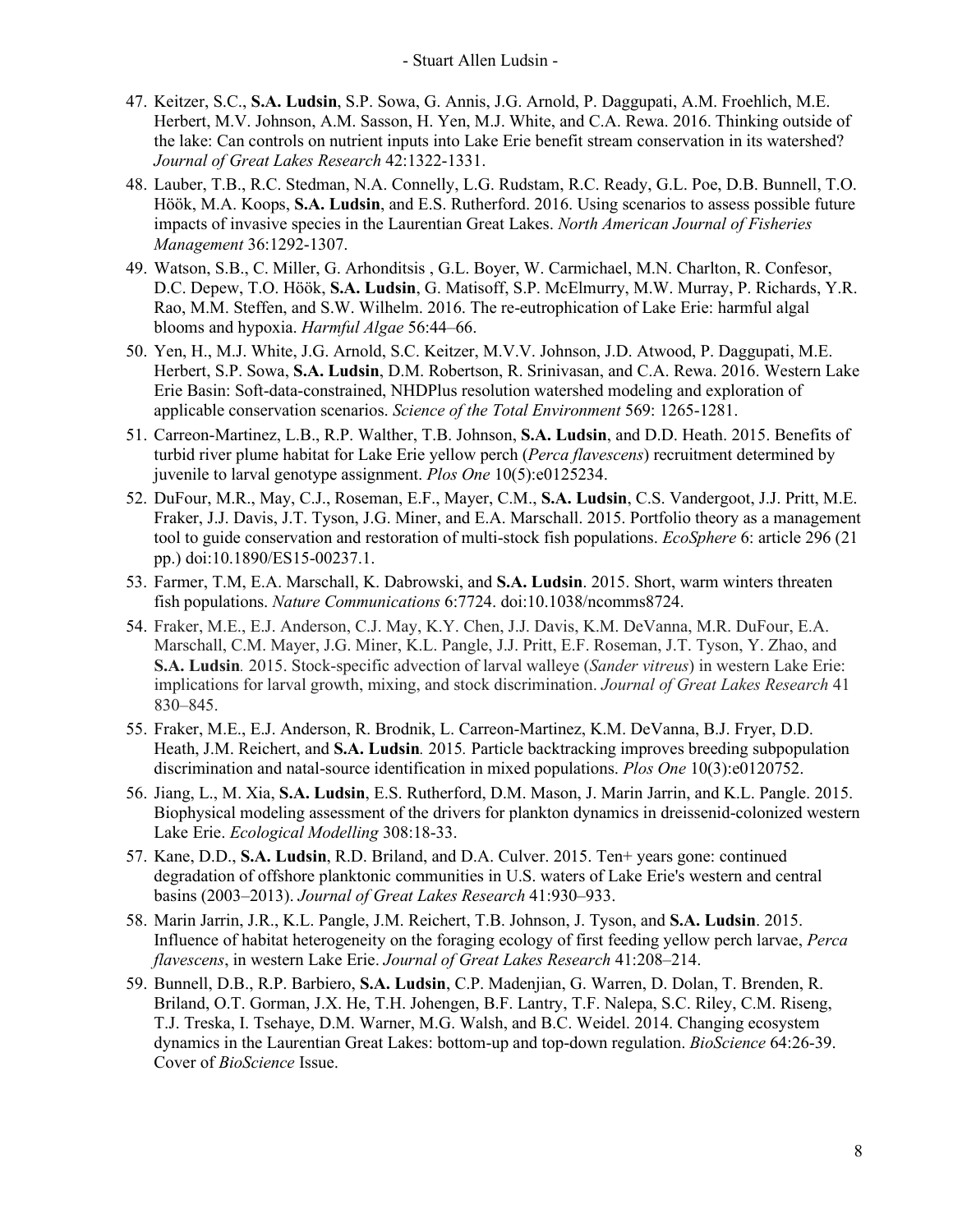- 60. Carreon-Martinez, L.B., K.W. Wellband, T.B. Johnson, **S.A. Ludsin**, and D.D. Heath. 2014. Novel molecular approach demonstrates turbid river plumes reduce predation mortality on larval fish. *Molecular Ecology* 23:5366–5377.
- 61. Gebremariam, S., J.F. Martin, C. DeMarchi, N.S. Bosch, R. Confesor., and **S.A. Ludsin**. 2014. A comprehensive approach to evaluating watershed models for predicting river flow regimes critical to downstream ecosystem services. *Environmental Modelling & Software* 61:121-134.
- 62. Gover, T.R., M.K. Nims, J.J. Van Tassell, P.D. Collingsworth, J.W. Olesik, **S.A. Ludsin**, and E.A. Marschall. 2014. How much cleaning is needed when processing otoliths from fish larvae for microchemical analysis? *Transactions of the American Fisheries Society* 143:779-783.
- 63. Hosack, G.R., G.W. Peters, and **S.A. Ludsin**. 2014. Interspecific relationships and environmentally driven catchabilities estimated from fisheries data. *Canadian Journal of Fisheries and Aquatic Sciences* 71:447-463.
- 64. Lochet, A., B.J. Fryer, **S.A. Ludsin,** and J.E. Marsden. 2014. Identifying natal origins of spawning adult sea lamprey (*Petromyzon marinus*): re-evaluation of the statolith microchemistry approach. *Journal of Great Lakes Research* 40:763-770.
- 65. **Ludsin, S.A.**, K.M. DeVanna, and R.E.H. Smith. 2014. Physical-biological coupling and the challenge of understanding fish recruitment in large lakes. *Canadian Journal of Fisheries and Aquatic Sciences* 71:775-794.
- 66. Scavia, D., J.D. Allan, K.K. Arend, S. Bartell, D. Beletsky, N.S. Bosch, S.B. Brandt, R.D. Briland, I. Daloğlu, J.V. DePinto, D.M. Dolan, M.A. Evans, T.M. Farmer, D. Goto, H. Han, T.O. Höök, R. Knight, **S.A. Ludsin**, D. Mason, A.M. Michalak, R.P. Richards, J.J. Roberts, D.K. Rucinski, E. Rutherford, D.J. Schwab, T. Sesterhenn, H. Zhang, and Y. Zhou. 2014. Assessing and addressing the re-eutrophication of Lake Erie: central basin hypoxia. *Journal of Great Lakes Research* 40:226–246.
- 67. Zhang, H., D.M. Mason, C.A. Stow, A.T. Adamack, S.B. Brandt, X. Zhang, D.G. Kimmel, M.R. Roman, and W.C. Boicourt, and **S.A. Ludsin**. 2014*.* Effects of hypoxia on habitat quality of pelagic planktivorous fishes in the northern Gulf of Mexico. *Marine Ecology Progress Series* 505:209-226.
- 68. Dabrowski, K., M. Korzeniowska, T. Farmer, **S.A. Ludsin**, and E.A. Marschall. 2013. The function of wax esters in larval fish transition from endogenous to exogenous nutrition - are freshwater fish the exception or the rule? *Communications in Agricultural and Applied Biological Sciences* 78:102-103.
- 69. Howe, E.A., C.P. Hand, J.E. Marsden, **S.A. Ludsin**, and B.J. Fryer. 2013. Statolith micro-elemental determination of tributary contributions to the spawning adult population of sea lamprey (*Petromyzon marinus*) in Lake Champlain. *Journal of Great Lakes Research* 39:239-246.
- 70. Kinter, B.T., and **S.A. Ludsin**. 2013. Nutrient inputs versus piscivore biomass as the primary driver of reservoir food webs. *Canadian Journal of Fisheries and Aquatic Sciences* 70:367-380.
- 71. Lochet, A. J.E. Marsden, B.J. Fryer, and **S.A. Ludsin**. 2013. Instability of statolith elemental signatures revealed in newly metamorphosed sea lamprey (*Petromyzon marinus*). *Canadian Journal of Fisheries and Aquatic Sciences* 70:565-573.
- 72. Mayer, C.M., L.E. Burlakova, P. Eklöv, D. Fitzgerald, A. Karatayev, **S.A. Ludsin**, S. Millard, E.L. Mills, A.P. Ostapenya, L.G. Rudstam, B. Zhu, T.V. Zhukova. 2013. Benthification of freshwater lakes: exotic mussels turning ecosystems upside down. Pages 575-585 *in* T.F. Nalepa and D.W. Schloesser, editors. Quagga and Zebra Mussels: Biology, Impacts, and Control, Second Edition. Taylor and Francis, New York. 816 pp.
- 73. Goto, D., K. Lindelof, D.L. Fanslow, **S.A. Ludsin**, J.J. Roberts, H.A. Vanderploeg, A.E. Wilson, and T.O. Höök. 2012. Indirect consequences of hypolimnetic hypoxia on zooplankton growth in a large eutrophic lake. *Aquatic Biology* 16:217-227.
- 74. Lowe, M.R., **S.A. Ludsin**, B.J. Fryer, R.A. Wright, D.R. DeVries, and T.M. Farmer. 2012. Response to "Comment on 'Otolith microchemistry reveals substantial use of freshwater by southern flounder in the northern Gulf of Mexico'". *Estuaries and Coasts* 35:907–910.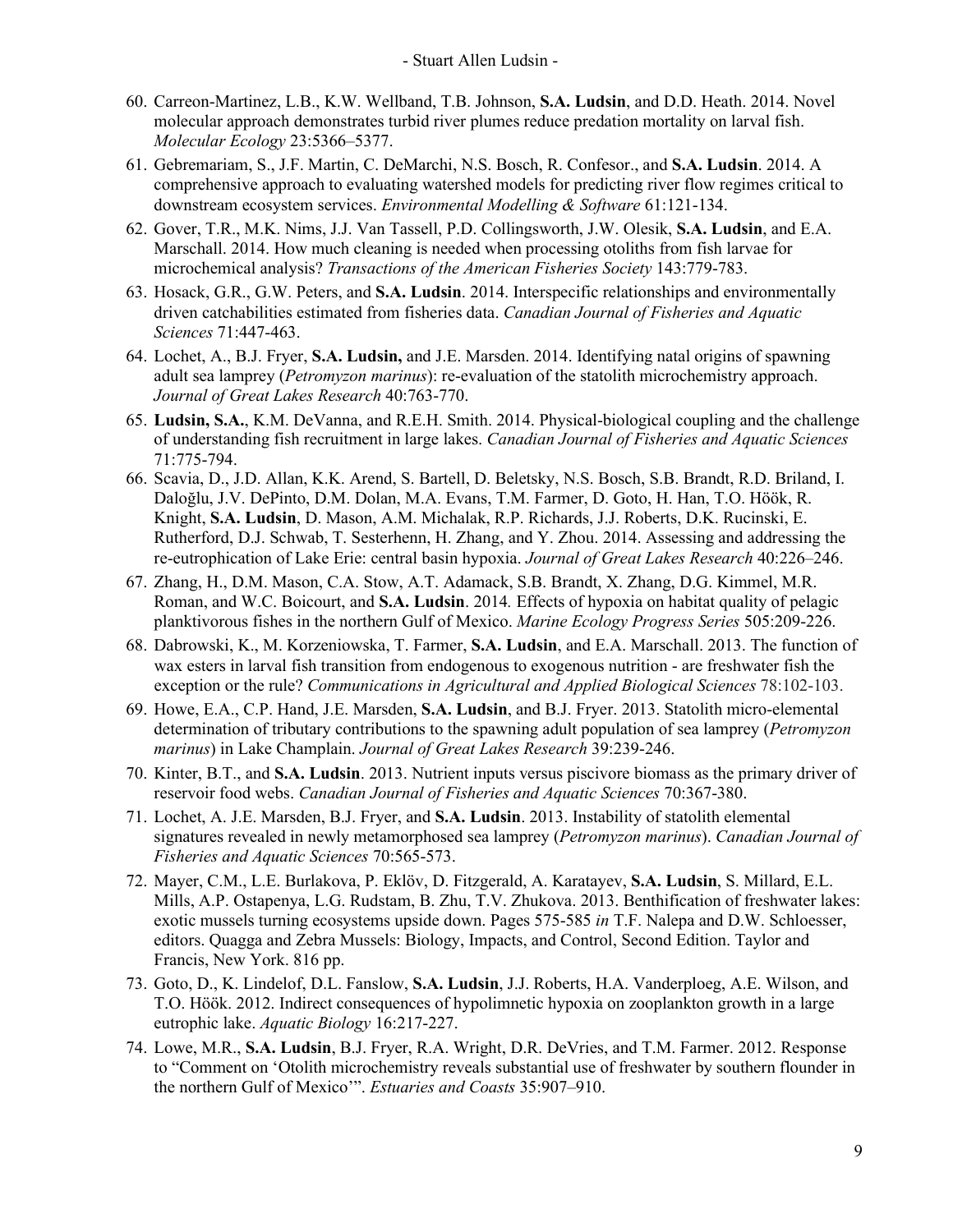- 75. Mack, H.R., J.D. Conroy, K.A. Blocksom, R.A. Stein, and **S.A. Ludsin**. 2012. A comparative analysis of zooplankton field collection and sample enumeration methods. *Limnology and Oceanography Methods* 10:41-53.
- 76. Pangle, K.L, T.D. Malinich, D.R. DeVries, D.B. Bunnell, and **S.A. Ludsin**. 2012. Context-dependent planktivory: interacting effects of turbidity and predation risk on adaptive foraging. *Ecosphere* 3: article 114 (18 pp). http://dx.doi.org/10.1890/ES12-00224.1.
- 77. Pothoven, S.A., H.A. Vanderploeg, D. M. Warner, J.S. Schaeffer, **S.A. Ludsin**, R.M. Claramunt, and T.F. Nalepa. 2012. Influences on *Bythotrephes longimanus* life-history characteristics in the Great Lakes. *Journal of Great Lakes Research* 38:134-141.
- 78. Pothoven, S.A., H.A. Vanderploeg, T.O. Höök, and **S.A. Ludsin**. 2012. Hypoxia modifies planktivore–zooplankton interactions in Lake Erie. *Canadian Journal of Fisheries and Aquatic Sciences* 69: 2018-2028.
- 79. Roberts, J.J., **S.A. Ludsin**, S.A. Pothoven, H.A. Vanderploeg, and T.O. Höök. 2012. Evidence and potential consequences of hypoxic foraging forays by yellow perch *Perca flavescens*. *Freshwater Biology* 57:922–937*.*
- 80. Arend, K.K., D. Beletsky, J.V. DePinto, **S.A. Ludsin**, J.J. Roberts, D.K. Rucinski, D. Scavia, D.J. Schwab, and T.O. Höök. 2011. Seasonal and interannual effects of hypoxia on fish habitat quality in central Lake Erie. *Freshwater Biology* 56:366-383.
- 81. Brandt, S.B., M. Costantini, S. Kolesar, **S.A. Ludsin**, D.M. Mason, C.M. Rae, and H. Zhang. 2011. Does hypoxia reduce habitat quality for Lake Erie walleye? A bioenergetics perspective. *Canadian Journal of Fisheries and Aquatic Sciences* 68:857–879.
- 82. Carreon-Martinez, L.B., T.B. Johnson, **S.A. Ludsin**, and D.D. Heath. 2011. Utilization of stomach content DNA to determine diet diversity in piscivorous fish. *Journal of Fish Biology* 4:1170-1182.
- 83. Lowe, M.R., D.R. DeVries, R.A. Wright, **S.A. Ludsin**, and B.J. Fryer. 2011. Otolith microchemistry reveals substantial use of freshwater by southern flounder in the northern Gulf of Mexico. *Estuaries and Coasts* 34:630-639.
- 84. Roberts, J.J., S.B. Brandt, D. Fanslow, **S.A. Ludsin**, S.A. Pothoven, D. Scavia, and T.O. Höök. 2011. Effects of hypoxia on consumption, growth, and RNA:DNA ratios of young yellow perch. *Transactions of the American Fisheries Society* 140:1574-1586.
- 85. Legler, N.D., T.B. Johnson, D.D. Heath, and **S.A. Ludsin**. 2010. Water temperature and prey size effects on the rate of digestion of larval and early juvenile fish. *Transactions of the American Fisheries Society* 139:868–875.
- 86. Pangle, K.L., **S.A. Ludsin**, and B.J. Fryer. 2010. Otolith microchemistry as a stock identification tool for freshwater fishes: testing its limits in Lake Erie. *Canadian Journal of Fisheries and Aquatic Sciences* 67:1475–1489.
- 87. Reichert, J.M., B.J. Fryer, K.L. Pangle, T.B. Johnson, J.T. Tyson, A.B. Drelich, and **S.A. Ludsin**. 2010. River-plume use during the pelagic larval stage benefits recruitment of a lentic fish. *Canadian Journal of Fisheries and Aquatic Sciences* 67:987-1004.
- 88. Lowe, M.R., D.R. DeVries, R.A. Wright, **S.A. Ludsin**, and B.J. Fryer. 2009. Coastal largemouth bass (*Micropterus salmoides*) movement in response to changing salinity. *Canadian Journal of Fisheries and Aquatic Sciences* 66:2174-2188.
- 89. **Ludsin, S.A.**, X. Zhang, S.B. Brandt, M.R. Roman, W.C. Boicourt, D.M. Mason, and M. Costantini. 2009. Hypoxia-avoidance by planktivorous fish in Chesapeake Bay: implications for food web interactions and fish recruitment. *Journal of Experimental Marine Biology and Ecology* 381(Suppl. 1):S121-S131.
- 90. Pothoven, S.A., H.A. Vanderploeg, **S.A. Ludsin**, T.O. Höök, and S.B. Brandt. 2009. Feeding ecology of emerald shiners and rainbow smelt in central Lake Erie. *Journal of Great Lakes Research* 35:190- 198*.*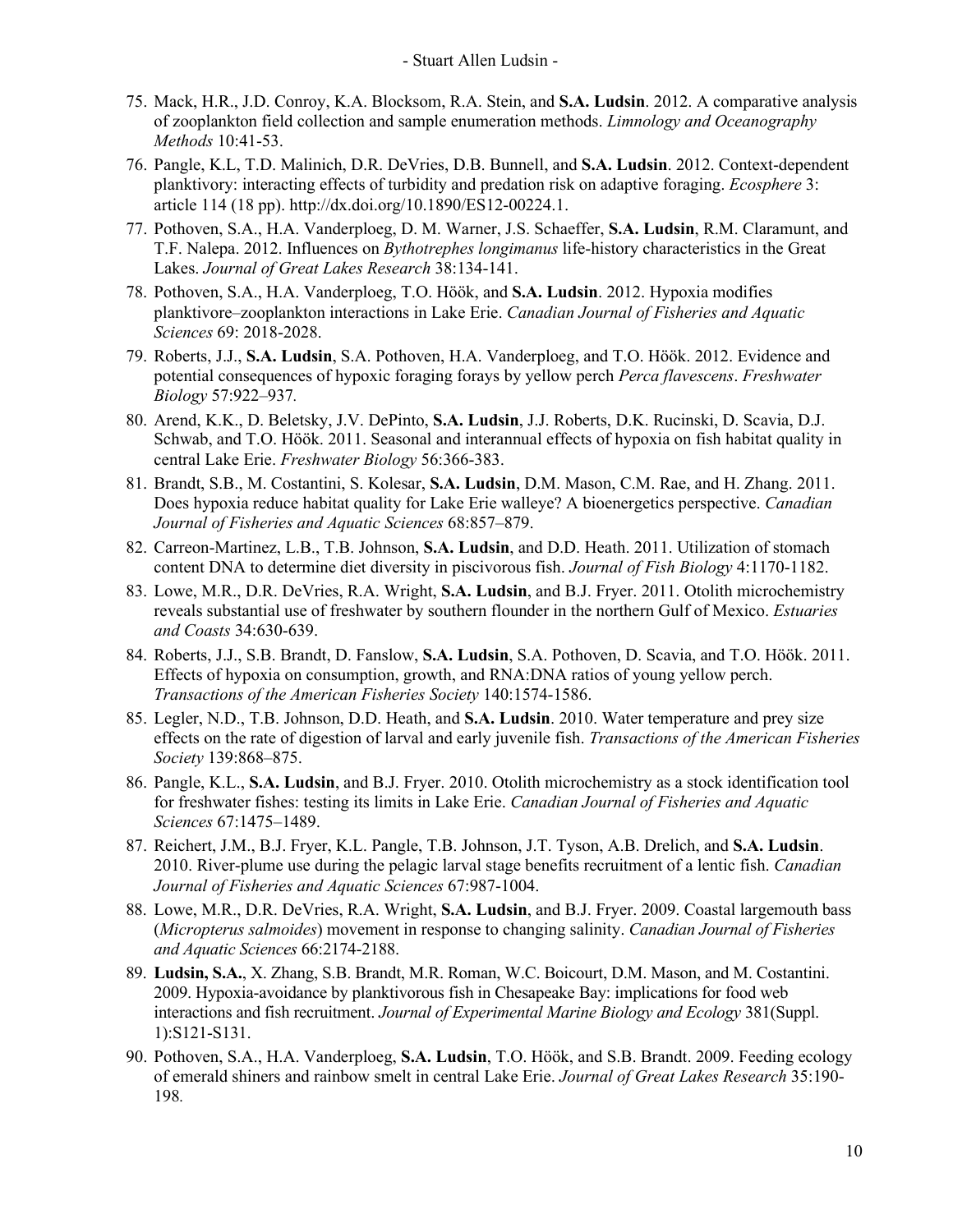- 91. Roberts, J.J., T.O. Höök, **S.A. Ludsin**, S.A. Pothoven, H.A. Vanderploeg, and S.B. Brandt. 2009. Effects of hypolimnetic hypoxia on foraging and distributions of Lake Erie yellow perch. *Journal of Experimental Marine Biology and Ecology* 381(Suppl. 1):S132-S142.
- 92. Vanderploeg, H.A., **S.A. Ludsin**, J.F. Cavaletto, T.O. Höök, S.A. Pothoven, S.B. Brandt, J. Liebig, and G.A. Lang. 2009. Hypoxic zones as habitat for zooplankton in Lake Erie: Refuges from predation or exclusion zones? *Journal of Experimental Marine Biology and Ecology* 381(Suppl. 1):S108-S120.
- 93. Vanderploeg, H.A., **S.A. Ludsin**, S.A. Ruberg, T.O. Höök, S.A. Pothoven, S.B. Brandt, G.A. Lang, J. Liebig, and J.F. Cavaletto. 2009. Hypoxia affects spatial distributions and overlap of pelagic fish, zooplankton, and phytoplankton in Lake Erie. *Journal of Experimental Marine Biology and Ecology*  381(Suppl. 1):S92-S107.
- 94. Zhang, H., **S.A. Ludsin**, M.R. Roman, W.C. Boicourt, X. Zhang, D.G. Kimmel, A.T. Adamack, D.M. Mason, S.B. Brandt, and J.J. Pierson. 2009. Hypoxia-driven changes in the behavior and spatial distribution of pelagic fish and mesozooplankton in the northern Gulf of Mexico. *Journal of Experimental Marine Biology and Ecology* 381(Suppl. 1):S80-S91.
- 95. Costantini, M., **S.A. Ludsin**, D.M. Mason, X. Zhang, W.C. Boicourt, and S.B. Brandt. 2008. Effect of hypoxia on habitat quality of striped bass (*Morone saxatilis*) in Chesapeake Bay. *Canadian Journal of Fisheries and Aquatic Sciences* 65:989-1002*.*
- 96. Hand, C.P, **S.A. Ludsin**, B.J. Fryer, and J.E. Marsden. 2008. Statolith microchemistry as a technique for discriminating among Great Lakes sea lamprey (*Petromyzon marinus*) spawning tributaries. *Canadian Journal of Fisheries and Aquatic Sciences* 65:1153-1164.
- 97. Lu, Y., **S.A. Ludsin**, D.L. Fanslow, and S.A. Pothoven. 2008. Comparison of three micro-quantity techniques for measuring total lipids in fish. *Canadian Journal of Fisheries and Aquatic Sciences*  65:2233-2241.
- 98. Melancon, S., B.J. Fryer, J.E. Gagnon, and **S.A. Ludsin**. 2008. Mineralogical approaches to the study of biomineralization in fish otoliths. *Mineralogical Magazine* 72(2):627-637.
- 99. Pothoven, S.A., **S.A. Ludsin**, T.O. Höök, D.L. Fanslow, D.M. Mason, P.C. Collingsworth, and J.J. Van Tassell. 2008. An evaluation of Bioelectrical Impedance Analysis for estimating fish energy content. *Transactions of the American Fisheries Society* 137:1519-1529.
- 100. Hawley, N., T.H. Johengen, Y.R. Rao, S.A. Ruberg, D. Beletsky, **S.A. Ludsin**, B.J. Eadie, D.J. Schwab, T.E. Croley, and S.B. Brandt. 2006. Lake Erie hypoxia prompts Canada-U.S. study. *EOS Transactions* 87(32):313-324.
- 101. **Ludsin, S.A.**, B.J. Fryer, and J.E. Gagnon. 2006. Comparison of solution-based versus laser-ablation ICPMS for analysis of larval fish otoliths. *Transactions of the American Fisheries Society* 135:218– 231.
- 102. Melancon, S. B.J. Fryer, J.E. Gagnon, Z. Yang, and **S.A. Ludsin**. 2005. Effects of crystal structure on the uptake of metals by lake trout (*Salvelinus namaycush*) otoliths. *Canadian Journal of Fisheries and Aquatic Sciences* 62:2609-2619.
- 103. Hedges, K.J., **S.A. Ludsin**, and B.J. Fryer. 2004. Effects of ethanol preservation on otolith microchemistry. *Journal of Fish Biology* 64:923-947.
- 104. Mora, C., P.M. Chittaro, P.F. Sale, J.P. Kritzer, and **S.A. Ludsin**. 2003. Patterns and processes in reef fish diversity. *Nature* 421:933-936.
- 105. Sale, P.F., and **S.A. Ludsin**. 2003. The extent and spatial scale of connectivity among reef fish populations: implications for marine protected areas designated for fisheries enhancement. *Gulf and Caribbean Research* 14:119-128.
- 106. Hobbs, B.F., **S.A. Ludsin**, R.L. Knight, P.A. Ryan, J. Biberhofer, and J.H.H. Ciborowski. 2002. Fuzzy cognitive mapping as a tool to define management objectives for complex ecosystems. *Ecological Applications* 12:1548-1565.
- 107. **Ludsin, S.A.**, and A.D. Wolfe. 2001. Biological invasion theory: Darwin's contributions from The Origin of Species. *BioScience* 51:780-789.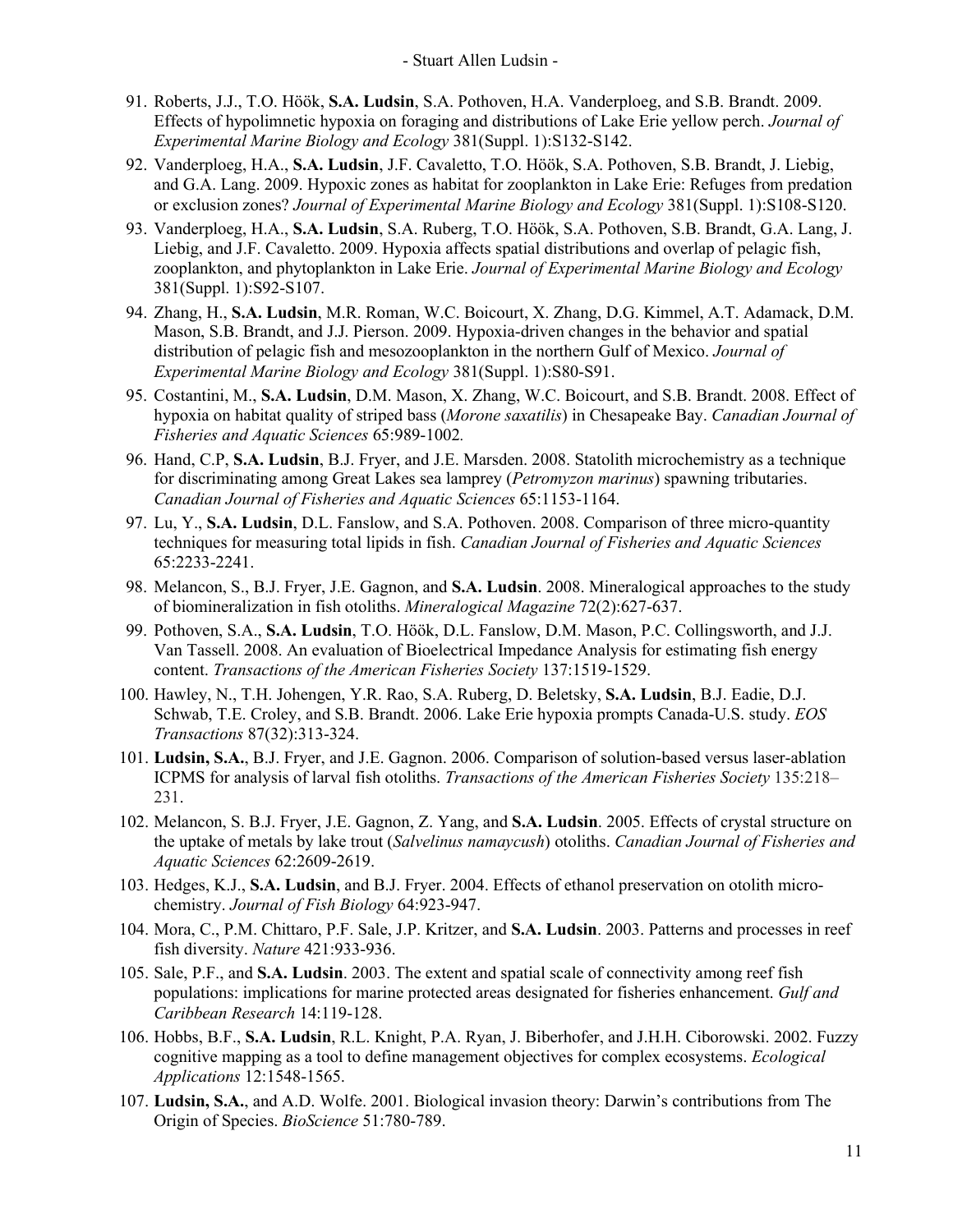- 108. **Ludsin, S.A.**, M.W. Kershner, K.A. Blocksom, R.L. Knight, and R.A. Stein. 2001. Life after death in Lake Erie: nutrient controls drive fish species richness, rehabilitation. *Ecological Applications* 11:731- 746.
- 109. Pine, W.E., **S.A. Ludsin**, and D.R. DeVries. 2000. First-summer survival of largemouth bass cohorts: is early spawning really best? *Transactions of the American Fisheries Society* 129:504-513.
- 110. **Ludsin, S.A.**, and D.R. DeVries. 1997. First-year recruitment of largemouth bass: the interdependency of early life stages. *Ecological Applications* 7:1024-1038.

## **REFEREED PUBLICATIONS (IN REVIEW OR REVISION)**

- 1. Dippold, D.A., R.R. Budnik, Q. Wang, L. Boegman, and **S.A. Ludsin**. in revision. Modeling historical trends in larval stage duration of Lake Erie Walleye to evaluate climate change impacts on recruitment. *Canadian Journal of Fisheries and Aquatic Sciences*.
- 2. Bade, A.P., D.A. Dippold, B.A. Schmidt, M.R. DuFour, T.J. Hartman, and **S.A. Ludsin**. in revision. Angler choices that help catch lots of big fish. *Fisheries*.
- 3. Dillon, R.A., J.D. Conroy, P.M. Kocovsky, and **S.A. Ludsin**. in revision. Effects of pulse duration on common hydroacoustic measures. Fisheries Research.
- 4. May, C.J., Budnik, R.R., **S.A. Ludsin**, D.R. O'Donnell, J.M. Hood, E.F. Roseman, and E.A. Marschall. in  $2<sup>nd</sup>$  revision. Evidence that zooplankton quantity and quality during the larval period regulates recruitment of Lake Erie walleye. *Journal of Great Lakes Research*.
- 5. Goodla, L., M. Manubolu, **S.A. Ludsin**, J. Leszczynski, and K. Pathakoti. *in 2nd review*. Green nanotechnology for agricultural applications: an overview and recent advances. In Kumar, V., P. Guleria, N. Dasgupta, S. Ranjan, and E. Lichtfouse, eds. Environmental Chemistry for a Sustainable World: Green Nanotechnology. Springer Nature, Switzerland AG.

### **NON-REFEREED PUBLICATIONS (N = 23)**

- 1. Keitzer, S.C., **S.A. Ludsin**, S.P. Sowa, A.M. Sasson, G. Annis, J.G. Arnold, A. Brennan, P. Daggupati, A.M. Froehlich, M.E. Herbert, C. Vollmer-Sanders, M.J. White, C. J. Winslow, and H. Yen. 2016. Quantifying the Potential Water Quality Benefits of Agricultural Conservation Practices for Stream Fish Conservation in the Western Lake Erie Basin. Final Report submitted to NRCS Conservation Effects Assessment Project. 119 pp.
- 2. Farmer, T.J., E.A. Marschall, and **S.A. Ludsin**. 2015. Climate change effects on Lake Erie yellow perch reproduction and recruitment. Federal Aid in Sport Fish Restoration Project Final Report F-69-P. 209 pp.
- 3. Fraker, M.E., and **S.A. Ludsin**. 2015. Role of biophysical coupling in Walleye recruitment. Federal Aid in Sport Fish Restoration Project Final Report F-69-P. 21 pp.
- 4. Jiang, L., M. Xia, **S.A. Ludsin**, E.S. Rutherford, D.M. Mason, J. Marin Jarrin, and K.L. Pangle. 2015. Dreissenid mussel impacts on plankton dynamics in western Lake Erie. Lake Scientist, Fondriest. http://www.lakescientist.com/research-summary-dreissenid-mussel-impacts-on-plankton-dynamics-inwestern-lake-erie/.
- 5. **Ludsin, S.A.**, K.L. Pangle, J.T. Tyson. 2015. Updating the Planktonic Index of Biotic Integrity (P-IBI) for Lake Erie, Ohio Lake Erie Commission, Lake Erie Protection Fund, Toledo, OH. 15 pp.
- 6. Xia, M., K. Pangle, J. R. Marin Jarrin, **S. Ludsin**, D. Mason, E. Rutherford, and M. Wiley. 2014. A biophysical model to forecast yellow perch recruitment success in western Lake Erie. Final completion report, Great Lakes Fishery Commission, Fisheries Research Program, Ann Arbor, MI. 92 pp.
- 7. Farmer, T.M., K. Dabrowski, E.A. Marschall, and **S.A. Ludsin**. 2013. Winter warming effects on yellow perch reproduction and recruitment. Final completion report, Great Lakes Fishery Commission, Sea Lamprey Research Program, Ann Arbor, MI. 56 pp.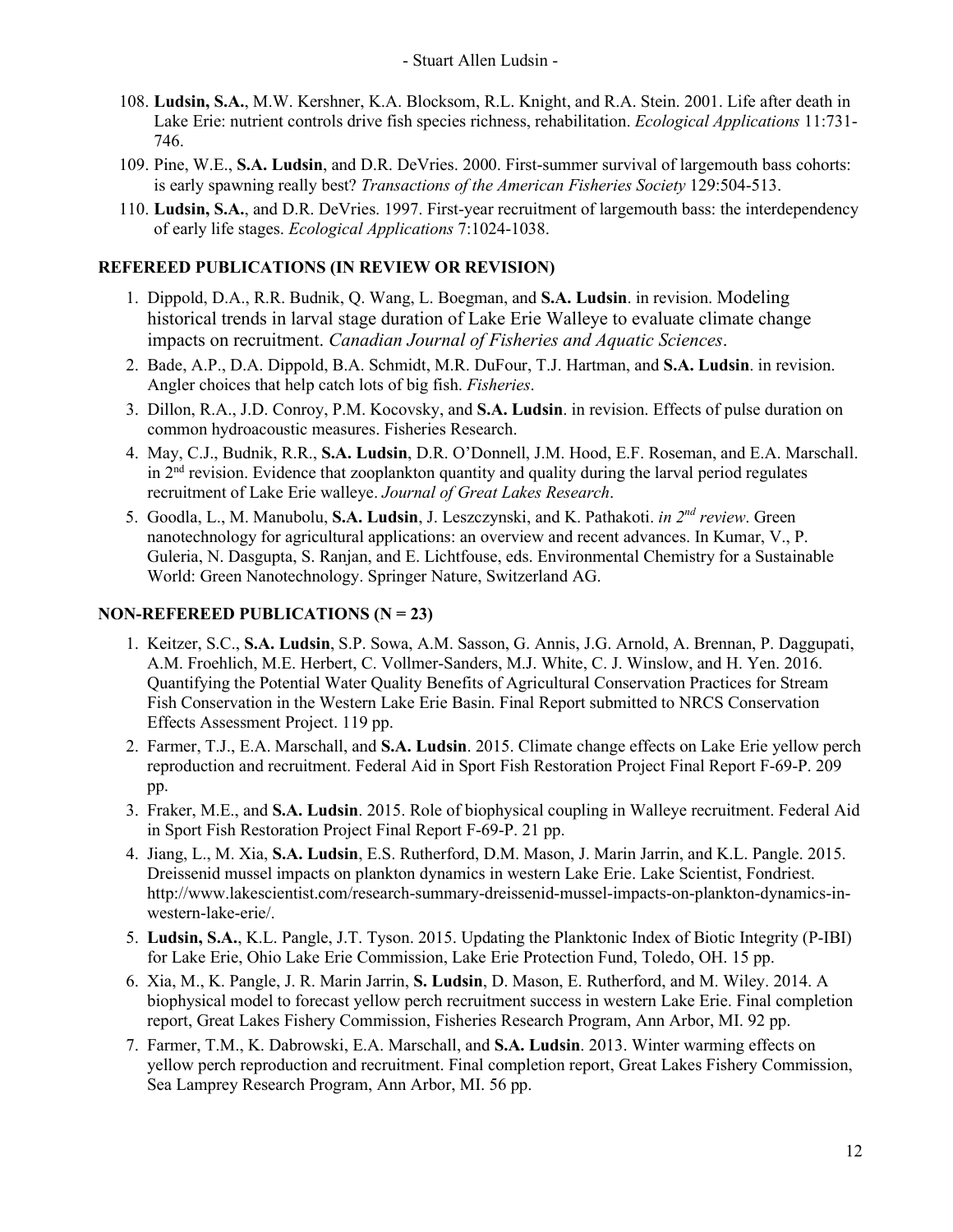- 8. Burbacher, E.A., and **S.A. Ludsin**. 2012. A bioenergetics-based evaluation of hybrid striped bass habitat quality in Ohio reservoirs. Federal Aid in Sport Fish Restoration Project Final Report F-69-P. 63 pp.
- 9. Lochet, A., J.E. Marsden, B.J. Fryer, and **S.A. Ludsin**. 2012. Determination of micro-elemental stability of sea lamprey statoliths. Final completion report, Great Lakes Fishery Commission, Sea Lamprey Research Program, Ann Arbor, MI. 61 pp.
- 10. Brandt, S., **S. Ludsin**, D. Mason, M. Roman, W. Boicourt, D. Kimmel, F. Jochem, and P. Lavrentyev. 2011. NGOMEX 2006 – Spatially-explicit, high-resolution mapping and modeling to quantify hypoxia effects on the living resources of the northern Gulf of Mexico. Final completion report, NOAA Center for Sponsored Coastal Ocean Research, Bethesda, MD. 48 pp.
- 11. Kinter, B.T., and **S.A. Ludsin**. 2011. Ecosystem-based modeling evaluation of stocked predator introductions on reservoir food webs. Federal Aid in Sport Fish Restoration Project Final Report F-69- P. 161 pp.
- 12. **Ludsin, S.**, K. Pangle, L. Carreon-Martinez, N. Legler, J. Reichert, D.D. Heath, B. Fryer, T. Johnson, J. Tyson, T. Höök, G. Leshkevich, D. Mason, D. Bunnell, C. Mayer, T. Johengen, H. Vanderploeg, and A. Drelich. 2011. River discharge as a predictor of Lake Erie yellow perch recruitment. Final completion report, Great Lakes Fishery Commission, Fisheries Research Program, Ann Arbor, MI. 166 pp.
- 13. Mayer, C., J. Bossenbroek, T. Bridgeman, **S. Ludsin**, and J. Tyson. 2011. Experimental and spatial modeling of environmental factors affecting foraging success of age-0 yellow perch. Final completion report, Great Lakes Fishery Commission, Fisheries Research Program, Ann Arbor, MI. 9 pp.
- 14. Zhang, X., L. Bahner, R.J. Wood, E.J. Martino, **S.A. Ludsin**, R. Murtugudde, M.B.K. Prasad, R.R. Hood, and W. Long. 2011. Chesapeake Bay striped bass habitat suitability and bioenergetics modeling and forecasting: from physics to fish. Pages 115-120 (Chapter 14) in A.L. Mason, D. Apeti, and D. Whitall, editors. National Centers for Coastal Ocean Science (NCCOS) Research Highlights in the Chesapeake Bay. NOAA Technical Memorandum NOS NCCOS 128. National Ocean Service. National Centers for Coastal Ocean Science, Silver Spring, MD. 166 pp.
- 15. **Ludsin, S.A.**, K.L. Pangle, and J.T. Tyson. 2010. Using satellite imagery for fisheries management. Lake Erie Protection Fund final completion report, Ohio Lake Erie Commission, Toledo, OH. 13 pp.
- 16. Smith, R.E.H, and **S.A. Ludsin**. 2009. Physical-biological coupling and the challenge of understanding fish recruitment in large lakes. Fisheries Research Program, New Research Theme White Paper, Great Lakes Fishery Commission, Ann Arbor, MI. 40 pp.
- 17. **Ludsin, S.A.**, D.M. Dolan, R.P. Richards, J.T. Tyson, K.A. Kayle, T.B. Johnson, and R.A. Stein. 2009. Exploration of linkages between oligotrophication and percid dynamics in Lake Erie. Pages 16-19 in The State of the Lake Erie 2004. Great Lakes Fishery Commission, Ann Arbor, MI.
- 18. **Ludsin, S.A.**, C.P. Hand, J.E. Marsden, and B.F. Fryer. 2006. Micro-elemental analysis of statoliths as a tool for tracking tributary origins of sea lamprey. Final completion report, Great Lakes Fishery Commission, Fisheries Research Program, Ann Arbor, MI. 106 pp.
- 19. **Ludsin, S.A.**, B.J. Fryer, S. Melancon, Z. Yang, and J. Markham. 2004. Exploration of the existence of natural reproduction in Lake Erie lake trout using otolith microchemistry. Final Completion Report, Great Lakes Fishery Commission, Fisheries Research Program, Ann Arbor, MI. 45 pp.
- 20. Eadie, B.J., **S.A. Ludsin**, D.J. Schwab, J. DePinto. 2004. Lake Erie research planning workshop. NOAA's Great Lakes Environmental Research Laboratory, Ann Arbor, MI. 28 pp.
- 21. Kritzer, J.P., **S.A. Ludsin**, and P.F. Sale. 2002. Report of the 1st meeting of the World Bank Connectivity Working Group. Miami, FL. 37 pp.
- 22. **Ludsin, S.A.**, and R.A. Stein. 2001. Species interactions among young-of-year fishes in Lake Erie. Federal Aid in Sport Fish Restoration Project Final Report F-69-P. 318 pp.
- 23. Colavecchia, M., **S. Ludsin**, P. Bertram, R. Knight, S. George, H. Biberhofer, and P. Ryan. 2000. Identification of ecosystem alternatives for Lake Erie to support development of ecosystem objectives. Lake Erie Lakewide Management Plan (LaMP) Technical Report Series. 65 pp.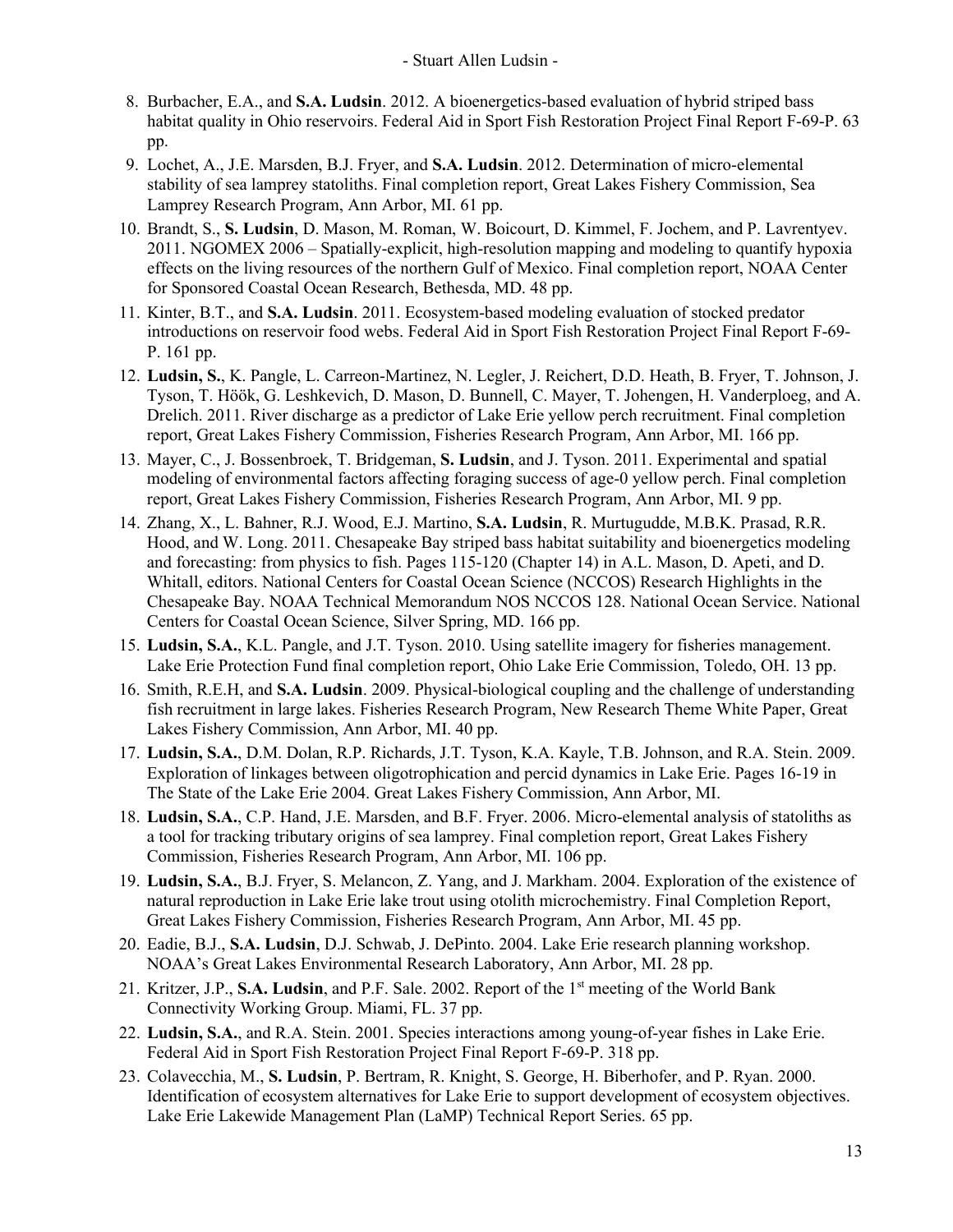## **PROFESSIONAL SEMINARS, WEBINARS, PRESENTATIONS, & POSTERS (N = 424)**

### **Scientific Seminars/Webinars (Invited)**

#### **International**

- 1. **Ludsin, S.A.** 2014. Fish recruitment in the Great Lakes: misconceptions & contributions to general recruitment theory. Great Lakes Institute for Environmental Research, University of Windsor, Windsor, ON.
- 2. Ludsin, S.A. 2010. Hypoxia alters species distributions and interactions: implications for food webs and fisheries. Dept. of Biology, University of Waterloo, Waterloo, ON.
- 3. Ludsin, S.A. 2001. Fish community structure and recruitment in Lake Erie: understanding past dynamics and future directions. Dept. of Biological Sciences, University of Windsor, Windsor, ON.

### **National**

- 1. **Ludsin, S.A.** 2018. The future of harmful algal blooms and their risks to fisheries: insights from Lake Erie. Dept. of Evolution, Ecology, and Organismal Biology, OSU, Columbus, OH.
- 2. **Ludsin, S.A.** 2018. Lake Erie's harmful algal bloom problem: future trends & health risks. College of Public Health, OSU, Columbus, OH.
- 3. **Ludsin, S.A**. 2013. Regime-dependent regulation of Lake Erie's yellow perch population by resource pulses. Dept. of Fisheries and Wildlife, Michigan State University, East Lansing.
- 4. **Ludsin, S.A.** 2012. Regime-dependent regulation of Lake Erie's yellow perch population by resource pulses. Dept. of Zoology, Miami University, Oxford, OH.
- 5. **Ludsin, S.A**. 2012. Regime-dependent regulation of Lake Erie's yellow perch population by resource pulses. School of Environment and Natural Resources, OSU, Columbus, OH.
- 6. **Ludsin, S.A.** 2012. Regime-dependent regulation of a fish population by resource pulses. Dept. of Biological Sciences, Bowling Green State University, Bowling Green, OH.
- 7. **Ludsin, S.A.** 2012. Regime-dependent regulation of a fish population by resource pulses. Dept. of Evolution, Ecology, and Organismal Biology, OSU, Columbus, OH.
- 8. **Ludsin, S.A.** 2012. Regime-dependent regulation of a fish population by resource pulses. Dept. of Natural Resources and Cornell Student Subunit of the American Fisheries Society, Cornell University, Ithaca, NY.
- 9. **Ludsin, S.A.** 2011. Regime-dependent regulation of a fish population by resource pulses. Dept. of Forestry and Natural Resources, Purdue University, West Lafayette, IN.
- 10. **Ludsin, S.A.** 2011. Climate change impacts on Great Lakes fishes. OSU Climate Change Webinar Series, Columbus, OH.
- 11. **Ludsin, S.A.** 2011. Climate change impacts on Fishes of the Great Lakes. Stone Laboratory Guest Lecture Series, Gibraltar Island, Put-in-Bay, OH.
- 12. **Ludsin, S.A.** 2008. Hypoxia alters species distributions and interactions: implications for food webs and fisheries. Dept. of Zoology, Southern Illinois University, Carbondale, IL.
- 13. **Ludsin, S.A.** 2008. Hypoxia alters species distributions and interactions: implications for food webs and fisheries. USGS Ohio Water Science Center, Columbus, OH.
- 14. **Ludsin, S.A.** 2008. Hypoxia alters species distributions and interactions: implications for food webs and fisheries. Stone Laboratory Guest Lecture Series, Put-In-Bay, OH.
- 15. **Ludsin, S.A.** 2007. Hypoxia alters species distributions and interactions: implications for food webs and fisheries. Dept. of Earth, Ecological, and Environmental Sciences, University of Toledo, Toledo, OH.
- 16. **Ludsin, S.A.** 2007. Hypoxia alters species distributions and interactions: implications for food webs and fisheries. Dept. of Biology, University of Akron, Akron, OH.
- 17. **Ludsin, S.A.** 2007. Hypoxia alters species distributions and interactions: implications for food webs and fisheries. Dept. of EEOB, OSU, Columbus, OH.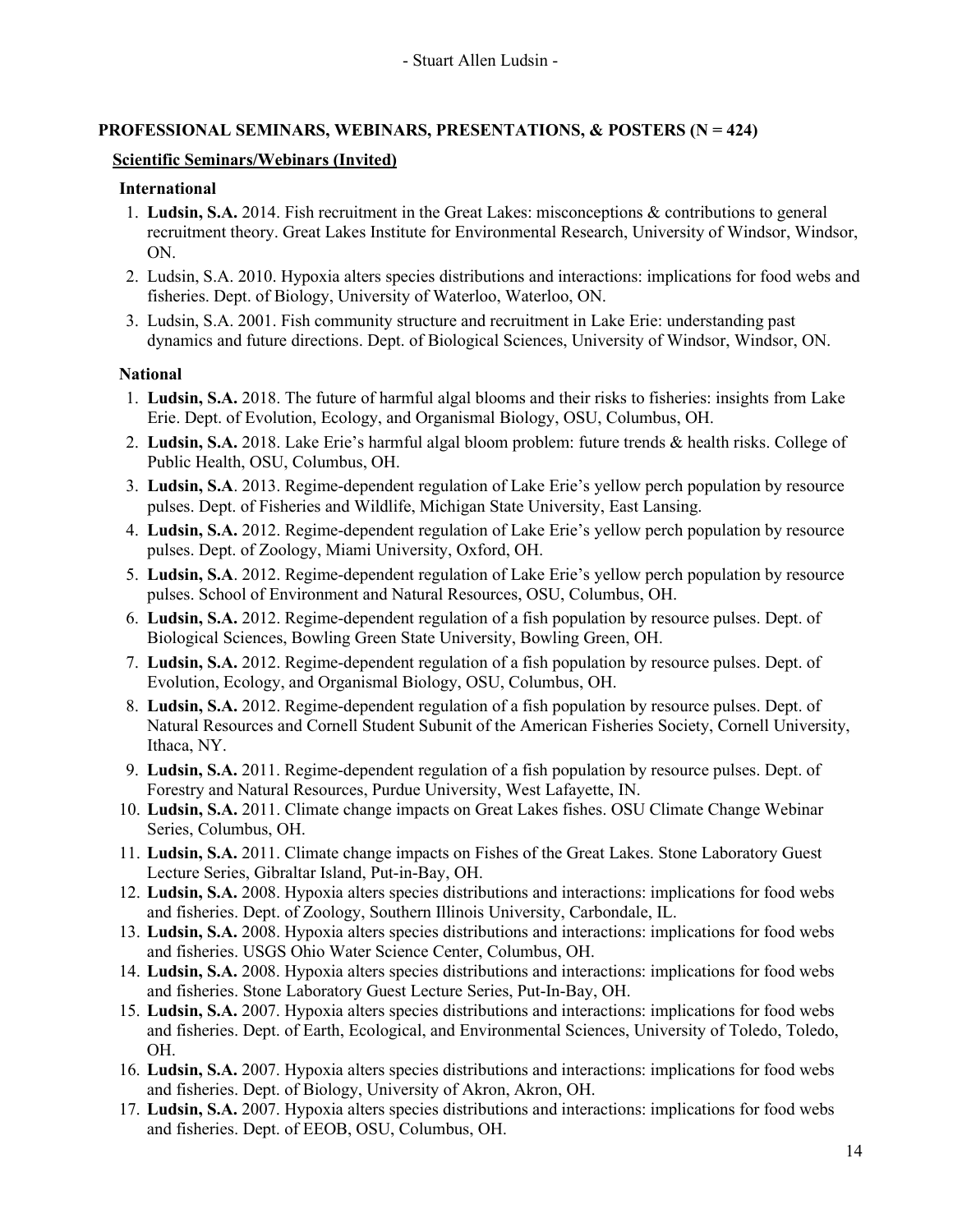- 18. **Ludsin, S.A.** 2006. Ecological Consequences of Hypoxia in Coastal Systems: Case Studies of Lake Erie, Chesapeake Bay, and the Northern Gulf of Mexico. NOAA-GLERL, Ann Arbor, MI.
- 19. **Ludsin, S.A.** 2005. Exploration of fish community structure and recruitment in Lake Erie: understanding past dynamics and future directions. North Carolina State University, Raleigh.
- 20. **Ludsin, S.A.** 2003. The effect of oligotrophication on walleye and yellow perch population demographics in Lake Erie. Dept. of Biological Sciences, Bowling Green State University, Bowling Green, OH.
- 21. **Ludsin, S.A.** 2003. A changing Lake Erie fish community: unraveling the mechanisms involved. NOAA-GLERL, Ann Arbor, MI.
- 22. **Ludsin, S.A.** 1994. Understanding recruitment of young-of-year largemouth bass. Dept. of Fisheries and Allied Aquacultures, Auburn University, Auburn, AL.
- 23. **Ludsin, S.A.** 1994. A mechanistic understanding of first-year survival of largemouth bass. Aquatic Ecology Seminar Series, Columbus, OH.

## **Scientific Society Meetings (Invited)**

## **International**

- 1. Farmer, T.M., E.A. Marschall, K. Dabrowski, and **S.A. Ludsin**. 2014. Climate warming negatively affects Lake Erie yellow perch reproductive success and recruitment. International Association for Great Lakes Research, Hamilton, ON.
- 2. Fraker, M.E., K.M. DeVanna, K.L. Pangle, Y. Zhao, and **S.A. Ludsin**. 2014. Biophysical drivers of walleye recruitment variation in Lake Erie. International Association for Great Lakes Research, Hamilton, ON.
- 3. May, C.J., E.A. Marschall, M. Kulasa, E.F. Roseman, W.W. Taylor, and **S.A. Ludsin**. 2014. Larval walleye recruitment and zooplankton availability: testing the match-mismatch hypothesis in Lake Erie. International Association for Great Lakes Research, Hamilton, ON.
- 4. Schmit, C.L., T.M. Farmer, E.A. Marschall, K. Dabrowski, and **S.A. Ludsin**. 2014. Climate change effects on Lake Erie yellow perch spawning phenology. International Association for Great Lakes Research, Hamilton, ON.
- 5. **Ludsin, S.A**., T.O. Höök, D.K. Rucinski, J.V. DePinto, and D. Scavia. 2008. Historical exploration of hypoxia effects on fish recruitment and production in Lake Erie. International Association for Great Lakes Research, Peterborough, ON.
- 6. Reichert, J.M., B.J. Fryer, **S.A. Ludsin**, T.B. Johnson, J.T. Tyson, T.H. Johengen, and N. Hawley. 2008. River plume effects on yellow perch growth, survival, and recruitment in Lake Erie. International Association for Great Lakes Research, Peterborough, ON.
- 7. Fryer, B.J., J. Gagnon, S. Melancon, Z. Yang, and **S.A. Ludsin.** 2004. Special capabilities of LA-ICPMS in environmental research. EnviroAnalysis 2004, Toronto, ON.
- 8. Sale, P.F., and **S.A. Ludsin**. 2001. The extent and spatial scale of connectivity among reef fish populations: implications for marine protected areas designated for fisheries enhancement. Gulf and Caribbean Fisheries Institute, Providenciales, Turks and Caicos Islands, BWI.

## **National**

- 1. **Ludsin, S.A.**, N. Aloysius, S.C. Keitzer, D.A. Dippold, M.E. Fraker, J.F. Martin, S.P. Sowa, G. Annis, J. Arnold, A.M. Froehlich, M.E. Herbert, M.V. Johnson, M.L. Norfleet, A.M. Sasson, M.J. White, and H. Yen. 2019. Modeling physical, chemical, and biological responses to agricultural conservation in a changing climate: insights from Lake Erie. Ecological Society of America, Louisville, KY.
- 2. Ludsin, S., K. Pangle, L. Carreon-Martinez, A. Drelich, B. Fryer, D. Heath, T. Johnson, J. Reichert, J. Tyson, and K. Wellband. 2017. Does variation in larval growth rate affect the recruitment of freshwater fishes? A case study with Lake Erie Yellow Perch. Larval Fish Conference, American Fisheries Society, Austin, TX.
- 3. Farmer, T.F., E.A. Marschall, K. Dabrowski, and S.A. Ludsin. 2015. Short, warm winters negatively affect Lake Erie yellow perch reproduction and recruitment. American Fisheries Society, Portland, OR.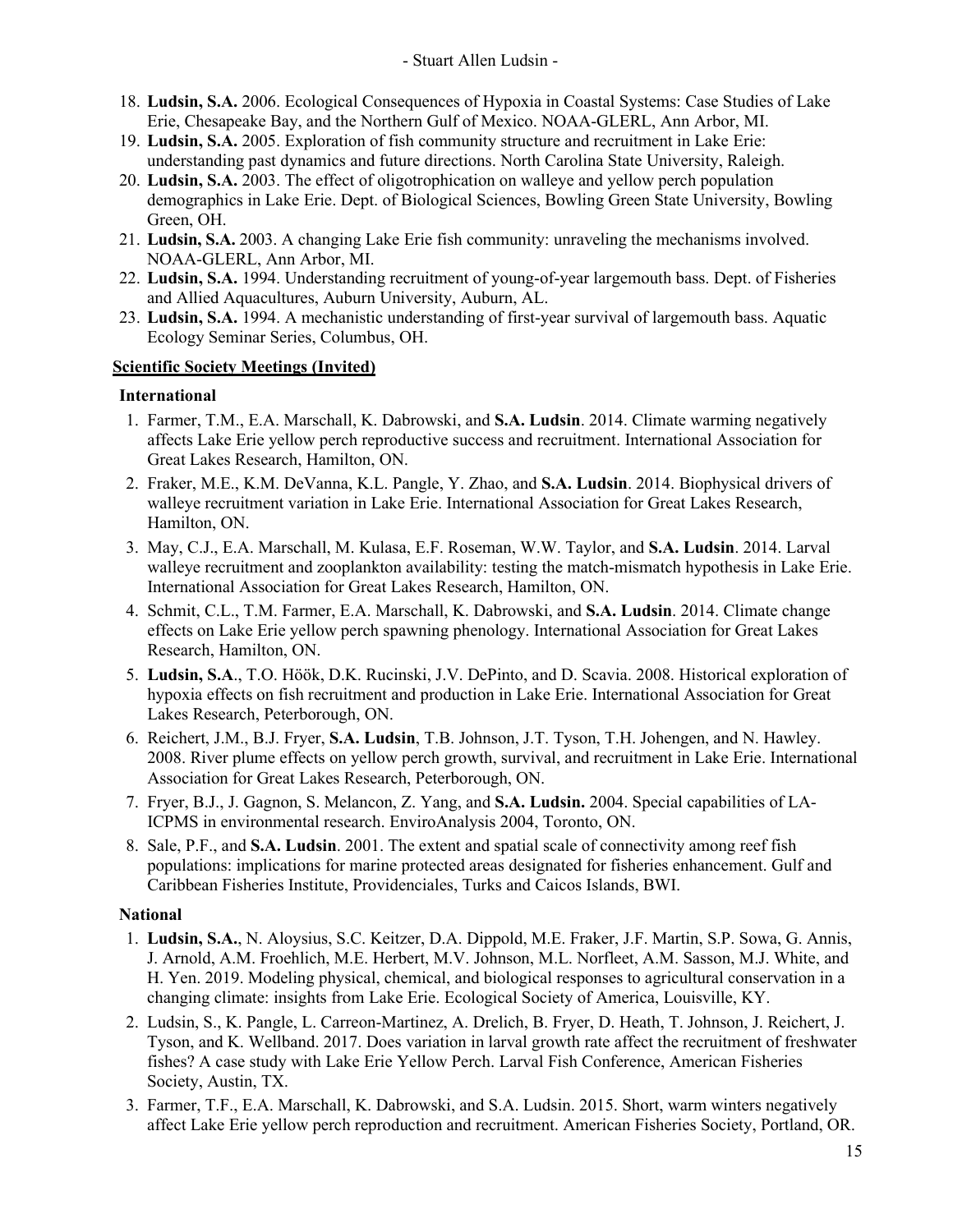- 4. May, C.J., E.A. Marschall, E.F. Roseman, W.W. Taylor, and S.A. Ludsin. 2015. Prey availability during the larval period regulates recruitment: evidence for the match-mismatch hypothesis. American Fisheries Society, Portland, OR.
- 5. DeVanna, K.M., R.E.H Smith, and S.A. Ludsin. 2013. Understanding fish recruitment in large lakes: the importance of physical processes. International Association for Great Lakes Research, West Lafayette, IN.
- 6. Filbrun, J.E., D.A. Culver, and **S.A. Ludsin**. 2013. Effects of diet and growth variation on juvenile fish production in aquaculture ponds. West Virginia and Ohio Chapters of the American Fisheries Society, Huntington, WV.
- 7. Fraker, M.E., K.-Y. Chen, K.M. DeVanna, E.A. Marschall, C.J. May, S.A. Ludsin, E.J. Anderson, J.J. Davis, J.G. Miner, M.R. DuFour, C.M. Mayer, J.J. Pritt, K.L. Pangle, E.F. Roseman, J.T. Tyson, and Y. Zhao. 2013. Coupled physical-biological modeling as a tool to enhance our understanding of the recruitment process in mixed-stock fisheries: an example with Lake Erie walleye. International Association for Great Lakes Research, West Lafayette, IN.
- 8. Ludsin, S.A., E.J. Anderson, R. Brodnik, K.M. DeVanna, L. Carreon-Martinez, B.J. Fryer, D.D. Heath, J.M. Reichert, and M.E. Fraker. 2013. Particle backtracking as a tool to improve stock discrimination capabilities in mixed populations: an example with Lake Erie yellow perch. International Association for Great Lakes Research, West Lafayette, IN.
- 9. May, C.J., S.A. Ludsin, and E.A. Marschall. 2013. Does available growth environment predict walleye recruitment in western Lake Erie? International Association for Great Lakes Research, West Lafayette, IN.
- 10. Pangle, K.L., P.J. Hurtado, Y. Lou, E.A. Marschall, D.K. Rucinski, D. Beletsky, and S.A. Ludsin. 2013. Do hypoxia- and temperature-induced changes in habitat use affect fish abundance and quality? International Association for Great Lakes Research, West Lafayette, IN.
- 11. DeVanna, K.M., R. Smith, and **S.A. Ludsin**. 2012. Physical-biological coupling and the challenge of understanding fish recruitment in large lakes. American Fisheries Society, St. Paul, MN.
- 12. Roberts, J.J., T.O. Höök, **S.A. Ludsin**, S.A. Pothoven, and H.A. Vanderploeg. 2009. Implications of hypoxia for yellow perch habitat quality in Lake Erie's central basin: a spatially-explicit bioenergetics modeling approach. Michigan Chapter of the American Fisheries Society meeting, Monroe, MI. *Best Student Paper Award*
- 13. Fryer, B., S. Melancon, Z. Yang, J. Gagnon, and **S. Ludsin.** 2008. Microgeochemical tools and approaches to understanding and solving fisheries issues. Midwest Fish and Wildlife Conference, Columbus, OH.
- 14. Reichert, J., A. Drelich, K. Pangle, K. Mabrey, B. Fryer, T. Johnson, J. Tyson, and **S. Ludsin**. 2008. Yellow perch recruitment in western Lake Erie: the importance of larval habitat use and growth. Midwest Fish and Wildlife Conference, Columbus, OH.
- 15. **Ludsin, S.A.**, M.W. Kershner, K.A. Blocksom, R.A. Stein, R.L. Knight, and K.A. Kayle. 1999. Exploring fish communities of western and central Lake Erie, 1969-1996: understanding past dynamics and future directions. Ohio Fish and Wildlife Conference, Columbus, OH.
- 16. **Ludsin, S.A.**, R.A. Stein, and K.A. Kayle. 1999. Percid growth and year-class formation in Lake Erie: a historical perspective. International Association for Great Lakes Research, Cleveland, OH.
- 17. Colavecchia, M., S. George, R. Knight, **S. Ludsin**, and P. A. Ryan. 1999. The Lake Erie system model: a fuzzy cognitive map to support development of ecosystem objectives. International Association for Great Lakes Research, Cleveland, OH.

### **Scientific Conferences/Workshops (Invited)**

### **International**

1. Takasuka, A. D. Robert, J. Shoji, P. Sirois, L. Fortier, Y. Oozeki, P. Pepin, A. Folkvord, M.A. Peck, I.A. Catalán, A.G. García, R.D. Brodeur, S. Sponaugle, E.K. D'Alessandro, **S.A. Ludsin**, K.B. Huebert, M. Hufnagl, J.F. Dower, G. Plaza, P.M. Ayón, N. Tojo, M. Joh, S. Ito, Y. Tanaka, M. Takahashi, F.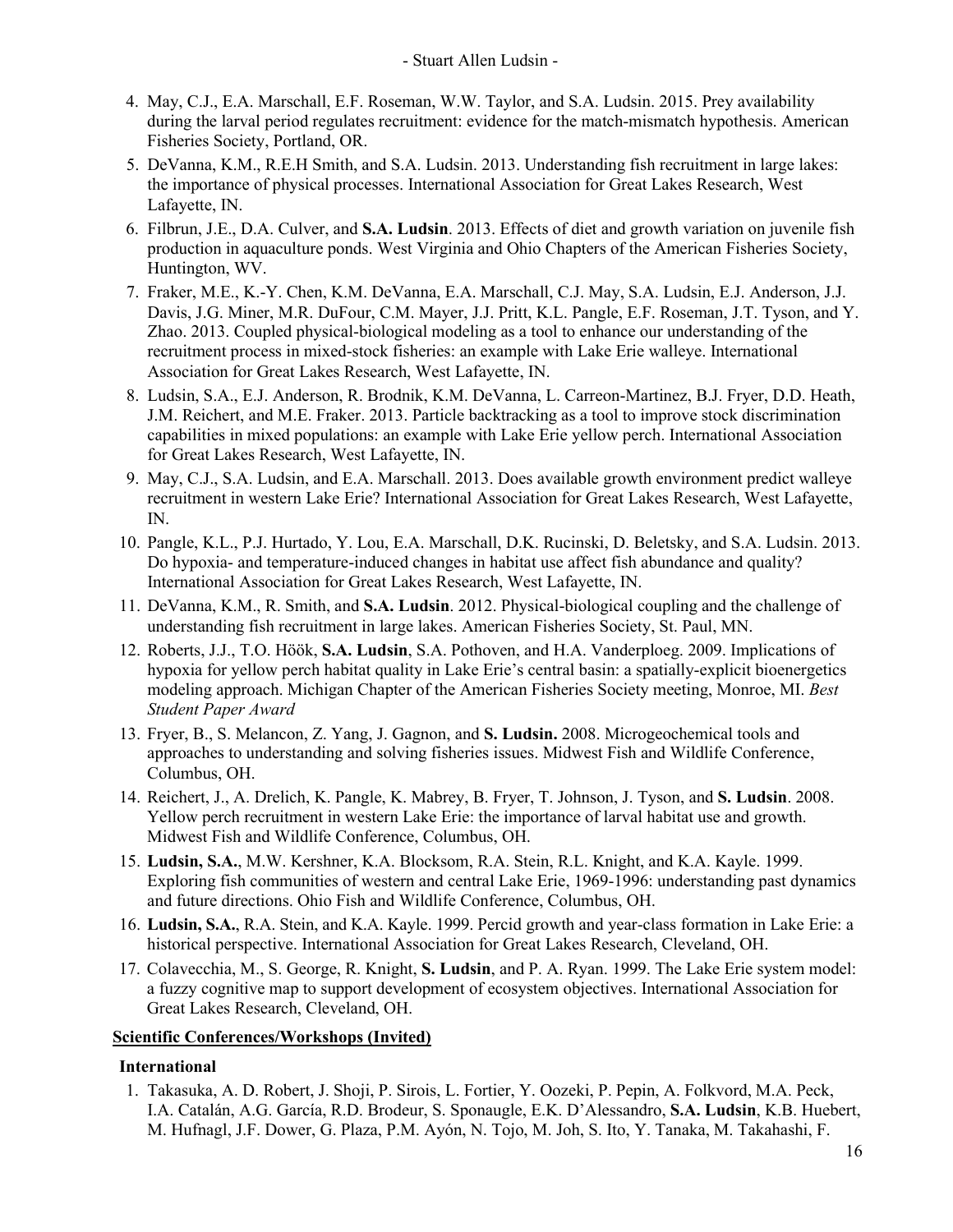Juanes, E.Y. Campbell, P. Reglero, N. Yasue, S. Watari, and M. Nyuji. 2017. Reaching consensus on the growth–survival paradigm in early life stages of fish. ICES/PICES Symposium on Drivers of dynamics of small pelagic fish resources, Victoria, B.C.

- 2. **Ludsin, S.A.**, C.J. May, K.L. Pangle, and E.A. Marschall. 2015. Does fast early life growth confer a recruitment advantage in freshwater fish populations? Growth–Survival Paradigm in Early Life Stages of Fish: Controversy, Synthesis, and Multidisciplinary Approach Symposium. Yokohama, Japan.
- 3. **Ludsin, S.A.**, K.M. DeVanna, and R.E.H. Smith. 2013. Physical-biological coupling and the challenge of understanding fish recruitment in the Great Lakes. Lake Erie Millennium Network, 6th Biennial Conference, Windsor, ON.
- 4. Conroy, J.D., **S.A. Ludsin**, K. Kayle, J.T. Tyson, R.L. Knight, and D.A. Culver. 2010. Fish community structure in Lake Erie: continued rehabilitation or a return to degradation? Lake Erie Millennium Network, 6th Biennial Conference, Windsor, ON
- 5. **Ludsin, S.A.**, S.B. Brandt, N. Hawley, B. J. Eadie, M.B. Lansing, and T.H. Johengen. 2006. Introduction to the International Field Years on Lake Erie (IFYLE) Program. Lake Erie Millennium Network Bi-annual Conference, Windsor, ON
- 6. **Ludsin, S.A.**,T.O. Höök, T.F. Nalepa, S.D. Peacor, S.A. Pothoven, S.A. Ruberg, H.A. Vanderploeg, J.J. Roberts, J.F. Cavaletto, G.A. Lang, and C. Rae. 2006. Influence of hypoxia on upper trophic levels of central Lake Erie's food web: preliminary observations. Lake Erie Millennium Network Bi-annual Conference, Windsor, ON

### **National**

- 1. Bobay, L., L.Z. Almeida, E. Marschall, and **S. Ludsin**. 2020. To what degree do preferred prey abundance and temperature influence growth rates of larval Yellow Perch in Lake Erie? American Fisheries Society, Columbus, OH.
- 2. Dippold, D.A., L. Boegman, Q. Wang, and **S. Ludsin**. 2020. Building (more) useful predictive environment-recruitment models: a case study with Lake Erie Walleye. American Fisheries Society, Columbus, OH.
- 3. Lee, S. X. Jiang, M. Manubolu, **S.A. Ludsin**, J.F. Martin, and J. Lee. 2016. Microcystin accumulation in vegetables and soils. Harmful Algal Blooms: State of the Science Conference, Toledo, OH.
- 4. **Ludsin, S.A.**, J. Lee, S. Lee, M. Manubolu, K. Riedl, J.F. Martin, and L. Collart. 2016. Fish flesh and fresh produce as sources of microcystin exposure to humans. Harmful Algal Blooms: State of the Science Conference, Toledo, OH.
- 5. Sowa, S., S.C. Keitzer, **S.A. Ludsin**, A. Sasson, M. O'Brien, C. Volmer-Sanders, M. Herbert, G. Annis, A. Froelich, J. Arnold, M. White, H. Yen, P. Daggaputi, C. Winslow, J. Atwood, M. Vaughn-Johnson, C. Rewa, and Dale Robertson. 2016. Thinking outside the lake: How can management efforts benefit western Lake Erie and its tributaries? Harmful Algal Blooms: State of the Science Conference, Toledo, OH.
- 6. **Ludsin, S.A.,** and K.L. Pangle. 2011. Regime-dependent physical forcing of yellow perch recruitment in Lake Erie. Physical-biological coupling and fish recruitment in large lakes: state of knowledge and opportunities for progress workshop, Romulus, MI.
- 7. Smith, R., and **S. Ludsin**. 2011. Overview of GLFC research theme: physical processes and fish recruitment in large lakes. Physical-biological coupling and fish recruitment in large lakes: state of knowledge and opportunities for progress workshop, Romulus, MI.
- 8. Tyson, J.T., and **S.A. Ludsin**. 2011. Lake Erie fisheries management needs: using physical-biological coupling to move towards place-based management. Physical-biological coupling and fish recruitment in large lakes: state of knowledge and opportunities for progress workshop, Romulus, MI.
- 9. **Ludsin, S.A.** 2009. Hypoxia in Lake Erie: implications for food webs and fisheries. The Great Lakes: Adapting to a Wave of Change Conference, Michigan State University, East Lansing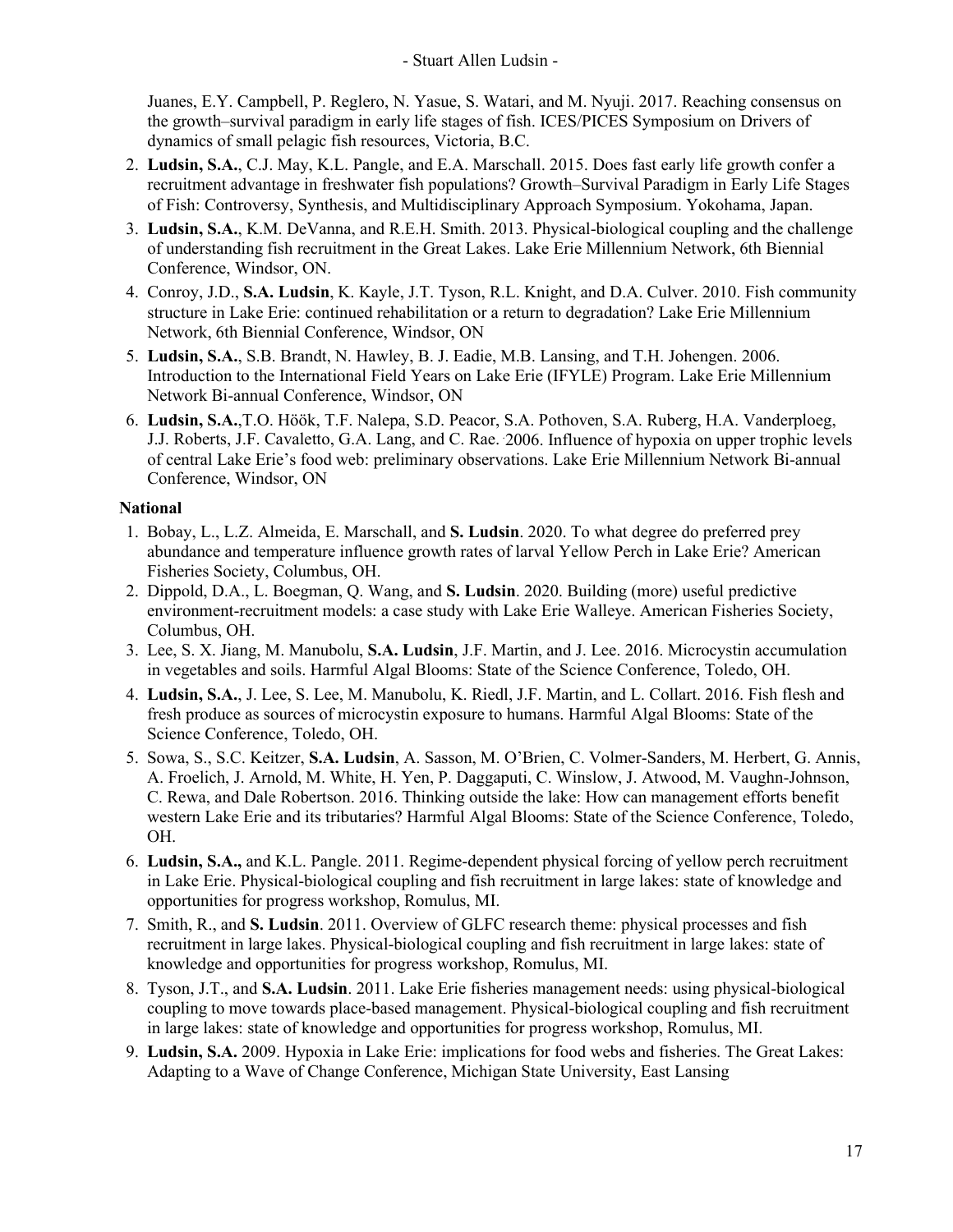- 10. **Ludsin, S.A.**, and T.E. Croley II. 2008. Complexities of forecasting climate change effects on Great Lakes fisheries: an example with Lake Erie yellow perch. Climate Change in the Great Lakes Region Conference, Michigan State University, East Lansing, MI
- 11. Brandt, S.B., M. Costantini, **S. Ludsin**, D.M. Mason, and W.C. Boicourt. 2007. Influence of hypoxia on fish growth rate potential in Chesapeake Bay. Ecological Impacts of Hypoxia on Living Resources Workshop Symposium, Bay St. Louis, MS.
- 12. Höök, T., **S. Ludsin**, S. Pothoven, J. Roberts, T. Nalepa, H. Vanderploeg, S. Ruberg, and S. Brandt. 2007. Influence of hypoxia on the ecology of zooplanktivorous and benthivorous fishes in Lake Erie's central basin. Ecological Impacts of Hypoxia on Living Resources Workshop Symposium, Bay St. Louis, MS.
- 13. **Ludsin, S.**, W. Boicourt, S. Brandt, K. Hozyash, D. Kimmel, D. Mason, C. Rae, M. Roman, H. Zhang, and X. Zhang. 2007. Indirect effects of coastal hypoxia on planktivore habitat: implications for pelagic food webs and fisheries. Ecological Impacts of Hypoxia on Living Resources Workshop Symposium, Bay St. Louis, MS.
- 14. **Ludsin, S.A.** 2007. Ecological effects of hypoxia: a comparison of the Baltic and Great Lakes regions. The North American Great lakes: comparison with the Baltic Sea, Workshop Series-I. University of Michigan, Ann Arbor
- 15. **Ludsin, S.A.** 2007. Lake Erie hypoxia: history and management response. Ecological Impacts of Hypoxia on Living Resources Workshop Symposium, Bay St. Louis, MS.
- 16. Vanderploeg, H, **S. Ludsin**, S. Pothoven, T. Höök, J. Roberts, S. Ruberg, J. Cavaletto, J. Liebig, G. Lang, and S. Brandt. 2007. Influence of hypoxia on the distribution, behavior, and foraging of zooplankton and planktivorous fish in central Lake Erie: field observations and future research directions. Ecological Impacts of Hypoxia on Living Resources Workshop Symposium, Bay St. Louis, MS.
- 17. **Ludsin, S.A.** 2005. Potential linkages between tributaries and fishery production in the Great Lakes. Environmental Objectives Workshop, Great Lakes Fishery Commission, Romulus, MI

## **Regional (Great Lakes) Management Meetings (Invited)**

### **International**

- 1. Euclide, P.T., **S.A. Ludsin**, E.A. Marschall, K.Y. Chen, J. Robinson, M. Faust, T.M. MacDougall., C. Wilson, and W. Larson. 2021. Mixed stock analysis of east basin Walleye. Lake Erie Committee annual meeting, Great Lakes Fishery Commission. (virtual)
- 2. Chen, K.-Y., E.A. Marschall, M. Sovic, H.L. Gibbs, and **S.A. Ludsin**. 2016. Lake Erie walleye stock discrimination methods and applications. Lake Erie Committee annual meeting, Great Lakes Fishery Commission, Niagara Falls, ON.
- 3. **Ludsin, S.A.** 2007. Statolith microchemistry as a tool for identifying natal origins of Great Lakes sea lamprey. Great Lakes Fishery Commission annual meeting, Sault Ste. Marie, ON
- 4. **Ludsin, S.A.** 2005. Exploration of the existence of natural reproduction in Lake Erie lake trout using otolith microchemistry. Lake Erie Committee annual meeting, Great Lakes Fishery Commission, Niagara Falls, ON
- 5. **Ludsin, S.A.** 2005. Introduction to the International Field Years on Lake Erie (IFYLE) Program. Lake Erie Committee annual meeting, Great Lakes Fishery Commission, Niagara Falls, ON

## **National**

- 1. **Ludsin, S.A.** 2019. The future of harmful algal blooms and their risks to fisheries and human health: Insights from Lake Erie. The Nature Conservancy, Columbus, OH (webinar).
- 2. **Ludsin, S.A.** 2018. Harmful algal blooms: potential impacts on fish & human health. Great Lake Fishery Commission - Fish Health Committee, Cleveland, OH.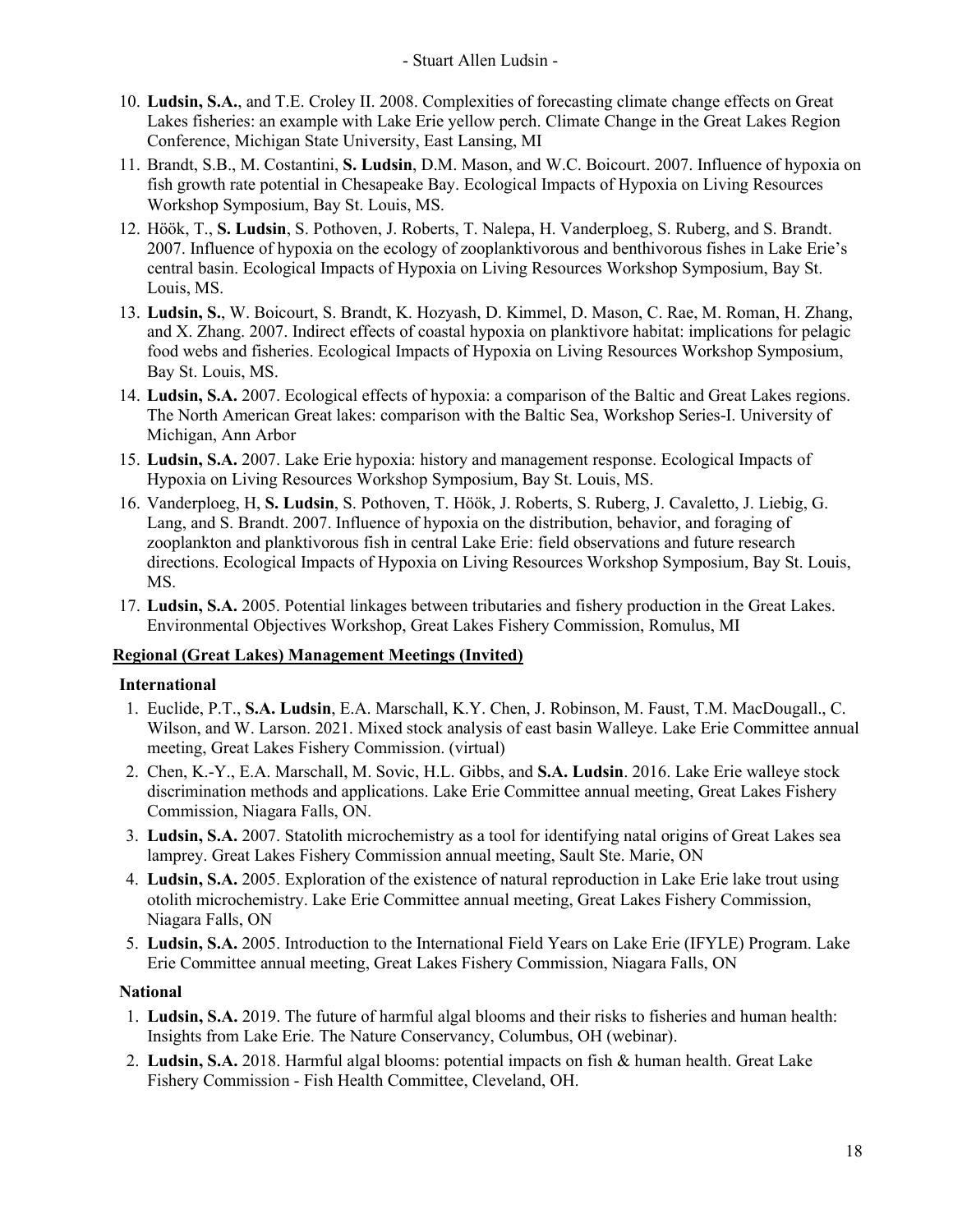- 3. **Ludsin, S.A.**, M. Manubolu, K.M. Riedl, J. Lee, J.F. Martin, and Z.X. Kua. 2017. Are fish harvested in Lake Erie during the harmful algal bloom season safe to eat? Webinar: Forecast for Harmful Algal Blooms in Lake Erie in 2017. Ohio Sea Grant College Program & Stone Laboratory, Put-in-Bay, OH.
- 4. **Ludsin, S.A.**, S.C. Keitzer, S. Sowa, A. Sasson, M. O'Brien, C. Volmer-Sanders, M. Herbert, G. Annis, A. Froelich, J. Arnold, M. White, H. Yen, P. Daggaputi, C. Winslow, J. Atwood, M. Vaughn-Johnson, C. Rewa, and Dale Robertson. 2016. Thinking outside the Lake: How can management efforts benefit western Lake Erie and its tributaries? Western Lake Erie Basin Partnership meeting, Port Clinton, OH.
- 5. **Ludsin, S.A.**, K.P. Winslow, R.D. Briland, and N. Aloysius. 2015. Do recent increases in cyanobacteria pose a real threat to Lake Erie's fisheries? Lake Erie Committee/State of the Lake Ecosystem Conference (SOLEC), Great Lakes Fishery Commission. Ypsilanti, MI.
- 6. **Ludsin, S.A.** 2013. Lake Erie yellow perch recruitment mechanisms: a never-ending story of change. Lake Erie Committee annual meeting, Great Lakes Fishery Commission, Niagara Falls, NY.
- 7. **Ludsin, S.A.** 2013. Lake Erie yellow perch recruitment mechanisms: insights to benefit management. Lake Erie Percid Management Advisory Group meeting, Erie, PA.
- 8. **Ludsin, S.A.** 2012. River discharge as a predictor of Lake Erie yellow perch recruitment. Great Lakes Fishery Commission annual meeting, Buffalo, NY
- 9. Pangle, K.L. B.J., Fryer, J.T., Tyson, Y. Zhao, and **S.A. Ludsin**. 2011. Innovative approaches to understanding percid recruitment in western Lake Erie. Lake Erie Committee annual meeting, Great Lakes Fishery Commission, Ypsilanti, MI.
- 10. **Ludsin, S.A.** 2009. Exploration of hypoxia's effects on Lake Erie fisheries. Lake Erie Committee/State of the Lake Ecosystem Conference (SOLEC), Great Lakes Fishery Commission, Ypsilanti, MI
- 11. Howe, E. A., J.E. Marsden, **S.A. Ludsin**, C.H. Hand, and B.J. Fryer. 2006. Tributary contributions to the parasitic and spawning adult population of sea lamprey (*Petromyzon marinus*) in Lake Champlain using elemental signatures. Technical Advisory Committee of the Lake Champlain Basin Program.
- 12. **Ludsin, S.A.** 2004. Exploration of linkages between oligotrophication and percid dynamics in Lake Erie. Lake Erie Committee/State of the Lake Ecosystem Conference (SOLEC), Great Lakes Fishery Commission. Grand Island, NY
- 13. **Ludsin, S.A**., M.W. Kershner, R.L. Knight, and R.A. Stein. 1999. Exploring fish communities of western and central Lake Erie, 1969-1996: reduced productivity drives fish community rehabilitation. Lake Erie Committee annual meeting, Great Lakes Fishery Commission, Niagara Falls, NY
- 14. **Ludsin, S.A**., B. Dixon, B.J. Fryer, K. Hedges, T.B. Johnson, M. Latimer, and P.F. Sale. 2002. Innovative techniques for stock discrimination and production estimation of Great Lakes percid fisheries. Lake Erie Committee annual meeting, Great Lakes Fishery Commission, Buffalo, NY
- 15. **Ludsin, S.A**., M.W. Kershner, R.A. Stein, R.L. Knight, and K.A. Kayle. 1997. Recent shifts in fish community structure in Lake Erie: mechanisms of change. Lake Erie Committee annual meeting, Great Lakes Fishery Commission, Niagara Falls, NY

# **Local (Ohio) Management Meetings (Invited)**

- 1. Almeida, Z., **S. Ludsin**, and E. Marschall, J. Grayson, and K. Dabrowski. 2020. Evidence of experiential legacies of early-life diet quality on juvenile Walleye. Lake Erie-Inland Waters Annual Research Review, OSU, Columbus. (virtual)
- 2. Becher, **S. Ludsin**, S. Tyszko, and J. Olesik. 2020. Quantifying contributions of stocked Channel Catfish in reservoir populations using otolith microchemistry. Lake Erie-Inland Waters Annual Research Review, OSU, Columbus. (virtual)
- 3. Blawut, B., B. Wolfe, C. Moraes, C. Premanandan, G. Schuenemann, M.C. da Silva, R. Zweifel, K. Kayle, D. Sweet, B. Kitchen, M. Pugh, and **S. Ludsin**. 2020. Assisted reproduction technique effects on sperm physiology of the freshwater fish, Sauger (*Sander canadensis*). Lake Erie-Inland Waters Annual Research Review, OSU, Columbus. (virtual)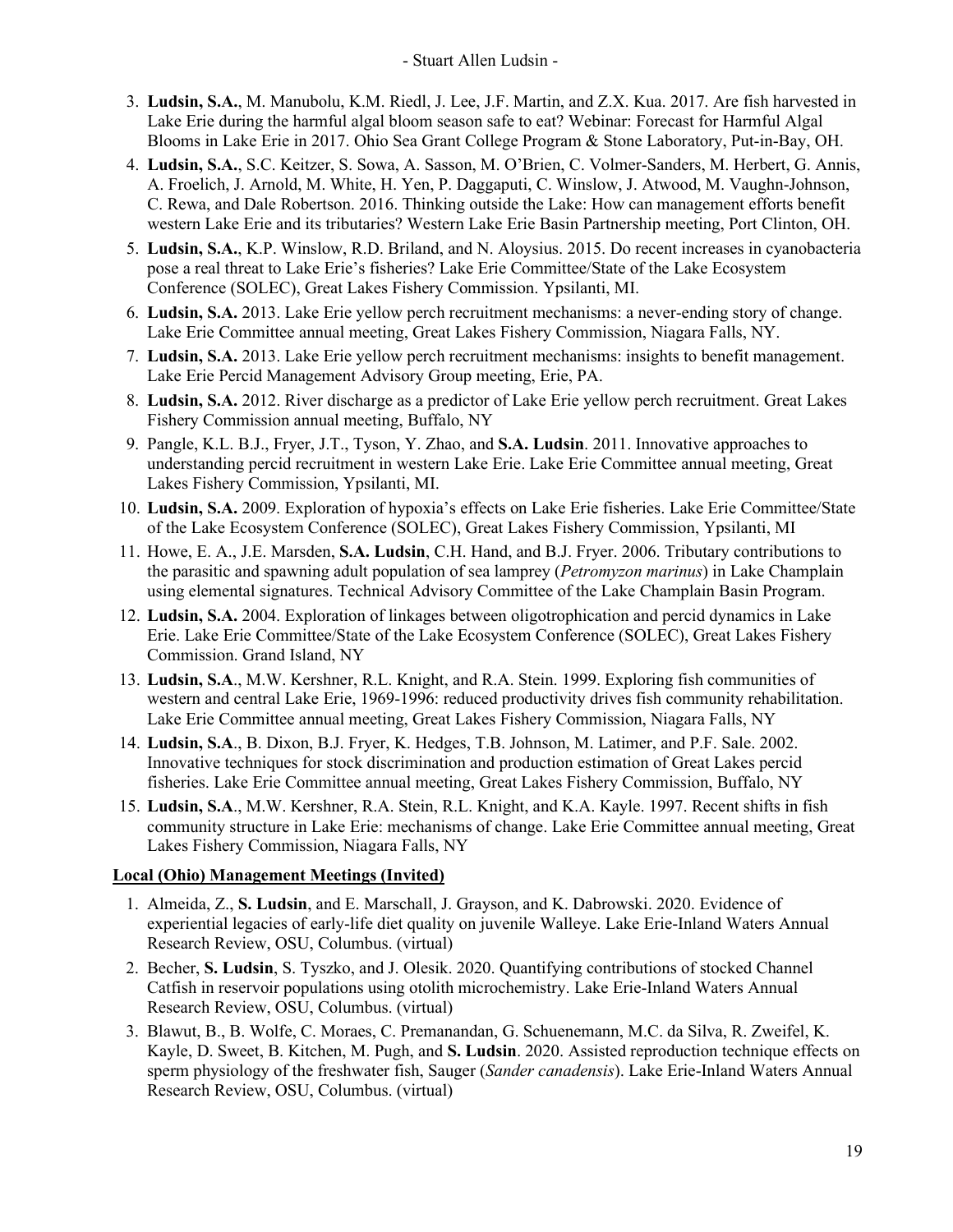- 4. Budnik, R., **S. Ludsin**, D. O'Donnell, J. Hood, E. Marschall, C. May, and E. Roseman. 2020. Zooplankton quantity and quality during the larval period regulates recruitment of Lake Erie walleye. Lake Erie-Inland Waters Annual Research Review, OSU, Columbus. (virtual)
- 5. Dippold, D., **S. Ludsin**, Q. Wang, and L. Boegman. 2020. Modeling historical trends in larval stage duration of Lake Erie walleye with implications for future climate change. Lake Erie-Inland Waters Annual Research Review, OSU, Columbus. (virtual)
- 6. Fraker, M., J. Sinclair, J. Hood, **S. Ludsin**, and K. Frank. 2020. Contrasting states of the Lake Erie ecosystem and implications for ecosystem-based management. Lake Erie-Inland Waters Annual Research Review, OSU, Columbus. (virtual)
- 7. **Ludsin, S.A.**, and M. Manubolu. 2020. Physiological, growth and survival response of age-0 yellow perch and walleye to toxic cyanobacteria. Ohio Department Director's Meeting, Ohio Sea Grant College Program. (virtual)
- 8. **Ludsin, S.A.**, M. Manubolu, and K. Riedl. 2020. Development of the MMPB method for quantifying total microcystins in water edible Lake Erie fish tissues. Ohio Department Director's Meeting, Ohio Sea Grant College Program. (virtual)
- 9. Sinclair, J., J. Hood, **S. Ludsin**, M. Fraker. and K. Frank. 2020. Functional traits reveal the predominant anthropogenic drivers of long-term change across a large lake ecosystem. Lake Erie-Inland Waters Annual Research Review, OSU, Columbus. (virtual)
- 10. Almeida, Z., **S. Ludsin**, E. Marschall, C. May, D. Glover, and E. Roseman. 2019. Larval phenology and performance as potential drivers of Lake Erie walleye recruitment. Lake Erie-Inland Waters Annual Research Review, OSU, Columbus.
- 11. Becher, C., **S. Ludsin**, and S. Tyszko. 2019. Examining post-stocking mortality of fingerling channel catfish. Lake Erie-Inland Waters Annual Research Review, OSU, Columbus. Lake Erie-Inland Waters Annual Research Review, OSU, Columbus.
- 12. Blawut, B., M.C. da Silva, B. Wolfe, E. Ranney, D. Sweet, B. Kitchen, K. Kayle, R. Zweifel, and **S. Ludsin**. 2019. Update on Sauger (Sander canadensis) spermatozoa cryopreservation protocol development. Lake Erie-Inland Waters Research Review, Columbus, OH.
- 13. Bobay, L., Z. Almeida, E. Marschall, and **S. Ludsin**. 2019. Toward understanding climate effects on Lake Erie yellow perch recruitment: how do the diets of larvae vary among years? Lake Erie-Inland Waters Annual Research Review, OSU, Columbus.
- 14. Dillon, R., **S. Ludsin**, and J. Conroy. 2019. Food web interactions among planktivores in northtemperate, hypoxic reservoirs. Lake Erie-Inland Waters Annual Research Review, OSU, Columbus.
- 15. Dippold, D., and **S. Ludsin**, Q. Wang, and L. Boegman. 2019. Building (more) useful environmentrecruitment models. Lake Erie-Inland Waters Annual Research Review, OSU, Columbus.
- 16. Johnson, G.R., R.D. Zweifel, J.D. Conroy, R.A. Dillon, and **S.A. Ludsin**. 2019. Determining a dorsalaspect target strength to total length relationship for gizzard shad. Lake Erie-Inland Waters Research Review, Columbus, OH.
- 17. **Ludsin, S.A.**, P.E. Euclide, W.A. Larson, K.-Y. Chen, J.M. Robinson, T.M. MacDougall, M.D. Faust, C.C. Wilson, M.G. Sovic, and E.A. Marschall. 2019. Stock structure and contribution of west and east basin walleye to recreational and commercial fisheries in Lake Erie. Ohio Sea Grant Charter Captains Workshop, Gibraltar Island, OH.
- 18. Marcek, B.J., **S.A. Ludsin**, E.A. Marschall, T.M. Farmer, and G. Petris. 2019. Shifting drivers of Lake Erie Yellow Perch recruitment. Lake Erie-Inland Waters Research Review, Columbus, OH.
- 19. Ulin, K., J. Dillon, K. Jablonski, L.Z. Almeida, E. Marschall, and **S. Ludsin**. 2019. Neuston, round, and bongo - Oh my! Comparing ichthyoplankton catches among different nets. Lake Erie-Inland Waters Annual Research Review, OSU, Columbus. (poster)
- 20. Almeida, L.Z., M.D. Faust, **S.A. Ludsin**, and E.A. Marschall. 2018. Lake Erie walleye growth rates in relation to past and current environments. Great Lakes Fishery Commission, Lake Erie Walleye Task Group Meeting. Old Woman Creek National Estuarine Research Reserve. (invited talk)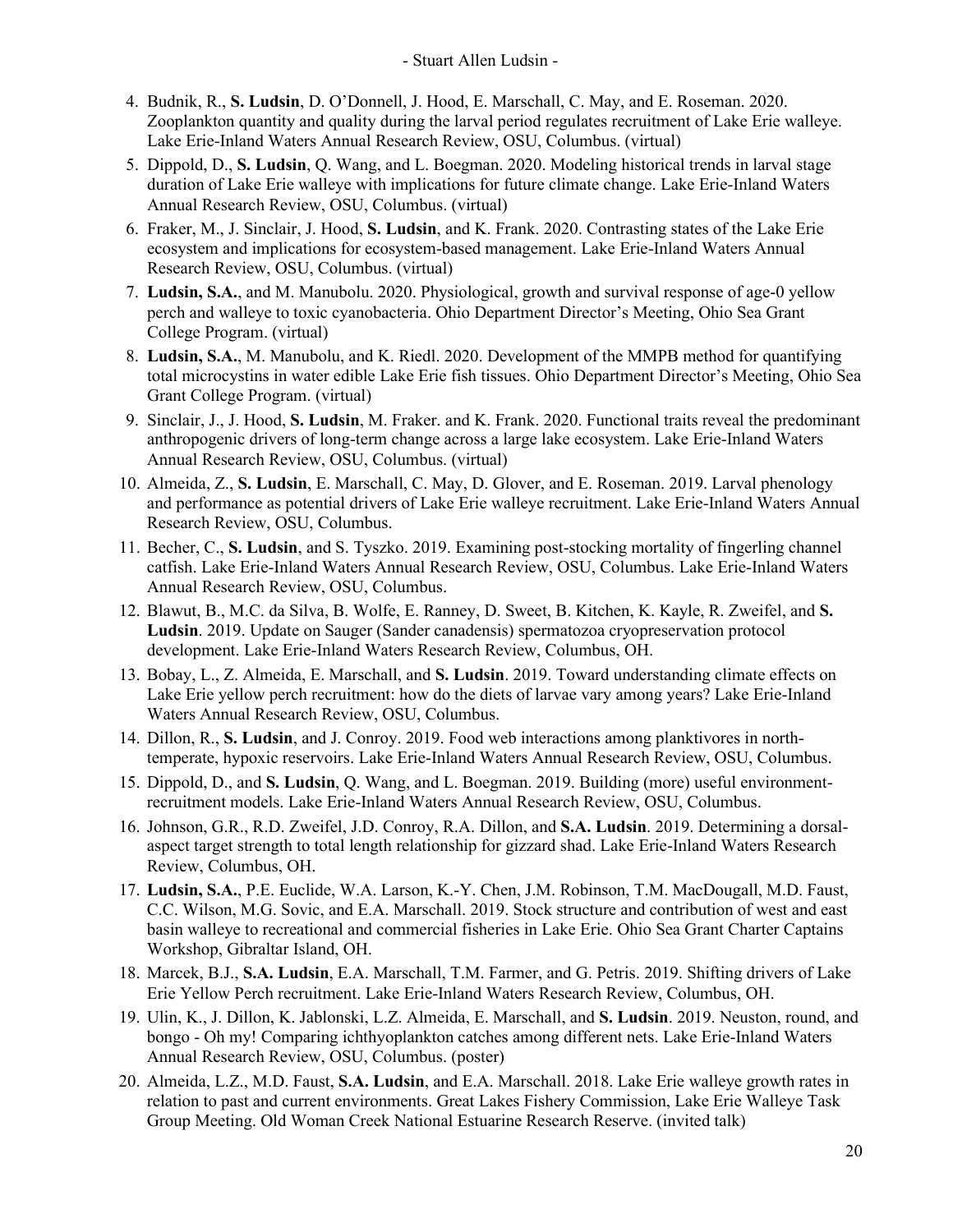- 21. Almeida, Z, E. Marschall, **S. Ludsin**, and M. Faust. 2018. Evaluating the influence of past and current environments on Lake Erie walleye growth rates. Lake Erie-Inland Waters Annual Research Review, OSU, Columbus.
- 22. Almeida, Z, E. Marschall, **S. Ludsin**, and M. Faust. 2018. Lake Erie walleye growth rates in relation to past and current environments. Lake Erie-Inland Waters Annual Research Review, OSU, Columbus.
- 23. Bade, A., **S. Ludsin**, B. Schmidt, and M. DuFour. 2018. Factors influencing walleye catch rates in Lake Erie, 1989-2017. Lake Erie-Inland Waters Annual Research Review, OSU, Columbus.
- 24. Bade, A., **S. Ludsin**, T. Binder, M. Faust, and C. Vandergoot. 2018. Spawning phenology of Lake Erie walleye. Lake Erie-Inland Waters Annual Research Review, OSU, Columbus.
- 25. Becher, **S. Ludsin**, J. Olesik, and S. Tyszko. 2018. Using otolith microchemistry to delineate hatcheryreared and wild-produced channel catfish in Ohio reservoirs. Lake Erie-Inland Waters Annual Research Review, OSU, Columbus.
- 26. Becher, **S. Ludsin**, S. Tyszko, and J. Conroy. 2018. Quantifying post-stocking predation mortality by largemouth bass on fingerling channel catfish. Lake Erie-Inland Waters Annual Research Review, OSU, Columbus.
- 27. Blawut, B., C. Dias de Moraes, M. Coutinho da Silva, **S. Ludsin**, D. Sweet, B. Kitchen, K. Kayle, R. Zweifel, and B. Wolfe. 2018. Testicular harvest as a tool to enhance milt collection in sauger (*Sander canadensis*). Lake Erie-Inland Waters Annual Research Review, OSU, Columbus.
- 28. Blawut, B., C. Dias de Moraes, M. Coutinho da Silva, **S. Ludsin**, D. Sweet, B. Kitchen, K. Kayle, R. Zweifel, and B. Wolfe. 2018. Cryopreservation induced changes to the sauger (*Sander canadensis*) spermatozoa glycocalyx and its implications for fertilization. Lake Erie-Inland Waters Annual Research Review, OSU, Columbus.
- 29. Bobay, L., Z. Almeida, E. Marschall, and **S. Ludsin**. 2018. Toward examining climate effects on yellow perch recruitment: How do Lake Erie larval yellow perch diets vary within a spring? Lake Erie-Inland Waters Annual Research Review, OSU, Columbus. (poster)
- 30. Brown, T., D. Dippold, Z. Almeida, E. Marschall, and **S. Ludsin**. 2018. Evaluating basin-specific early growth rates as a Lake Erie walleye stock discrimination tool. Lake Erie-Inland Waters Annual Research Review, OSU, Columbus. (poster)
- 31. Dillon, R., **S. Ludsin**, and J. Conroy. 2018. Hydroacoustic estimates of prey-fish abundance change with various analytical decisions. Lake Erie-Inland Waters Annual Research Review, OSU, Columbus.
- 32. Dillon, R., **S. Ludsin**, and J. Conroy. 2018. Hypoxia alters spatial overlap of primary and secondary consumers in the pelagic food web of reservoirs. Lake Erie-Inland Waters Annual Research Review, OSU, Columbus.
- 33. Dippold, D., **S. Ludsin**, M. Fraker, N. Aloysius, H. Yen, C. Keitzer, J. Arnold, M. White, P. Daggupati, J. Martin, M. Johnson, D. Robertson, A. Sasson, and S. Sowa. 2018. Forecasting the effects of climate change and agricultural conservation practice scenarios on Lake Erie fish recruitment. Lake Erie-Inland Waters Annual Research Review, OSU, Columbus.
- 34. Huddleston, A., E. Marschall, J. Hood, **S. Ludsin**, and C. May. 2018. Response of larval walleye prey communities to winter and spring temperatures. Lake Erie-Inland Waters Annual Research Review, OSU, Columbus.
- 35. Manubolu, M, **S. Ludsin**, K. Riedl, and J. Lee. 2018. Development and assessment of methods for quantifying total microcystins in fish tissues. Lake Erie-Inland Waters Annual Research Review, OSU, Columbus.
- 36. Ulin, K., Z. Almeida, T. Brown, D. Dippold, **S. Ludsin**, and E. Marschall. 2018. Validating daily otolith increment deposition in aquarium-reared juvenile walleye, *Sander vitreus*. Lake Erie-Inland Waters Annual Research Review, OSU, Columbus. (poster)
- 37. Almeida, Z., A. Huddleston, **S. Ludsin**, J. Hood, and E. Marschall. 2017. Assessing lower food web changes in Lake Erie's western basin and consequences for walleye. Lake Erie-Inland Waters Annual Research Review, OSU, Columbus. (poster)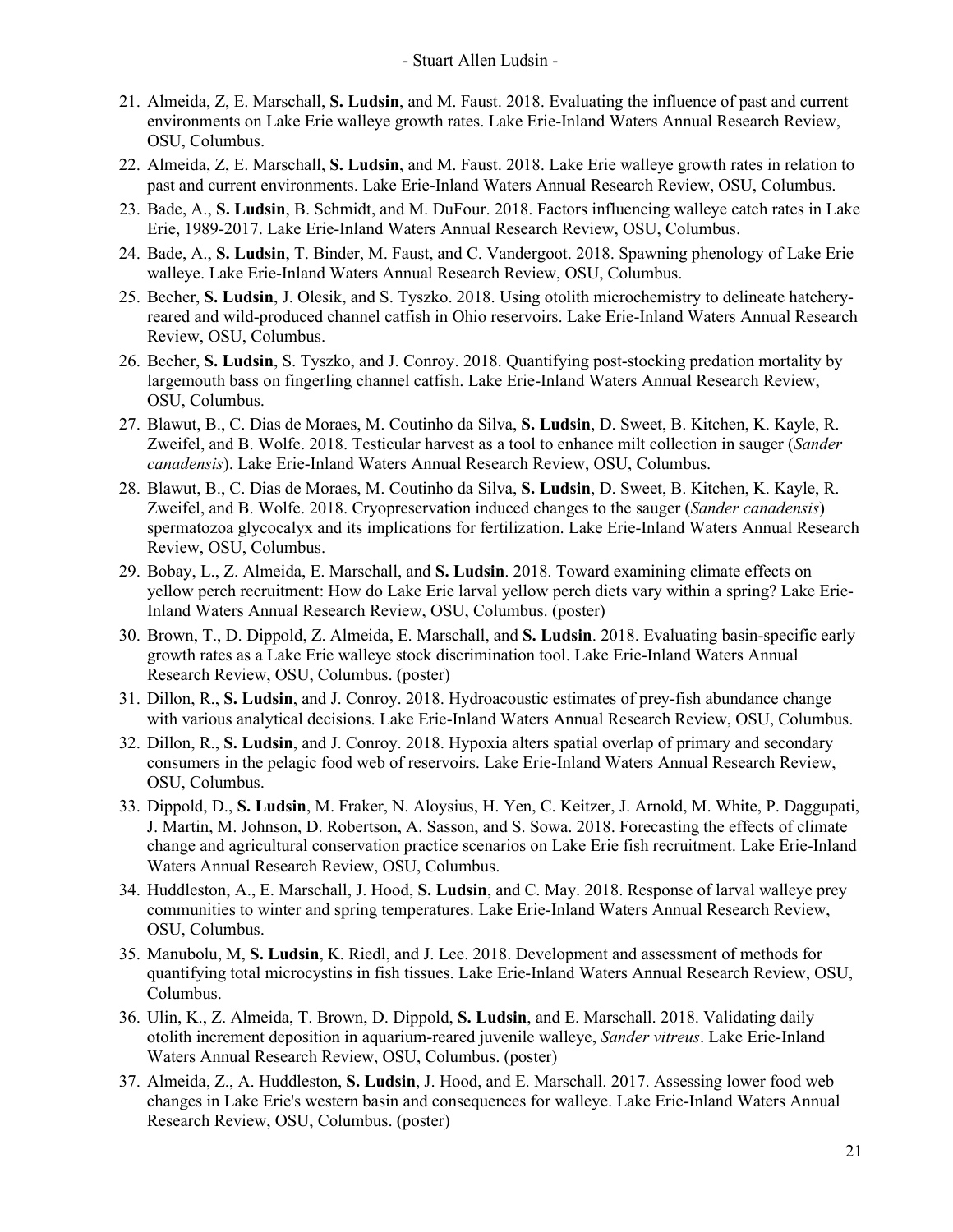- 38. Aloysius, N.R., J.F. Martin, and **S.A. Ludsin**. 2017. Changing characteristics of land surface precipitation and its impact on nutrient delivery to Lake Erie. Lake Erie-Inland Waters Annual Research Review, OSU, Columbus.
- 39. Bade, A., **S. Ludsin**, T. Binder, and C. Vandergoot. 2017. Use of the Ohio reef complex by Walleye during the spring spawning season. Lake Erie-Inland Waters Annual Research Review, OSU, Columbus.
- 40. Becher, C., **S. Ludsin**, and J. Olesik. 2017. Understanding stocking success of juvenile Channel Catfish in Ohio reservoirs. Lake Erie-Inland Waters Annual Research Review, OSU, Columbus.
- 41. Blawut, B., M.C. da Silva, **S.A. Ludsin**, S. Hale, D. Sweet, and R. Zweifel, and B. Wolfe. 2017. Use of hypertonic media to cryopreserve Sauger (*Sander canadensis*) spermatozoa. Lake Erie-Inland Waters Annual Research Review, OSU, Columbus.
- 42. Blawut, B., M.C. da Silva, **S.A. Ludsin**, S. Hale, D. Sweet, and R. Zweifel, and B. Wolfe. 2017. Enhancing Saugeye (*Sander vitreus x S. canadensis*) production through the use of assisted reproductive technologies. Lake Erie-Inland Waters Annual Research Review, OSU, Columbus.
- 43. Chen, K.Y., E.A. Marschall, M.G. Sovic, H.L. Gibbs, **S.A. Ludsin**, and J.W. Olesik. 2017. Lake Erie Walleye stock discrimination methods and applications. Lake Erie-Inland Waters Annual Research Review, OSU, Columbus.
- 44. Dillon, R., **S.A. Ludsin**, and J.D. Conroy. 2017. Quantifying bias associated with *Chaoborus* in hydroacoustic surveys of prey-fish biomass in Ohio reservoirs. Lake Erie-Inland Waters Annual Research Review, OSU, Columbus.
- 45. **Ludsin, S.A.** 2017. Fish flesh as a source of microcystin exposure to humans. Fish Consumption Advisory Committee annual meeting, Ohio Department of Health, Reynoldsburg, OH.
- 46. Manubolu, M., K. Riedl. J. Lee, J.F. Martin, and **S.A. Ludsin**. 2017. Are fish harvested in Lake Erie during the harmful algal bloom season safe to eat? Lake Erie-Inland Waters Annual Research Review, OSU, Columbus.
- 47. Aloysius, N.R., M. Gildow, J.F. Martin, and **S.A. Ludsin**. 2016. Agricultural management practices to reduce phosphorus runoff to Lake Erie. Lake Erie-Inland Waters Annual Research Review, OSU, Columbus.
- 48. Aloysius, N.R., S. Y. Gebremariam, J.F. Martin, R.P. Stumpf, and **S.A. Ludsin.** 2015. Hydrologic & climatic controls of cyanobacteria blooms in Lake Erie. Lake Erie-Inland Waters Annual Research Review, OSU, Columbus.
- 49. Briland, R. D., C. Hu, J. Lee, J. Martin, **S. Ludsin**. 2016. Effects of cyanobacterial blooms on food web dynamics in western Lake Erie. Lake Erie-Inland Waters Annual Research Review. Columbus, OH.
- 50. Chen, K.-Y., S. A. Ludsin, J. W. Olesik, E.A. Marschall. 2016. Natal homing behavior and mixed stock analysis of walleye in western Lake Erie. Lake Erie-Inland Waters Annual Research Review, OSU, Columbus.
- 51. Steinhart, G.B., J.D. Conroy, R.D. Zweifel, and **S.A. Ludsin**. 2016. Blue Catfish habitat use in a hypoxic Ohio reservoir. Lake Erie-Inland Waters Annual Research Review. Columbus, OH.
- 52. Briland, R.D., D.A. Culver, and **S.A. Ludsin**. 2015. Lake Erie phytoplankton analysis, 1995-2013. Lake Erie-Inland Waters Annual Research Review, OSU, Columbus.
- 53. Chen, K.-Y., E.A. Marschall, M.G. Sovic, H.L. Gibbs, and **S.A. Ludsin**. 2015. Lake Erie walleye stock discrimination using next-generation DNA sequencing. Lake Erie-Inland Waters Annual Research Review, OSU, Columbus.
- 54. Fraker, M.E., **S.A. Ludsin**, R.M. Brodnik, K. DeVanna-Fussell, E.J. Anderson, L. Carreon-Martinez, B.J. Fryer, D.D. Heath, and J.M. Reichert. 2015. Particle backtracking improves breeding subpopulation discrimination and source identification in mixed populations of Lake Erie walleye. Lake Erie-Inland Waters Annual Research Review, OSU, Columbus.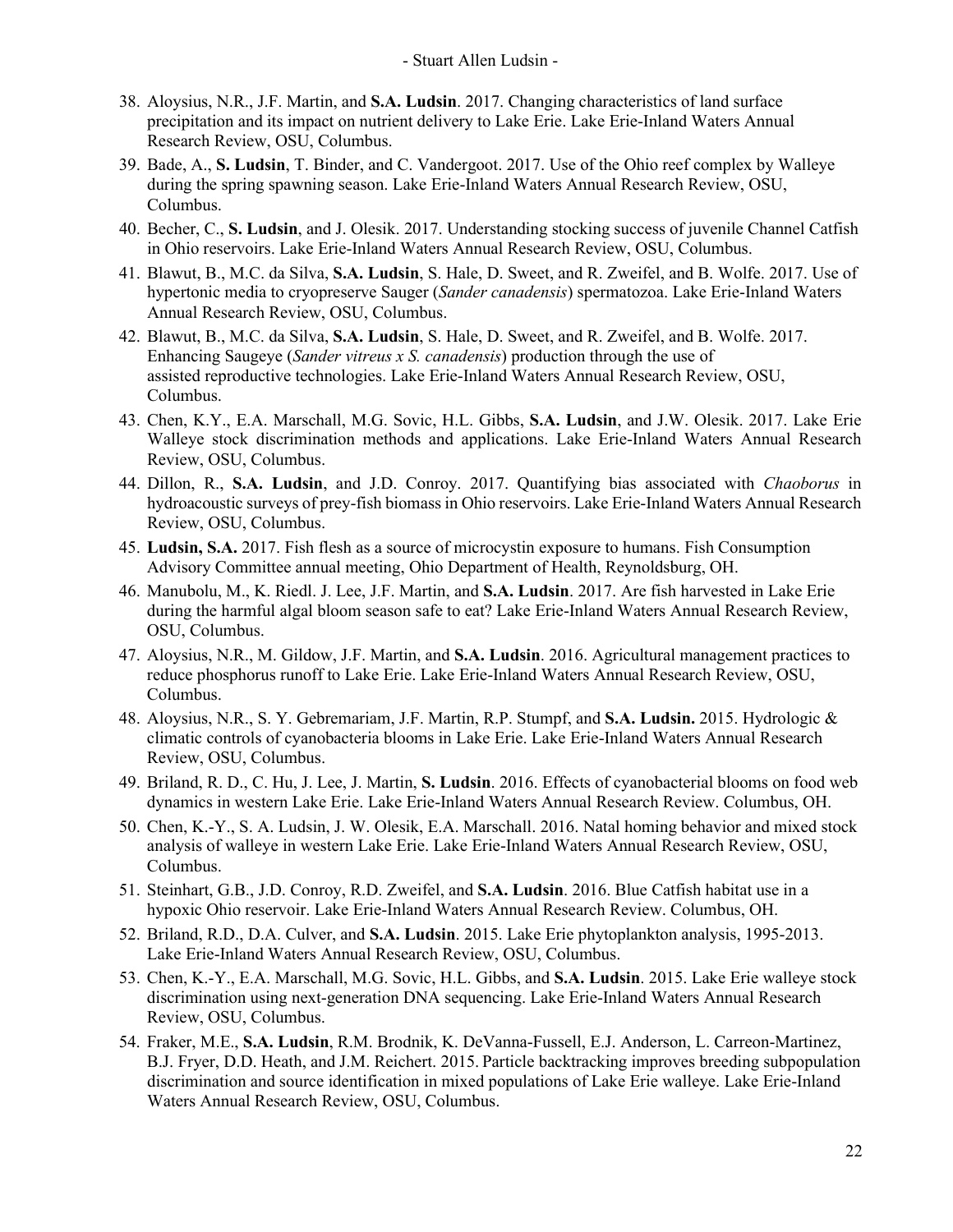- 55. Briland, R., and **S. Ludsin.** 2014. Lake Erie zooplankton dynamics, 1995-2012. Lake Erie-Inland Waters Annual Research Review, OSU, Columbus.
- 56. Chen, K.-Y., E.A. Marschall, M.G. Sovic, H.L. Gibbs, and **S.A. Ludsin**. 2014. Lake Erie walleye stock discrimination using next-generation DNA sequencing. Lake Erie-Inland Waters Annual Research Review, OSU, Columbus.
- 57. DuFour, M.R., J.J. Pritt, C.M. Mayer, C.J. May, **S.A. Ludsin**, E.A. Marschall, M.E. Fraker, E.F. Roseman, J.G. Miner, J.J. Davis, C.S. Vandergoot, and J.T. Tyson. 2014. Diversity in a multi-stock system: temporal and spatial portfolio effects in Lake Erie walleye production. Lake Erie-Inland Waters Annual Research Review, OSU, Columbus.
- 58. Farmer, T.M., **S.A. Ludsin**, E.A. Marschall, and K. Dabrowski. 2014. What does climate change hold for Lake Erie yellow perch? Lake Erie-Inland Waters Annual Research Review, OSU, Columbus.
- 59. Farmer, T.M., **S.A. Ludsin**, E.A. Marschall, and K. Dabrowski. 2014. Climate change effects on Lake Erie yellow perch reproduction and recruitment. Lake Erie-Inland Waters Annual Research Review, OSU, Columbus.
- 60. Fraker, M.E., K.M. DeVanna, **S.A. Ludsin**, K.L. Pangle, and Y. Zhao. 2014. Role of biophysical coupling in walleye recruitment. Lake Erie-Inland Waters Annual Research Review, OSU, Columbus.
- 61. May, C.J., E.A. Marschall, M. Kulasa, **S.A. Ludsin**, and E.F. Roseman. 2014. Walleye recruitment in Western Lake Erie: a tale of two studies. Lake Erie-Inland Waters Annual Research Review, OSU, Columbus.
- 62. May, C.J., **S.A. Ludsin**, D.A. Culver, D.C. Glover, and E.A. Marschall. 2015. Larval growth as a limiter of Lake Erie walleye recruitment. Lake Erie-Inland Waters Annual Research Review, OSU, Columbus.
- 63. Briland, R., and **S. Ludsin.** 2013. Regulatory mechanisms of forage community structure in Lake Erie. Lake Erie-Inland Waters Annual Research Review, OSU, Columbus.
- 64. Chen, K.-Y., E.A. Marschall, J.J. Van Tassell, **S.A. Ludsin**, P.D. Collingsworth, M.K. Nims, and J.W. Olesik. 2013. Is larval walleye river residence time sufficient to establish a natal-site signal in otoliths? Lake Erie-Inland Waters Annual Research Review, OSU, Columbus.
- 65. Dabrowski, K., M. Korzeniowska, T.M. Farmer, **S.A. Ludsin**, and E.A. Marschall. 2013. The function of neutral lipids in early life history of yellow perch: Transition from endogenous to exogenous nutrition. Lake Erie-Inland Waters Annual Research Review, OSU, Columbus.
- 66. Farmer, T.M., **S.A. Ludsin**, E.A. Marschall, and K. Dabrowski. 2013. What does climate change hold for Lake Erie yellow perch? Lake Erie-Inland Waters Annual Research Review, OSU, Columbus.
- 67. Filbrun, J.E., D.A. Culver, and **S.A. Ludsin**. 2013. Feed management in catfish ponds: strategies to optimize fish production. Lake Erie-Inland Waters Annual Research Review, OSU, Columbus.
- 68. Fraker, M.E., K.-Y. Chen, K.M. DeVanna, E.A. Marschall, C.J. May, **S.A. Ludsin**, E.J. Anderson, J.J. Davis, J.G. Miner, M.R. DuFour, C.M. Mayer, J.J. Pritt, K.L. Pangle, E.F. Roseman, J.T. Tyson, and Y. Zhao. 2013. A coupled biophysical model of walleye recruitment in western Lake Erie. Lake Erie-Inland Waters Annual Research Review, OSU, Columbus.
- 69. Gebremariam, S.Y., J.F. Martin, C. DeMarchi, and **S.A. Ludsin**. 2013. Evaluation of multiple watershed models to quantify flow and water quality entering western Lake Erie from rivers in Indiana, Michigan, & northwest Ohio. Lake Erie-Inland Waters Annual Research Review, OSU, Columbus.
- 70. May, C.J., **S.A. Ludsin**, and E.A. Marschall. 2013. Does available growth environment predict walleye recruitment in western Lake Erie? Lake Erie-Inland Waters Annual Research Review, OSU, Columbus.
- 71. Briland, R.D., and **S.A. Ludsin**. 2012. Regulatory mechanisms of fish community structure and toppredator production in Lake Erie. Lake Erie-Inland Waters Annual Research Review, OSU, Columbus.
- 72. Burbacher, E.A., and **S.A. Ludsin**. 2012. Effects of hypoxia on hypoxia on habitat quality for hybrid striped bass in Ohio. Lake Erie-Inland Waters Annual Research Review, OSU, Columbus.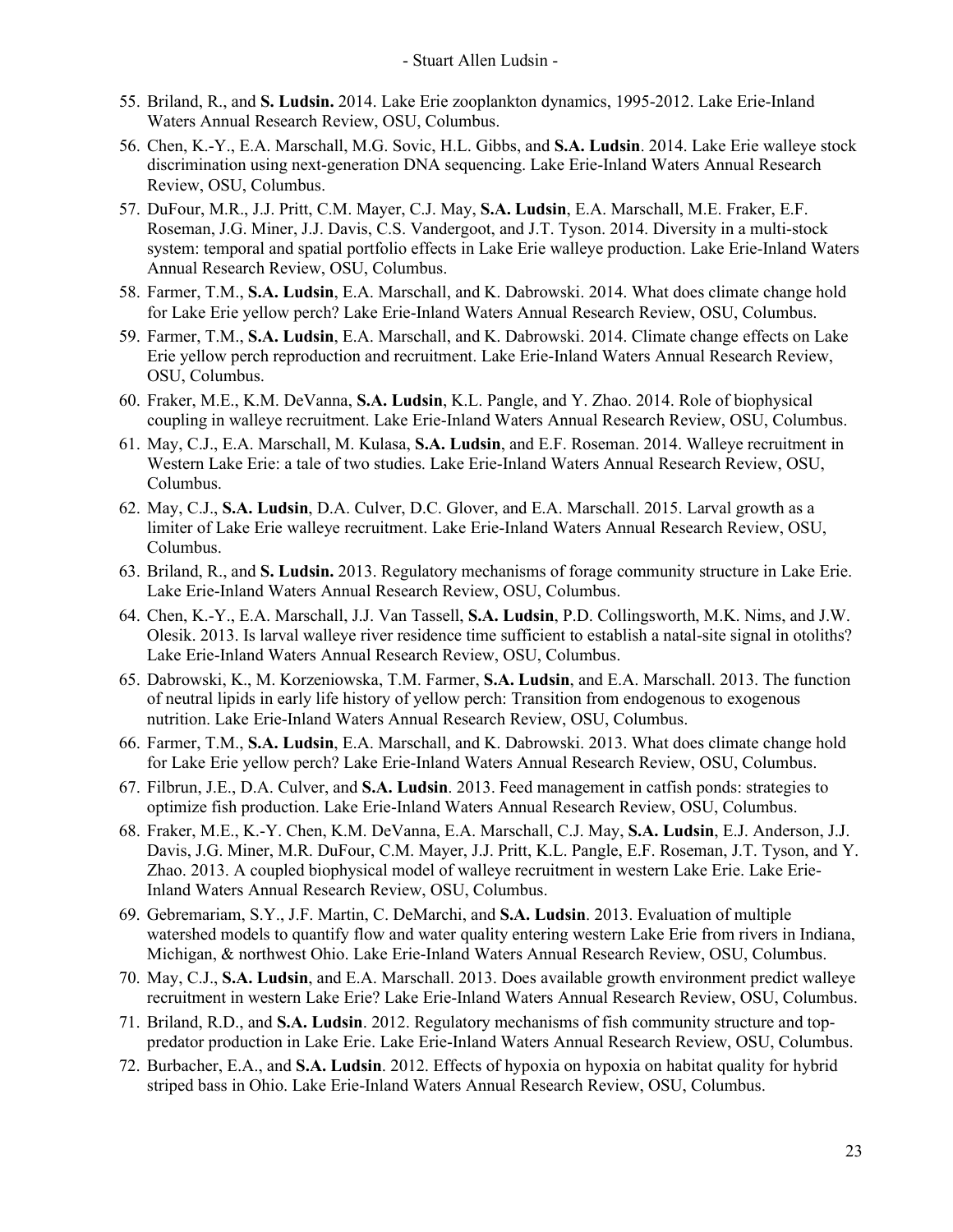- 73. Chen, K., E.A. Marschall, **S.A. Ludsin**, J.J. Van Tassell, J.W. Olesik, M.K. Nims, and P.D. Collingsworth. 2012. Using otolith microchemistry to discriminate Lake Erie walleye stocks. Lake Erie-Inland Waters Annual Research Review, OSU, Columbus.
- 74. DeVanna, K.M., K. Chen, C.J. May, E.A. Marschall, **S.A. Ludsin**, Y. Zhao, K.L. Pangle, J.T. Tyson, E.F. Roseman, C.M. Mayer, M.R. DuFour, J.J. Pritt, J. Miner, and J. Davis. 2012. Understanding the role of biophysical coupling in walleye recruitment variation. Lake Erie-Inland Waters Annual Research Review, OSU, Columbus.
- 75. Farmer, T.M., **S.A. Ludsin**, and E.A. Marschall. 2012. Meteorological effects on yellow perch recruitment in Lake Erie. Lake Erie-Inland Waters Annual Research Review, OSU, Columbus.
- 76. Filbrun, J.E., D.A. Culver, and **S.A. Ludsin**. 2012. Is artificial feeding important for age-0 channel catfish growth and survival? Lake Erie-Inland Waters Annual Research Review, OSU, Columbus.
- 77. **Ludsin, S.A.**, C. DeMarchi, E. Irwin, B. Roe, E. Nisbet, E. Toman, R. Wilson, and J. Martin. 2012. Coevolution of upstream human behavior and downstream ecosystem services in a changing climate. Lake Erie-Inland Waters Annual Research Review, OSU, Columbus.
- 78. May, C.J., **S.A. Ludsin**, and E.A. Marschall. 2012. Lake Erie walleye: The formative days. Lake Erie-Inland Waters Annual Research Review, OSU, Columbus.
- 79. Burbacher, E.A, K. Dabrowski, and **S.A. Ludsin**. 2011. A bioenergetics evaluation of hybrid striped bass habitat in Ohio reservoirs. Lake Erie-Inland Waters Annual Research Review, OSU, Columbus.
- 80. Farmer, T.M., **S.A. Ludsin**, E.A. Marschall, and K. Dabrowski. 2011. Yellow perch spawning distributions, egg quality, and fecundity in Lake Erie's western and central basins. Lake Erie-Inland Waters Annual Research Review, OSU, Columbus.
- 81. Kinter, B., and **S.A. Ludsin**. 2011. Comparative effects of biotic and abiotic perturbations on reservoir food webs. Lake Erie-Inland Waters Annual Research Review, OSU, Columbus
- 82. Malinich, T.D., K. L. Pangle, and **S.A. Ludsin**. 2011. Turbidity mediates the non-consumptive effect of a piscivore on its planktivore prey. Lake Erie-Inland Waters Annual Research Review, OSU, Columbus (poster).
- 83. Pangle, K.L., and **S.A. Ludsin**. 2011. Hypoxia's impact on pelagic fishes: a tale of two planktivores. Lake Erie-Inland Waters Annual Research Review, OSU, Columbus.
- 84. Farmer, T., **S. Ludsin**, and E. Marschall. 2010. Meteorological effects on yellow perch reproduction and recruitment in Lake Erie. Lake Erie-Inland Waters Annual Research Review, OSU, Columbus.
- 85. Gover, T., M. Nims, J. Van Tassell, P. Collingsworth, John Olesik, **S. Ludsin**, and E. Marschall. 2010. How much cleaning is needed when processing larval otoliths for microchemical analysis? Lake Erie-Inland Waters Annual Research Review, OSU, Columbus. (poster)
- 86. Kinter, B., W. Pine, and **S. Ludsin**. 2010. Ecosystem-based modeling evaluation of stocked predator introductions on reservoir food webs. Lake Erie-Inland Waters Annual Research Review, OSU, Columbus.
- 87. Malinich, T., K. Pangle, and **S. Ludsin**. 2009. Turbidity and predation risk effects on larval and youngof-year yellow perch foraging. Lake Erie-Inland Waters Annual Research Review, OSU, Columbus. (poster)
- 88. Pangle, K. **S. Ludsin**, S. Blake, S. Friedberg, S. Shaw, and J. Tyson. 2010. Meteorological effects on yellow perch reproduction and recruitment in Lake Erie. Using satellite imagery for Lake Erie fisheries management. Lake Erie-Inland Waters Annual Research Review, OSU, Columbus.
- 89. Pangle, K., J. Reichert, A. Drelich, K. Mabrey, B. Fryer, T. Johnson, J. Tyson, and **S. Ludsin**. 2009. Yellow perch recruitment in western Lake Erie: the importance of larval habitat use and growth. Lake Erie-Inland Waters Annual Research Review, OSU, Columbus.
- 90. Sopkovich, E., K. Dabrowski, and **S. Ludsin**. 2010. A bioenergetics-based evaluation of hybrid striped bass habitat quality in Ohio reservoirs. Lake Erie-Inland Waters Annual Research Review, OSU, Columbus.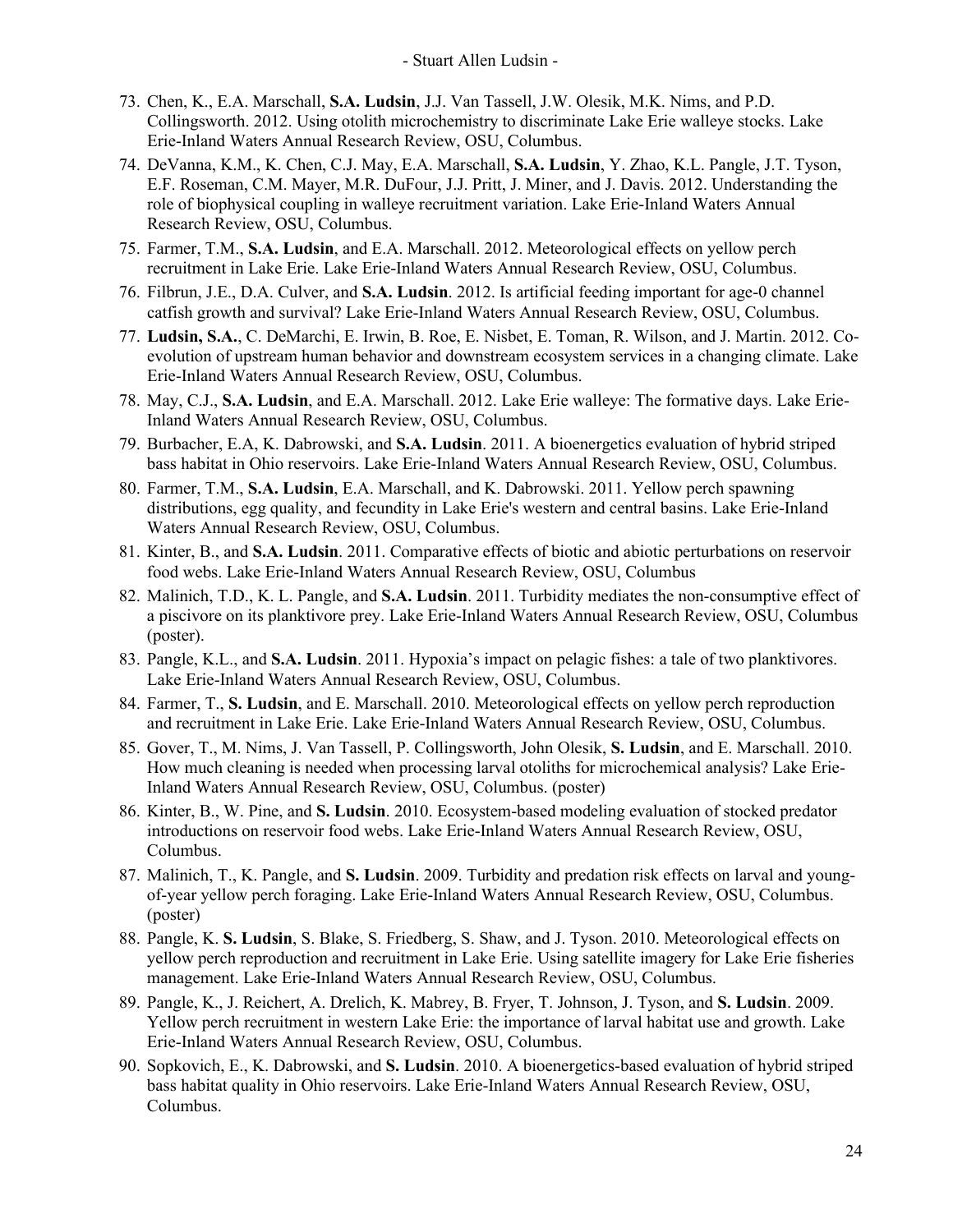- 91. Wellington, C., C. Mayer, J. Bossenbroek, **S. Ludsin**, T. Bridgeman, and J. Tyson. 2008. Physical and biological factors affecting the foraging success of age-0 yellow perch. Lake Erie-Inland Waters Annual Research Review, OSU, Columbus.
- 92. **Ludsin, S.A.**, B.J. Fryer, P.F. Sale, and R.A. Stein. 2007. Otolith micro-chemical determination of Lake Erie yellow perch natal origins: a focus on the 1995 and 1996 year-classes. Lake Erie-Inland Waters Annual Research Review, OSU, Columbus.
- 93. **Ludsin, S.A.** 1996. Ecological mechanisms regulating fish community structure in Lake Erie: taking aim at a moving target. Ohio Cooperative Fish and Wildlife Research Unit Coordinating Committee Meeting, Columbus.

## **Scientific Conferences/Workshops (Contributed)**

### **International**

- 1. Marcek, B., and **S.A. Ludsin**. 2020. Effects of temperature, dissolved oxygen, and harmful algal blooms on Lake Erie Fish abundance. International Association of Great Lakes Research, Winnipeg, ON (virtual)
- 2. Grayson, J.D., Z. Almeida, **S. Ludsin**, E. Marschall, and K. Dabrowski. 2019. The effect of *Artemia*  enrichment with PUFA and α-tocopherol on the performance of walleye *Sander vitreus* larvae. World Aquaculture Society, New Orleans, LA.
- 3. Almeida, L.Z., A. Huddleston, J. Hood, **S. Ludsin**, and E. Marschall. 2018. Do winter conditions alter the timing of larval walleye (*Sander vitreu*s) and zooplankton prey production in Lake Erie? Larval Fish Conference, American Fisheries Society, Victoria, BC.
- 4. Ciborowski, J., C. Winslow, R. Kreis, C. Marvin, and **S. Ludsin**. 2018. Relative importance of prevailing research & management issues in Lake Erie. International Association of Great Lakes Research, Toronto, ON.
- 5. Huddleston, A., C. May, J. Stone, **S. Ludsin**, E. Marschall, and J. Hood. 2018. The influence of winter severity on the coupling between Lake Erie walleye and their prey. International Association of Great Lakes Research, Toronto, ON.
- 6. **Ludsin, S.**, D. Dippold, T. Farmer, L. Almeida, J. Hood, C. May, J. Stone, and E. Marschall. 2018. Understanding and predicting climate change impacts on yellow perch recruitment in Lake Erie. Larval Fish Conference, American Fisheries Society, Victoria, BC.
- 7. Manubolu, M., J. Lee, K. Riedl, J. Martin, D. Dippold, X. Kua, L. Collart, and **S. Ludsin**. 2018. Are fish harvested in Lake Erie during the harmful algal bloom season safe to eat? International Association of Great Lakes Research, Toronto, ON.
- 8. Bade, A.P., C.S. Vandergoot, T.R. Binder, M.D. Faust, T.J. Hartman, R.T. Kraus, C.C. Krueger, and **S.A. Ludsin**. 2017. From the bar to the bedroom: using sex-specific reproductive behavior to inform management of Lake Erie walleye. World Recreational Fishing Conference. Victoria, British Columbia, Canada.
- 9. Briland, R. D., C. Hu, J. Lee, J. Martin, **S. Ludsin**. 2016. Cyanobloom impacts on higher consumers in western Lake Erie. International Association for Great Lakes Research. Guelph, ON.
- 10. Bolam, B.A., K-.Y. Chen, E.A. Marschall, M.G. Sovic, H.L. Gibbs, and **S.A. Ludsin**. 2014. Searching for potential functionality of divergent SNP markers from Lake Erie walleye spawning stocks. American Fisheries Society, Québec City, Canada. (poster)
- 11. Briland, R.D., J.M. Pfaff, T.M. Farmer, and **S.A. Ludsin**. 2014 Recruitment of invasive white perch in Lake Erie: the relative roles of climate warming and re-eutrophication. International Association for Great Lakes Research, Hamilton, ON.
- 12. Chen, K.-Y., E.A. Marschall, M.G. Sovic, H.L. Gibbs, and **S.A. Ludsin**. 2014. Lake Erie walleye stock discrimination using next-generation RAD sequencing. American Fisheries Society, Québec City, Canada.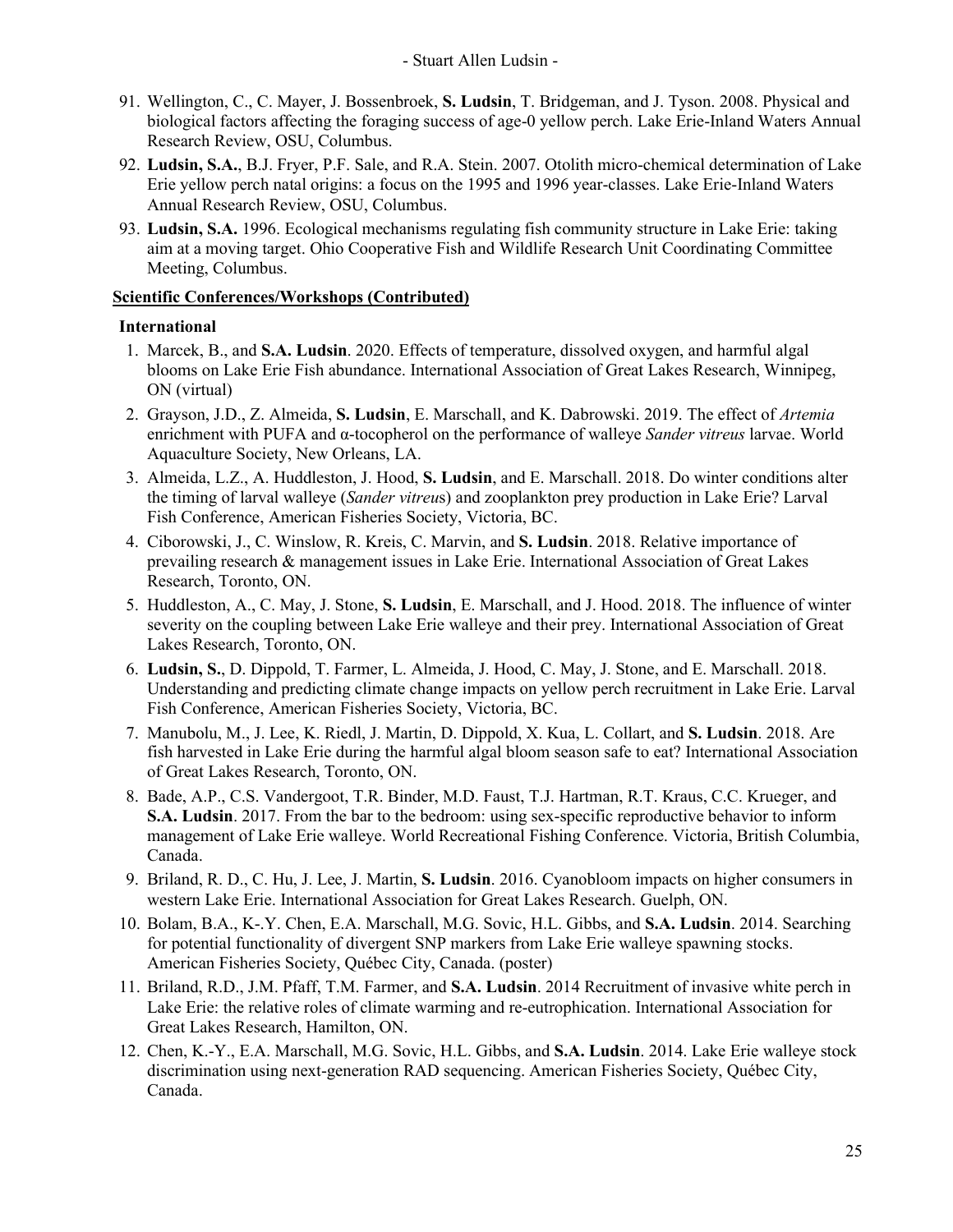- 13. Corey, M., K-.Y. Chen, E.A. Marschall, J.W. Olesik, and **S.A. Ludsin**. 2014. Otolith microchemistry as a tool to discriminate between river-spawning populations of walleye (*Sander vitreus*) in Lake Erie. American Fisheries Society, Québec City, Canada. (poster)
- 14. Dufour, M., J. Pritt, C.M. Mayer, C. May, **S.A. Ludsin**, E.A. Marschall, M. Fraker, E.F. Roseman, J.G. Miner, J. Davis, C.S. Vandergoot, and J. Tyson. 2014. Diversity in a Multi-Stock System: Temporal and spatial portfolio effects in Lake Erie Walleye production. American Fisheries Society, Québec City, Canada.
- 15. Dufour, M.R., C.J. May, J.J. Pritt, E.R. Roseman, C.M. Mayer, **S.A. Ludsin**, E.A. Marschall, M.E. Fraker, J.J. Davis, J.G. Miner, S.S. Qian, C.S. Vandergoot, and J.T. Tyson. 2014. Diversity in a multistock system: temporal and spatial portfolio effects in Lake Erie walleye production. International Association for Great Lakes Research, Hamilton, ON.
- 16. Evans, M.A., D. Engel, T.O. Höök, **S.A. Ludsin**, J.A. Roberts, J.S. Schaeffer, and A. Stevens. 2014. Linking landscapes, aquatic productivity, and fisheries: an example in Lake Erie. American Fisheries Society, Québec City, Canada.
- 17. Gebremariam, S.Y., J.F. Martin, and **S.A. Ludsin**. 2014. The dynamics of nutrient loss from the Maumee River basin in response to hydro-climatic shifts in the future. International Association for Great Lakes Research, Hamilton, ON.
- 18. Gildow, M.C., S.Y. Gebremariam, J.F. Martin, and **S.A. Ludsin**. 2014. Reducing dissolved phosphorus in the Maumee River through implementation of fertilizer management practices. International Association for Great Lakes Research, Hamilton, ON.
- 19. Heath, D., L. Carreon-Martinez, K. Wellband, K. Pangle, **S.A. Ludsin**, and T.B. Johnson. 2014. Turbid river plumes benefit fish recruitment through reduced larval predation: a novel molecular genetic approach. American Fisheries Society, Québec City, Canada.
- 20. Kulasa, M.R., C.J. May, E.A. Marschall, E.F. Roseman, and **S.A. Ludsin**. 2014. Impact of Zooplankton Availability on Larval Walleye Diet Selectivity and Growth Rate in Western Lake Erie. International Association for Great Lakes Research, Hamilton, ON. (poster)
- 21. Pangle, K. J. Marin Jarrin, M. Xia, **S.A. Ludsin**, D. Mason, and E.S. Rutherford. 2014. Combining particle tracking models and otolith chemistry to study active movement of larval yellow perch in western Lake Erie. American Fisheries Society, Québec City, Canada.
- 22. Wituszynski, D., C. Hu, R.D. Briland, J. Martin, **S.A Ludsin**, and J. Lee. 2014. Algal toxin variation in Lake Erie fish tissue. American Fisheries Society, Québec City, Canada.
- 23. Xia, M., Niu, Q., Jiang, L., Rutherford, E., Schwab, D., K. Pangle, J.R. Marin Jarrin, **S. Ludsin**, D. Mason. 2014. The development of an unstructured based bio-physical model to Lake Erie yellow perch recruitment. IMBER Future Oceans Conference, Bergen, Norway.
- 24. Xia, M., Q. Niu, L. Jiang, Z. Cao, E.S. Rutherford, D.J. Schwab, K. Pangle, **S.A. Ludsin**, D.M. Mason, E.J. Anderson, and J. Marin. 2014. The application of an unstructured based bio-physical model to Lake Erie. International Association for Great Lakes Research, Hamilton, ON.
- 25. Sesterhenn, T.M., D. Goto, D.K. Rucinski, J.V. DePinto, D. Scavia, D. Beletsky, **S. Ludsin**, and T.O. Höök. 2012. Individual-based modeling to Forecast Population-level Effects of Increasing Hypoxia and Temperature on Fish Species in Lake Erie's Central Basin. International Association for Great Lakes Research, Cornwall, ON.
- 26. Adamack, A.T., M.A. Clouse, **S.A. Ludsin**, D.M. Mason, S.B. Brandt, and H. Zhang. 2011. Effects of hypoxia on fish diets in the northern Gulf of Mexico. Aquatic Sciences Meeting, Association for Limnology and Oceanography, San Juan, Puerto Rico.
- 27. Zhang, X., R.J. Wood, L. Bahner, E.J. Martino, **S.A. Ludsin**, R. Murtugudde, M. Prasad, and W. Long. 2011. Forecasting Chesapeake Bay striped bass habitat quality and quantity: from physics to fish. Aquatic Sciences Meeting, Association for Limnology and Oceanography, San Juan, Puerto Rico.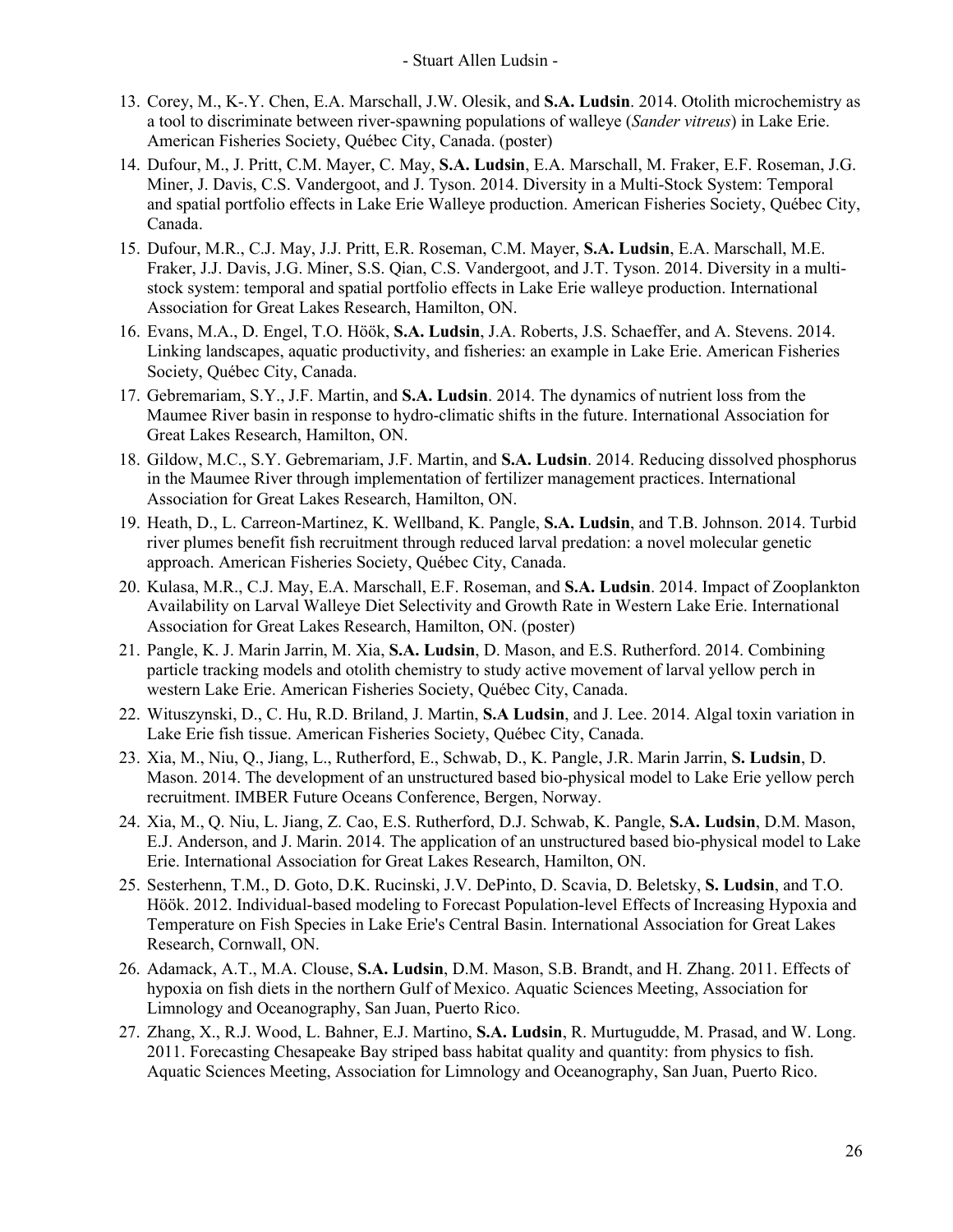- 28. Johengen, T., K. Pangle, G. Leshkevich, N. Hawley, J. Reichert, A. Giuliano, and **S. Ludsin**. 2010. Biological and physical attributes of the Maumee River plume in western Lake Erie. International Association for Great Lakes Research, Toronto, ON. (poster)
- 29. Pangle, K., J. Tyson, S. Shaw, G. Leshkevich, A. Giuliano, S. Friedberg, S. Blake, and **S. Ludsin**. 2010. The dynamics of river plumes and yellow perch recruitment in western Lake Erie: Are they related? Biological and physical attributes of the Maumee River plume in western Lake Erie. International Association for Great Lakes Research, Toronto, ON.
- 30. Brandt, S.B., M. Costantini, **S.A. Ludsin**, D.M. Mason, and H.A. Vanderploeg. 2008. Spatially-explicit growth predictions to assess habitat quality of walleye during hypoxia in Lake Erie. International Association for Great Lakes Research, Peterborough, ON.
- 31. Roberts, J.J., T.O. Höök, **S.A. Ludsin**, S.A. Pothoven, and H.A. Vanderploeg. 2008. Bioenergetics model to explore the effects of hypoxia on yellow perch habitat quality in Lake Erie's central basin. International Association for Great Lakes Research, Peterborough, ON.
- 32. Roberts, J.J., T.O. Höök, **S.A. Ludsin**, S.A. Pothoven, and H.A. Vanderploeg. 2008. Response of yellow perch to hypoxia in Lake Erie's central basin: spatial patterns. American Fisheries Society, Ottawa.
- 33. Smith, R.E.H., **S.A. Ludsin**, and D.M. Mason. 2008. Physical processes and fish recruitment in the World's Great Lakes. **Ludsin, S.A**., T.O. Höök, D.K. Rucinski, J.V. DePinto, and D. Scavia. 2008. Historical exploration of hypoxia effects on fish recruitment and production in Lake Erie. International Association for Great Lakes Research, Peterborough, ON.
- 34. Fryer, B.J., S. Melançon, Z. Yang, J.E. Gagnon, Y.E. Morbey, and **S.A. Ludsin**. 2007**.**  Biomineralization in fresh water fish: a powerful tool towards solving fisheries issues requires understanding of nucleation and growth in unusual media. Frontiers in Mineral Science 2007, Cambridge, UK.
- 35. Cavaletto, J.F., H.A. Vanderploeg, and **S.A. Ludsin**. 2006. Vertical migration patterns of zooplankton in Lake Erie's central basin as related to a hypoxic event. International Association for Great Lakes Research, Windsor, ON.
- 36. Geddes, C.A., J. Tyson, D.M., Krueger, E.S. Rutherford, **S.A. Ludsin**, and T. Johnson. 2006. Development of ecological classifications of open-water habitats in lakes Huron and Erie. International Association for Great Lakes Research, Windsor, ON.
- 37. Hand, C.H., **S.A. Ludsin**, J.E. Marsden, and B.J. Fryer. 2006. Statolith microchemistry as a tool for determining the stream origins of sea lamprey (*Petromyzon marinus)* in Lake Huron. International Association for Great Lakes Research, Windsor, ON.
- 38. Höök, T.O, J.J. Roberts, D.L. Fanslow, and **S.A. Ludsin**. 2006. Nucleic acid ratios to index the shortterm growth and condition of animals in response to Lake Erie's dead zone. International Association for Great Lakes Research, Windsor, ON.
- 39. Howe, E.A., J.E. Marsden, **S.A. Ludsin**, C.H. Hand, B.J. Fryer. 2006. Tributary contributions to the parasitic and spawning adult population of sea lamprey (*Petromyzon marinus*) in Lake Champlain using elemental signatures. International Association for Great Lakes Research, Windsor, ON.
- 40. Johengen, T.J. and **S.A. Ludsin**. 2006. Spatial and temporal development of hypoxia and associated trophic conditions in Lake Erie during 2005. International Association for Great Lakes Research, Windsor, ON.
- 41. Kimura, M., **S. Ludsin**, E. Rutherford, J. Tyson, T. Johnson, and D. Mason. 2006. Estimating habitat quality and recruitment potential of yellow perch larvae in Lake Erie. International Association for Great Lakes Research, Windsor, ON.
- 42. Liebig, J.R., H.A. Vanderploeg, G.A. Lang, S.A. Ruberg, S. Constant, **S.A. Ludsin**, J. Cavaletto. 2006. Spatial and temporal distribution of zooplankton and chlorophyll *a* relative to oxygen concentration in the central basin of Lake Erie. International Association for Great Lakes Research, Windsor, ON.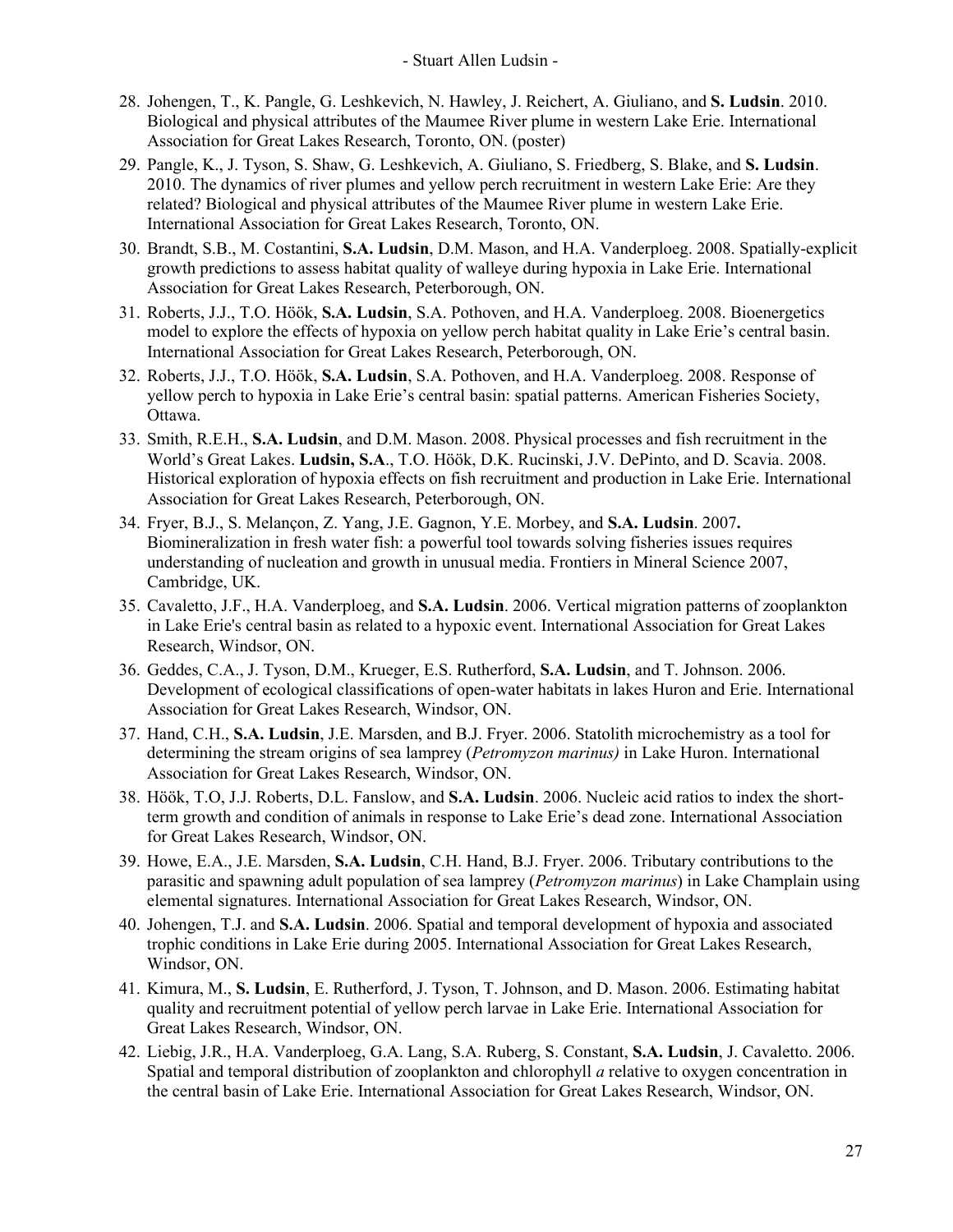- 43. **Ludsin, S.A.**, S.B. Brandt, N. Hawley, B.J. Eadie, and M. Lansing. 2006. Overview of the 2005 International Field Years on Lake Erie (IFYLE) hypoxia program. International Association for Great Lakes Research, Windsor, ON.
- 44. **Ludsin, S.A.**, T.O. Höök, S. Pothoven, J. Roberts, M. Costantini, H.A. Vanderploeg, S.A. Ruberg, J. Cavaletto, J. Liebig, and G. Lang. 2006. Influence of hypoxia on the distribution and behavior of fish in central Lake Erie. International Association for Great Lakes Research, Windsor, ON.
- 45. Roberts, J.J., T.O. Höök, **S.A. Ludsin**, and S.A. Pothoven. 2006. The effects of hypoxia on offshore stocks of yellow perch (*Perca flavescens*) in Lake Erie's central basin. International Association for Great Lakes Research, Windsor, ON.
- 46. Bartnik, S.E., T.J. Johnson, **S.A. Ludsin**, and B.J. Fryer. 2004. Mixed stock analysis of a walleye cohort in the western basin of Lake Erie. International Association for Great Lakes Research, Waterloo, ON. (poster)
- 47. Florence, L.W., **S.A. Ludsin**, W.C. Boicourt, M.R. Roman, and S.B. Brandt. 2003. Effects of the Chesapeake Bay hydraulic control point on zooplankton and bay anchovy distributions. American Fisheries Society, Québec City, Canada.
- 48. **Ludsin, S.A.**, and D.R. DeVries. 1994. Recruitment of largemouth bass *Micropterus salmoides*: the role of hatch date, gizzard shad *Dorosoma cepedianum*, and overwinter mortality. American Fisheries Society, Halifax, Nova Scotia.

## **National**

- 1. Almeida, L.Z., **S. Ludsin**, C. May, D. Glover, E. Roseman, and E. Marschall. 2020. Larval growth and size-selective predation as potential drivers of Walleye recruitment. American Fisheries Society, Columbus, OH.
- 2. Becher, C., S.M. Tyszko, J.W. Olesik, and **S.A. Ludsin**. 2020. Quantifying contributions of stocked Channel Catfish in reservoir populations using otolith microchemistry. Catfish 2020 Symposium, American Fisheries Society, Little Rock, AR.
- 3. Budnik, R.R., C.J. May, **S. Ludsin**, D.R. O'Donnell, J.M. Hood, E.R. Roseman, and E.A. Marschall. 2020. Prey quality and quantity during the larval period regulates recruitment of Lake Erie Walleye. American Fisheries Society, Columbus, OH.
- 4. Euclide, P.T., **S. Ludsin**, E. Marschall, K.Y. Chen, J. Robinson, M. Faust, T.M. MacDougall, C. Wilson, M. Bootsma, W. Stott, K. Scribner, and W. Larson. 2020. Using genomic data to guide Walleye management in the Great Lakes. American Fisheries Society, Columbus, OH.
- 5. Marcek, B., T. Farmer, E. Marschall, G. Petris, and **S. Ludsin**. 2020. Drivers of fish recruitment in a large freshwater ecosystem are temporally dynamics. American Fisheries Society, Columbus, OH.
- 6. Stone, J., K. Pangle, S. Pothoven, H.A. Vanderploeg, S. Brandt, T.O. Höök, T.H. Johengen, and **S. Ludsin**. 2020. Hypoxia's impact on pelagic fish populations in Lake Erie: a tale of two planktivores. American Fisheries Society, Columbus, OH.
- 7. Almeida, L.Z., J. Grayson, K. Dabrowski, **S.A. Ludsin**, and E.A. Marschall. Early life diet quality has lingering effects on juvenile walleye (Sander vitreus). 2019. International Association for Great Lakes Research, Brockport, NY.
- 8. Almeida, L.Z., M.D. Faust, **S.A. Ludsin**, and E.A. Marschall. 2019. Field-based evidence of latent effects on Lake Erie Walleye growth rates. American Fisheries Society, Reno, NV. *Honorable Mention Best Student Paper Award, Fish Habitat Section.*
- 9. Almeida, L.Z., M.D. Faust, **S.A. Ludsin**, and E.A. Marschall. 2019. Evaluating the influence of past and current environments on Lake Erie Walleye growth rates. Midwest Fish and Wildlife Conference, Cleveland, OH.
- 10. Bade, A.P., M.D. Faust, C.S. Vandergoot, J.M. Robinson, T.M. MacDougall, and **S.A. Ludsin**. 2019. Spawning-site fidelity of Lake Erie walleye. Great Lakes Acoustic Telemetry Observation System Coordination Meeting. Ann Arbor, Michigan.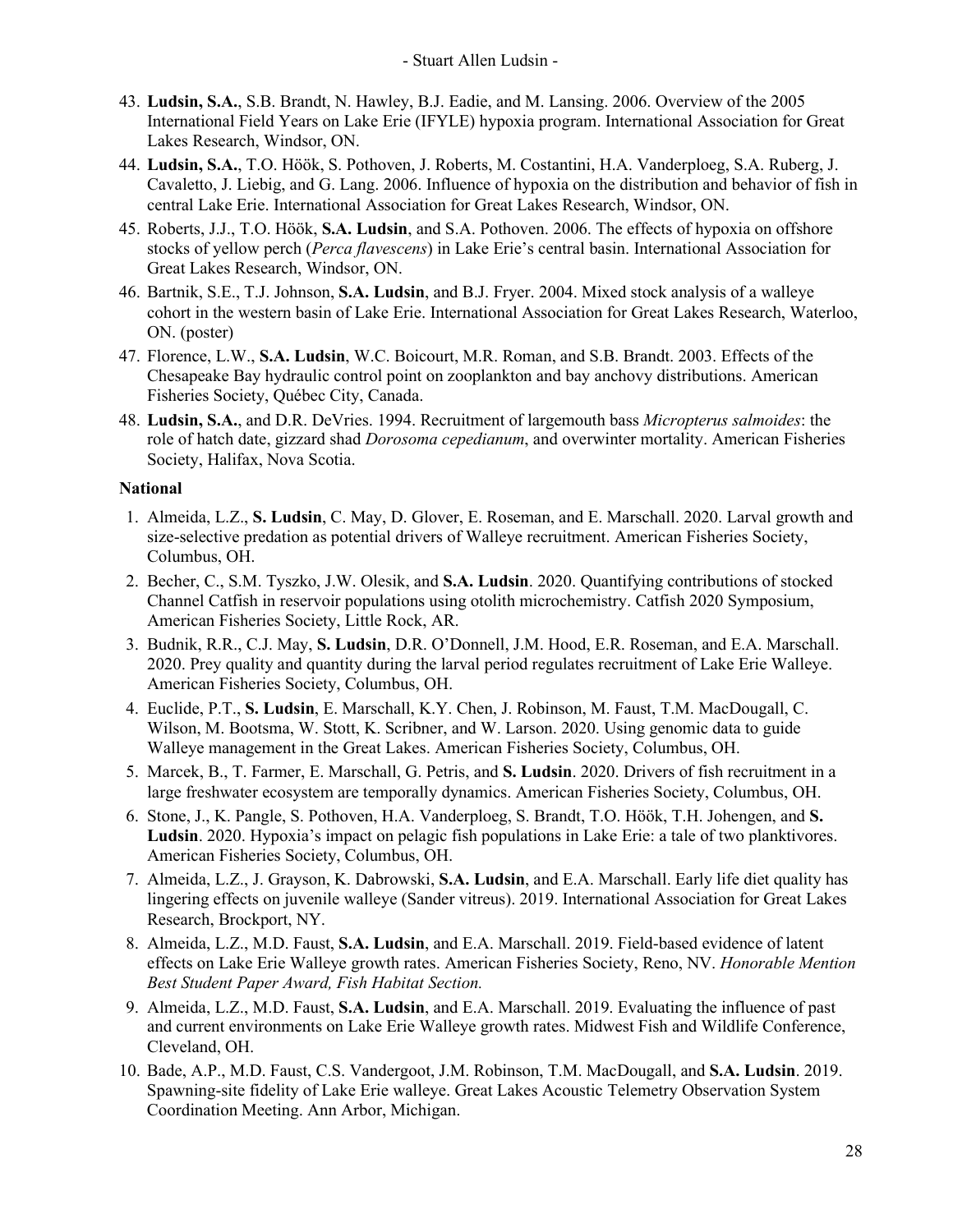- 11. Becher, C., S.M. Tyszko, J. Olesik, and **S.A. Ludsin**. 2019. Otolith microchemistry as a tool to understand contributions of stocked fish in reservoir populations: a case study with Channel Catfish. Midwest Fish and Wildlife Conference, Cleveland, OH.
- 12. Bobay, L.A., L.Z. Almeida, E.A. Marschall, and **S.A. Ludsin**. 2019. Toward examining climate effects on yellow perch recruitment: How do Lake Erie larval yellow perch diets vary within a year? Midwest Fish and Wildlife Conference, Cleveland, OH.
- 13. Budnik, R.R., G.B. Steinhart, J.D. Conroy, R.D. Zweifel, and **S.A. Ludsin**. 2019. Projected temperature impacts on sport fish habitat quality in Ohio Reservoirs. Midwest Fish and Wildlife Conference, Cleveland, OH.
- 14. Bunnell, D, **S. Ludsin**, R. Barbiero, P. Collingsworth, T. Hook, J. Hug, R. Knight, B. Lesht, C. Mayer, L. Rudstam, E. Rutherford, A. Scofield, T. Stewart, H. Vanderploeg, and B. Weidel. 2019. Consequences of changing water clarity on fish and fisheries in large lakes: implications for the Laurentian Great Lakes. Association for the Sciences of Limnology and Oceanography, San Juan, Puerto Rico.
- 15. Collins, M., J. Moreland, M. Angelina, J. Cannaday, **S.A. Ludsin**, E.A. Marschall, and T.M. Farmer. Lake Erie hypoxia reduces Yellow Perch growth. American Fisheries Society, Reno, NV.
- 16. Dillon, R.A., J.D. Conroy, and **S.A. Ludsin**. 2019. Hypoxia alters spatial overlap of primary and secondary consumers in the pelagic food web of reservoirs. Midwest Fish and Wildlife Conference, Cleveland, OH.
- 17. Dillon, R.A., J.D. Conroy, and **S.A. Ludsin**. 2019. Quantifying prey availability to larval fishes in temperate, hypoxic reservoirs. American Fisheries Society, Reno, NV.
- 18. Dippold, D.A., G. Adams, and **S.A. Ludsin**. 2019. Density-dependent and independent effects on walleye harvest in Lake Erie. Midwest Fish and Wildlife Conference, Cleveland, OH.
- 19. Euclide, P., **S.A. Ludsin**, E.A. Marschall, K.Y. Chen, J.M. Robinson, M.D. Faust, T.M. MacDougall, C.C. Wilson, and W. Larson. 2019. Stock structure and contribution of west and east basin walleye to recreational and commercial fisheries in the Great Lakes. American Fisheries Society, Reno, NV.
- 20. Fraker, M. K. Frank, J. Hood, and **S. Ludsin**. 2019. Developing an integrated ecosystem assessment of Lake Erie fisheries. International Association for Great Lakes Research, Brockport, NY.
- 21. Fraker, M.E. C.L. Baggett, **S.A. Ludsin**, B. Luttbeg, and R.J. Denver. 2019. Stress hormone-mediated antipredator morphology improves escape performance in wood frog tadpoles. Ecological Society of America, Louisville, KY.
- 22. Glaspie, C.N., M. Clouse, K.B. Huebert, **S.A. Ludsin**, D.M. Mason, J.J. Pierson, M.R. Roman, and S.B. Brandt. 2019. Impact of hypoxia on the pelagic food web of the northern Gulf of Mexico. Coastal Estuarine Research Federation Biennial Conference, Mobile, Al.
- 23. Manubolu, M., J. Lee, K.M. Riedl, J. Martin, and **S.A. Ludsin**. 2019. Are fish safe to eat during the harmful algal bloom season? Understanding Algal Blooms: State of the Science Conference, Toledo, OH. (poster)
- 24. Ulin, K., L.Z. Almeida, T.A. Brown, D.A. Dippold, S.A. Ludsin, and E.A. Marschall. 2019. Validating daily otolith increment deposition in aquarium-reared juvenile Walleye, *Sander vitreus*. Midwest Fish and Wildlife Conference, Cleveland, OH. (poster)
- 25. Bade, A.P., T.R. Binder, M.D. Faust, T.J. Hartman, R.M. Kraus, C.C. Krueger, T.M. MacDougall, J.M. Robinson, C.S. Vandergoot, and **S.A. Ludsin**. 2018. Spawning phenology of Lake Erie walleye. Great Lakes Acoustic Telemetry Observation System Coordination Meeting. Ann Arbor, MI.
- 26. Becher, C., S M. Tyszko, J. Olesik, and **S A. Ludsin**. 2017. delineating hatchery-reared vs. wildproduced Channel Catfish in Reservoirs: an otolith microchemical approach. American Fisheries Society. Tampa, FL.
- 27. Becher, C., S. Tyszko, J.W. Olesik, and **S.A. Ludsin**. 2018. Otolith microchemistry as a tool to understand contributions of stocked fish in reservoir populations: a case study with channel catfish. American Fisheries Society, Atlantic City, NJ.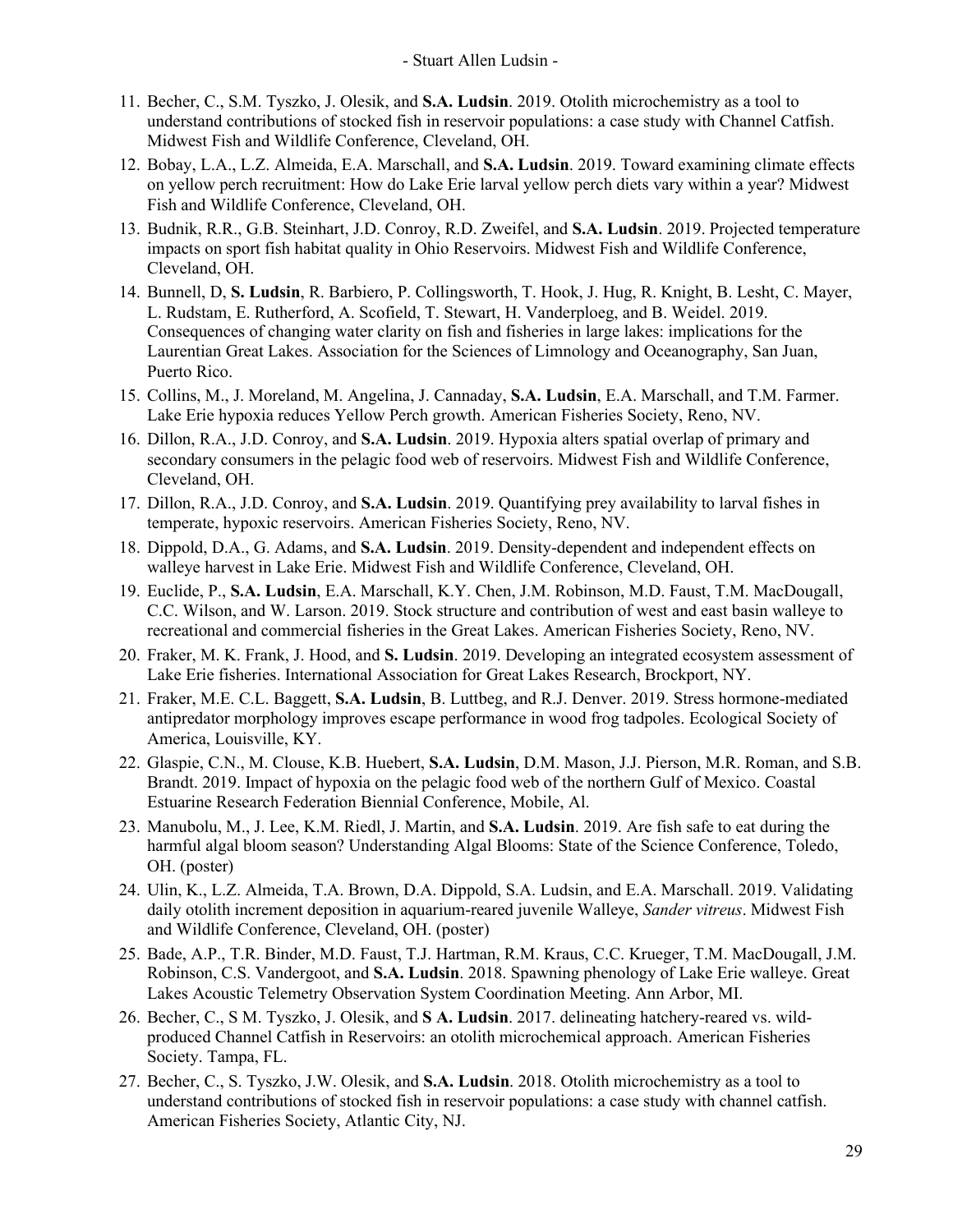- 28. Blawut, B. C. Moraes, B. Wolfe, D. Sweet, **S. Ludsin**, and M. Coutinho da Silva. 2018. Testicular harvest as a tool to increase milt availability in Sauger (*Sander canadensis*). Society for Theriogenology Annual Meeting, Milwaukee, WI. *1st Place - Dr. Jerry Rains Memorial Abstract Competition*
- 29. Budnik, R.R., G. Steinhart, J.D. Conroy, R.D. Zweifel, and **S.A. Ludsin**. 2018. Growth rate potential of three important sport fishes in reservoirs spanning a productivity gradient. American Fisheries Society, Atlantic City, NJ.
- 30. Budnik, R.R., G.B. Steinhart, J.D. Conroy, R.D. Zweifel, and **S.A. Ludsin**. 2018. Growth rate potential of three important fishes in reservoirs spanning a productivity gradient. Midwest Fish and Wildlife Conference, Milwaukee, WI.
- 31. Dillon, R.A., J.D. Conroy, and **S.A. Ludsin**. 2018. Hydroacoustic estimates of prey-fish abundance change with various analytical decisions. Midwest Fish and Wildlife Conference, Milwaukee, WI.
- 32. Dillon, R.A., J.D. Conroy, and **S.A. Ludsin**. 2018. Hypoxia alters spatial overlap of primary and secondary consumers in the pelagic food web of reservoirs. American Fisheries Society, Atlantic City, NJ.
- 33. Dippold, D.A., and **S.A. Ludsin**. 2018. Environmental drivers of Lake Erie walleye harvest. American Fisheries Society, Atlantic City, NJ.
- 34. Dippold, D.A., N. Aloysius, H. Yen, S.C. Keitzer, J.G. Arnold, P. Daggupati, M. Fraker, J.F. Martin, C.A. Rewa, D.M. Robertson, A.M. Sasson, S.P. Sowa, M.V. Johnson, M.J. White, and **S.A. Ludsin**. 2018. Forecasting the impacts of climate and land-use change on percid recruitment in Lake Erie. Midwest Fish and Wildlife Conference, Milwaukee, WI.
- 35. Huddleston. A.L., C.J. May, J. Stone, **S.A. Ludsin**, E. A. Marschall, J. M. Hood. 2018. The influence of winter severity on the coupling between Lake Erie larval walleye and their prey. Society of Freshwater Science. Detroit, MI.
- 36. Stone, J.P, **S.A. Ludsin**, J.M. Hood, and E.A. Marschall. 2018. Response of zooplankton to humaninduced rapid environmental change (HIREC) in Lake Erie. Ocean Sciences Meeting, Portland, OR. (poster)
- 37. Stone, J.P., J.M. Hood, E.A. Marschall, and **S.A. Ludsin**. 2018. Response of zooplankton to humaninduced rapid environmental change (HIREC) in Lake Erie. Ocean Sciences Meeting, Portland, OR.
- 38. Almeida, Z., E.A. Marschall, and **S.A. Ludsin**. 2017. Does food quality or quantity in early life affect fitness later in life? Ecological Society of America, Portland, OR.
- 39. Aloysius, N., J.F. Martin, **S.A. Ludsin**, M.M. Kalcic, J.B. Kast, and A.M. Apostel. 2017. Drivers of nutrient hotspots in agriculturally dominated watersheds. International Association of Great Lakes Research, Detroit, MI.
- 40. Bade, A., **S. Ludsin**, T. Binder, C. Vandergoot, and M. Faust. 2017. Use of Lake Erie's Ohio reef complex by Walleye (*Sander vitreus*) during the spring spawning season. Midwest Fish and Wildlife Conference, Lincoln, NE. (poster)
- 41. Bade, A.B., C.S. Vandergoot, T.R. Binder, M.D. Faust, T.J. Hartman, R.T. Kraus, C.C. Krueger, and **S.A. Ludsin**. 2017. Size-, sex-, and stock-specific use of Ohio's reef complex by walleye during the spring spawning season. Great Lakes Acoustic Telemetry Observation System, Ann Arbor, MI. (poster)
- 42. Bade, A.B., C.S. Vandergoot, T.R. Binder, M.D. Faust, T.J. Hartman, R.T. Kraus, C.C. Krueger, and **S.A. Ludsin**. 2017. Using knowledge of sex-specific reproductive behavior to inform the management of Lake Erie walleye. International Association of Great Lakes Research, Detroit, MI.
- 43. Becher, C. S. Tyszko, J.W. Olesik, and **S.A. Ludsin**. 2017. Delineating hatchery-reared vs. wildproduced channel catfish in reservoirs: an otolith microchemical approach. American Fisheries Society, Tampa, FL.
- 44. Blawut, B. B. Wolf, C. Darr, S. Hale, R. Zweifel, D. Sweet, **S. Ludsin**, and M. Coutinho da Silva. 2017. Use of hypertonic extender to cryopreserve sauger (Sander canadensis) spermatozoa. Society for Theriogenology, Fort Collins, CO. *3rd Place - Dr. Jerry Rains Memorial Abstract Competition*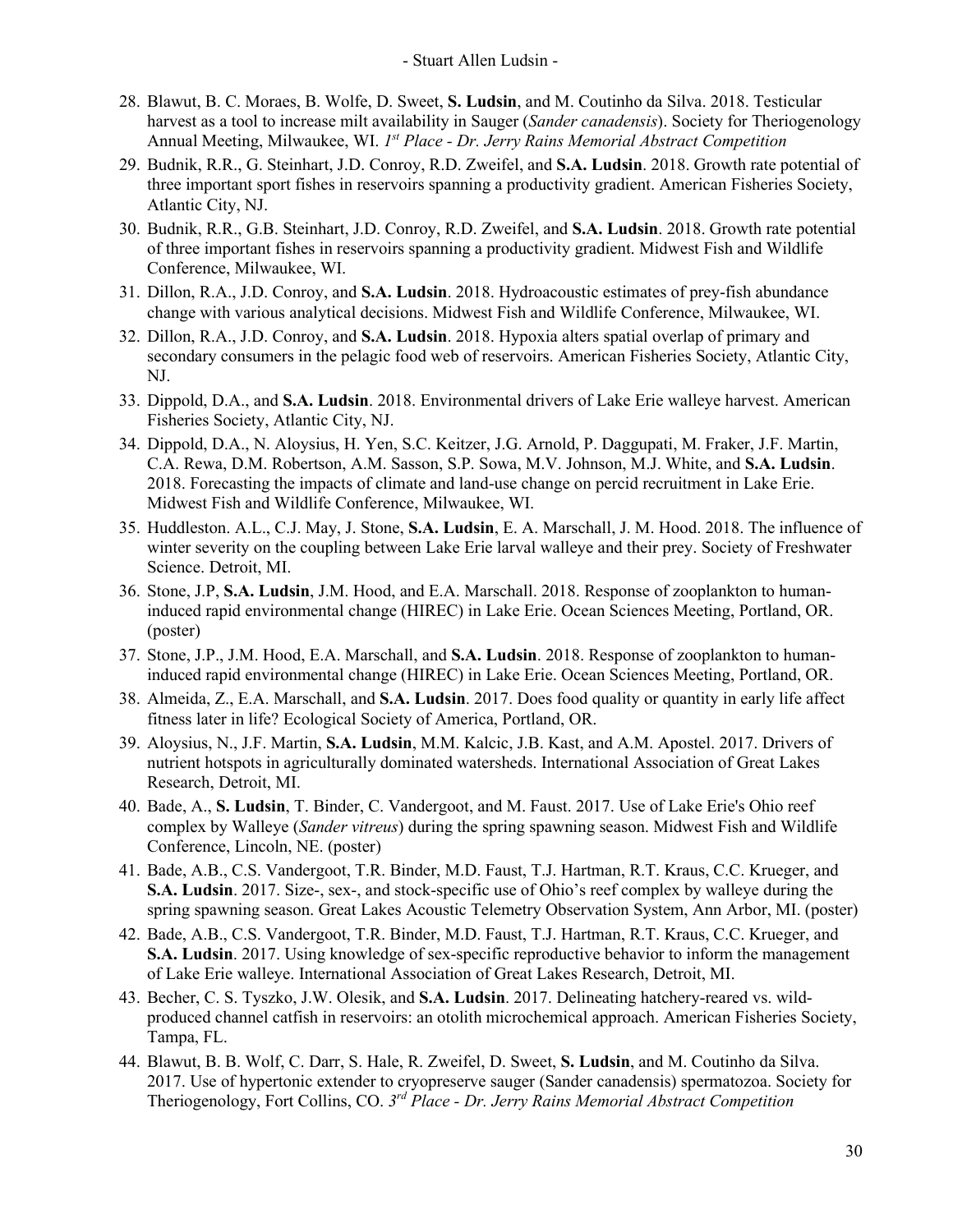- 45. Blawut, B., B. Wolfe, C. Moraes, S. Hale, R. Zweifel, D. Sweet, **S. Ludsin**, and M. Coutinho da Silva. 2017. Enhancing saugeye (*Sander vitreus x S. canadensis*) production through the use of assistedreproduction technologies. Ohio Aquaculture – American Fisheries Society State Chapter joint meeting. Columbus, OH.
- 46. Briland, R.A., M. Manubolu, C. Hu, J. Lee, J.F. Martin, and **S.A. Ludsin**. 2017. Cyanobacterial bloom impacts on higher consumers in western Lake Erie. International Association of Great Lakes Research, Detroit, MI.
- 47. Dillon, J.D. Conroy, L.G. Rudstam, and **S.A. Ludsin**. 2017. Quantifying potential bias of planktonic invertebrates in acoustic surveys of prey-fish density. American Fisheries Society, Tampa, FL.
- 48. Dillon, R., J.D. Conroy, and **S.A. Ludsin**. 2017. Determining potential bias by *Chaoborus* during hydroacoustic surveys of prey fish biomass in Ohio reservoirs. Indiana and Ohio Chapters of the American Fisheries Society, Muncie, IN. *Best Student Paper Award*
- 49. Dillon, R., J.D. Conroy, and **S.A. Ludsin**. 2017. Determining potential bias by *Chaoborus* during hydroacoustic surveys of prey fish biomass in Ohio reservoirs. Midwest Fish and Wildlife Conference, Lincoln, NE. (poster)
- 50. Dillon, R.A., J.D. Conroy, L.G. Rudstam, and **S.A. Ludsin**. 2017. Quantifying potential bias of planktonic invertebrates in acoustic surveys of prey fish density. International Association of Great Lakes Research, Detroit, MI. (poster)
- 51. Dippold, D.A., N. Aloysius, H. Yen, S.E. Keitzer, J. Arnold, D.M. Robertson, M. White, S.P. Sowa, A. Sasson, C. Rewa, M.E. Fraker, and **S.A. Ludsin**. 2017. Forecasting the effects of climate and land-use change on Lake Erie's fish populations. International Association of Great Lakes Research, Detroit, MI. (poster)
- 52. Dippold, D.A., N. Aloysius, H. Yen, S.E. Keitzer, J.G. Arnold, P. Daggupati, M.E. Fraker, J.F. Martin, C.A. Rewa, D.M. Robertson, A.M. Sasson, S.P. Sowa, M.V. Johnson, M.J. White, and **S.A. Ludsin**. 2017. Forecasting the effects of climate and land-use change on fish recruitment in Lake Erie. American Fisheries Society, Tampa, FL.
- 53. Huddleston, A.L., J.M. Hood, E.A. Marschall, C.J. May, and **S.A. Ludsin**. 2017. The effects of warmer winters on Lake Erie zooplankton. International Association of Great Lakes Research, Detroit, MI. (poster)
- 54. Lee, S., X. Jiang, M. Manubolu, **S.A. Ludsin**, J.F. Martin, and J. Lee. 2017. Fate of microcystin in crops and soil during pre- and post-harvest. International Association of Great Lakes Research, Detroit, MI. (poster)
- 55. Lee, S., X. Jiang, M. Manubolu, **S.A. Ludsin**, J.F. Martin, and J. Lee. 2017. Bioaccumulation of microcystin in vegetables: impact on food quality and human health risk. International Association of Great Lakes Research, Detroit, MI.
- 56. Manubolu, M., J. Lee, K.M. Riedl, X.Z. Kua, L.P. Collart, and S.A. Ludsin. 2017. Optimized extraction methods for quantifying microcystins in fish, plants, and soils using UPLC-MS/MS. Understanding Algal Blooms: State of the Science Conference, Toledo, OH. (poster)
- 57. Sowa, S.P., M. Herbert, G. Annis, A. Brennan, R. Dell, P.J. Doran, M.K. Fales, A. Froehlich, D. Pearsall, J. Ross, A. Sasson, W. Stanley, J. Asher, G. O'Neill, C. Keitzer, **S.A. Ludsin**, and C. Rewa. 2017. Complementary role of science, models, and decision tools in helping achieve sustainable agriculture. International Association of Great Lakes Research, Detroit, MI.
- 58. B. Wolfe, C. Moraes, S. Hale, R. Zweifel, D. Sweet, **S. Ludsin**, and M. Coutinho da Silva. 2016. Use of hypertonic medium to cryopreserve Sauger (*Sander canadensis*) spermatozoa. American Fisheries Society, Kansas City, MO.
- 59. Fraker, M.E., **S.A. Ludsin**, D. Glover, S.C. Keitzer, and N. Aloysius. 2016. Spatial variation in impacts of ecosystem change on habitat quality for a Lake Erie fish. Ecological Society of America, Fort Lauderdale, FL.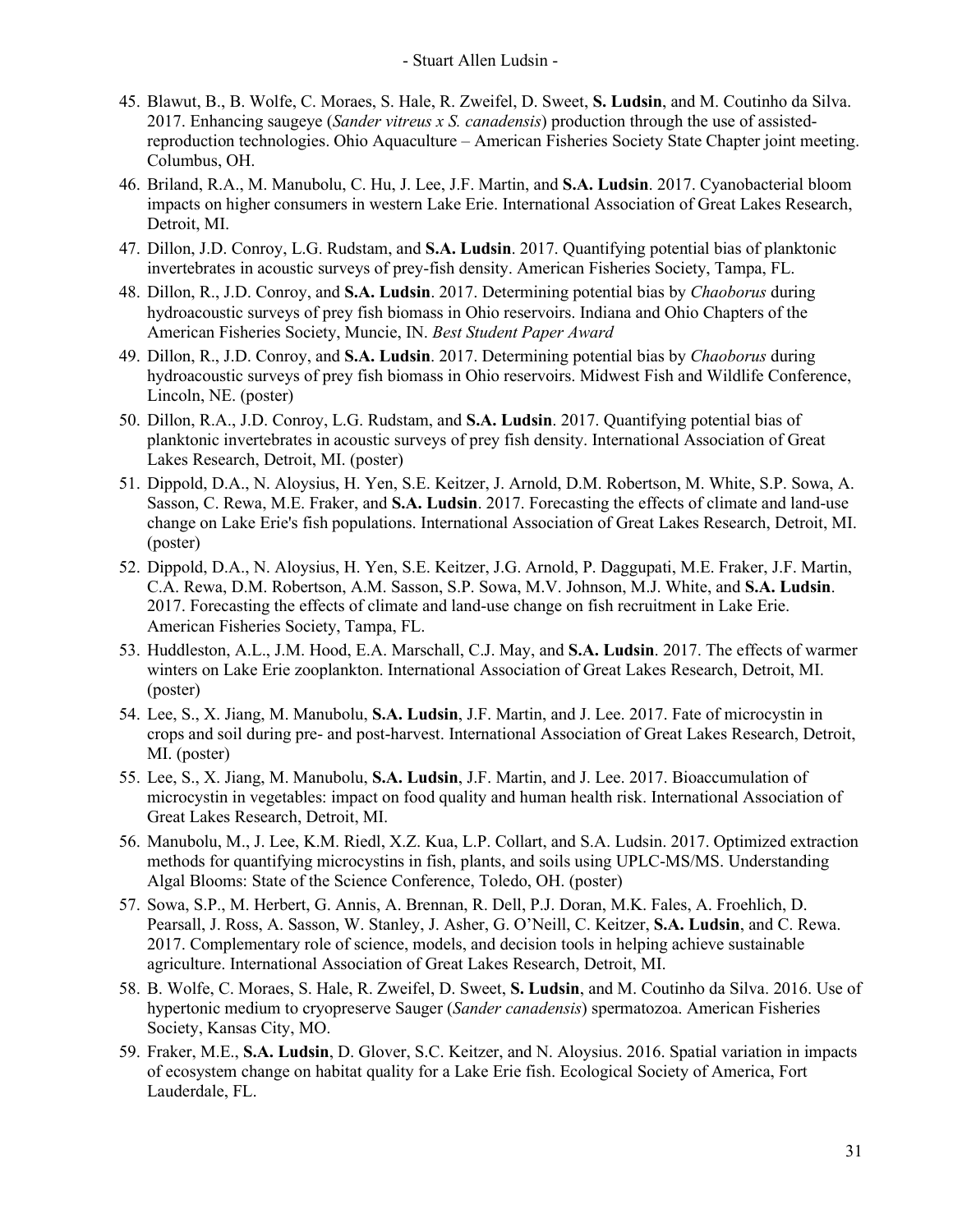- 60. Hunter, R., J. Gostiaux, C. May, C. Vandergoot, E. Roseman, M. DuFour, E. Marschall, D. Glover, and **S. Ludsin**. 2016. Comparison of active and passive sampling gears for estimating walleye egg deposition on open-lake reefs. Midwest Fish and Wildlife Conference, Grand Rapids, MI. (poster)
- 61. Lee, S. X. Jiang, M. Manubolu, **S.A. Ludsin**, J.F. Martin, and J. Lee. 2016. Microcystin accumulation in fresh produce from contaminated irrigation water. Ohio Agricultural Research and Development Center Annual Research Conference, Columbus, OH.
- 62. Steinhart, G.B., J.D. Conroy, **S.A. Ludsin**, and R.D. Zweifel. 2016. Midwest Fish and Wildlife Conference, Grand Rapids, MI.
- 63. Aloysius, N.R., J.F. Martin, **S.A. Ludsin**, and R.P. Stumpf. 2015. Future climate impacts on harmful algal blooms in an agriculturally dominated ecosystem. American Geophysical Union, San Francisco, CA. (poster**)**
- 64. Aloysius, N.R., J.F. Martin, **S.A. Ludsin**, and R.P. Stumpf. 2015. Impact of climate change on harmful algal blooms in the western Lake Erie. International Association for Great Lakes Research, Burlington, VT.
- 65. Briland, R.D., D.A. Culver, and **S.A. Ludsin**. 2015. Zooplankton community response to reeutrophication and *Microcystis* blooms in Lake Erie. International Association for Great Lakes Research, Burlington, VT.
- 66. Chen, K.-Y., E.A. Marschall, M. Corey, P. Collingsworth, M.K. Nims, J.W. Olesik, JJ. Van Tassell, **S.A. Ludsin**. 2015. Experimental and field evaluation of otolith strontium as a marker to discriminate between river-spawning populations of walleye in Lake Erie. American Fisheries Society, Portland, OR.
- 67. Chen, K.-Y., M.G. Sovic, E.A. Marschall, H.L Gibbs, and **S.A. Ludsin**. 2015. Methodological considerations when using RAD-Seq to discriminate among weakly differentiated fish populations: why cross-validation procedures and sample sizes matter. American Fisheries Society, Portland, OR. (poster)
- 68. Collart, L.P., C. Hu, R.D. Briland, J. Lee, and **S.A. Ludsin**. 2015. Phylogenetic and nitrogen growth analyses of Lake Erie *Microcystis* strains. International Association for Great Lakes Research, Burlington, VT. (poster)
- 69. Kane, D.D., **S.A. Ludsin**, R.D. Briland, D.A. Culver, M. Fitzpatrick, R. Rozon, H. Niblock, and M. Munawar. 2015. Ten years gone: continued degradation of plankton communities in lakes Erie and Ontario. International Association for Great Lakes Research, Burlington, VT.
- 70. Keitzer, S.C., S. Sowa, G. Annis, A. Froehlich, M. Herbert, A. Sasson, and **S.A. Ludsin**. 2015. Stream fish community dynamics in Lake Erie's agriculturally dominated western basin watersheds. Joint Aquatic Sciences Meeting. Portland, OR. (oral presentation)
- 71. Keitzer, S.C., **S.A. Ludsin**, S. Sowa, A. Sasson, M. Herbert, G. Annis, A. Froelich, C. Volmer-Sanders, J. Arnold, M. White, H. Yen, P. Daggaputi, L. Norfleet, M.-V. Johnson, J. Atwood, and C. Rewa. 2015. Using the Soil and Water Assessment Tool to provide critical spatial information about the magnitude of water quality stressors and their effect on stream biodiversity. International Soil & Water Assessment Tool Conference, West Lafayette, IN.
- 72. Marin Jarrin, J. R., K. Pangle, M. Xia, **S. Ludsin**, D. Mason, and E. Rutherford. 2015. Combining particle tracking models and otolith chemistry to study the swimming behavior of larval yellow perch in western Lake Erie. 2015. Joint Aquatic Sciences Meeting. Portland, OR.
- 73. Wituszynski, D., J. Martin, C. Hu, **S.A. Ludsin**, J. Lee, and K. Riedl. 2015. Concentrations of microcystin-derived compounds in Lake Erie sportfish. Ecological Society of America, Baltimore, MD. (poster)
- 74. Wituszynski, D., J. Martin, C. Hu, **S.A. Ludsin**, J. Lee, and K. Riedl. 2015. Concentrations of microcystin-derived compounds in Lake Erie sportfish. Ecological Society of America, Baltimore, MD. (poster)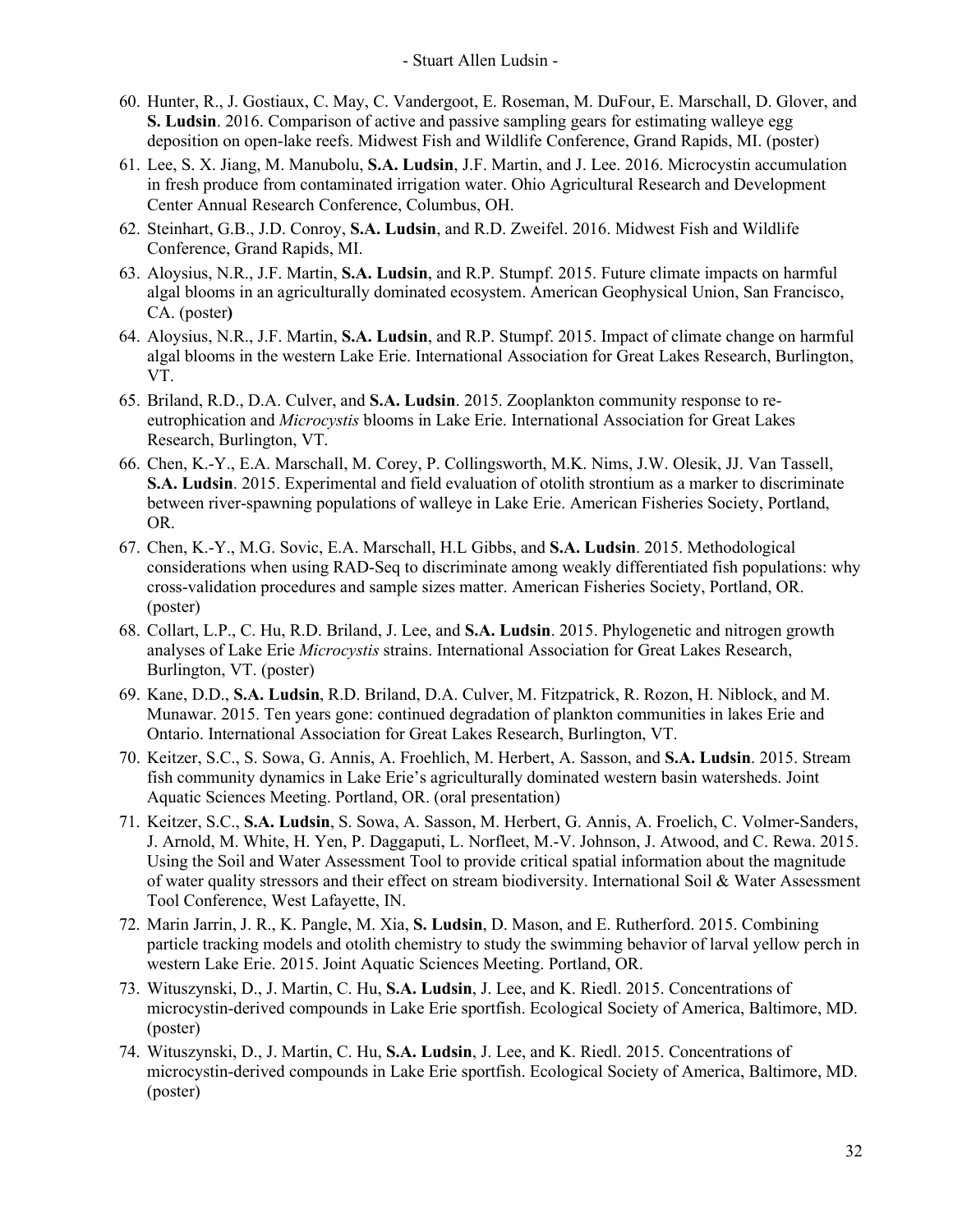- 75. Wituszynski, D., K. Sikon, C. Hu, R.D. Briland, K. Riedl, J. Lee, **S.A. Ludsin**, and J.F. Martin. 2015. Fate and concentration of microcystin in Lake Erie game fish. International Association for Great Lakes Research, Burlington, VT.
- 76. Wituszynski, D., K. Sikon, C. Hu, R.D. Briland, K. Riedl, J. Lee, **S.A. Ludsin**, and J.F. Martin. 2015. Fate and concentration of microcystin in Lake Erie game fish. International Association for Great Lakes Research, Burlington, VT.
- 77. Briland, R.D., D.A. Culver, and **S.A. Ludsin**. 2014. Zooplankton community response to increasing nutrient inputs and *Microcystis* blooms in Lake Erie. Joint Aquatic Sciences Meeting. Portland, OR.
- 78. Farmer, T.M., E.A. Marschall, K. Dabrowski, and **S.A. Ludsin**. 2014. Climate change effects on Lake Erie yellow perch reproduction and recruitment. American Fisheries Society – Ohio Chapter, Columbus, OH. *Best student presentation***.**
- 79. Briland, R.D., and **S.A. Ludsin**. 2013. Prey-fish community structure in Lake Erie: historical shifts and their drivers. International Association for Great Lakes Research, West Lafayette, IN.
- 80. Chen, K.-Y., M.G. Sovic, E.A. Marschall, H.L. Gibbs, and **S.A. Ludsin**. 2013. Evaluation of restriction-site associated DNA sequencing (RADseq) to discriminate Lake Erie walleye stocks. West Virginia and Ohio Chapters of the American Fisheries Society, Huntington, WV. (poster)
- 81. Fraker, M.E., E.J. Anderson, R. Brodnik, K.M. DeVanna, L. Carreon-Martinez, B.J. Fryer, D.D. Heath, J.M. Reichert, and **S.A. Ludsin***.* 2013*.* Particle backtracking as a tool to improve stock discrimination capabilities in mixed populations. Ecological Society of America, Minneapolis, MN.
- 82. Gebremariam, S.Y., J.F. Martin, C. DeMarchi, E. Irwin, W. Zhang, N. Chen, and **S.A. Ludsin**. 2013. Impacts of crop management practices in the Maumee Watershed on dissolved phosphorus inputs to Lake Erie. International Association for Great Lakes Research, West Lafayette, IN.
- 83. Marin Jarrin, J.R., K.L. Pangle, M. Xia, **S.A. Ludsin**, D.M. Mason, and E.S. Rutherford. 2013. Combining particle tracking models and otolith chemistry to study the swimming behavior of larval Yellow Perch in western Lake Erie. Joint Aquatic Science Meeting, Portland, OR.
- 84. Marin Jarrin, J.R., K.L. Pangle, M. Xia, **S.A. Ludsin**, D.M. Mason, and E.S. Rutherford. 2013. Linking river discharge and wind-driven currents to the success of larval yellow perch in western Lake Erie. International Association for Great Lakes Research, West Lafayette, IN.
- 85. Wituszynski, D.M., S. Gebremariam, J.F. Martin, **S.A. Ludsin**, J. Lee. 2013. Modeling public health effects of climate change: predicting human exposure to microcystin from Lake Erie. Ecological Society of America, Minneapolis, MN.
- 86. Xia, M., Q. Niu, Z. Cao, L. Jiang, E. Rutherford, D. Schwab, E. Anderson, K. Pangle, J.R. Marin Jarrin, **S. Ludsin**, and D. Mason. 2013. The application of an unstructured based bio-physical model to Lake Erie. International Conference on Estuarine and Coastal Modeling, San Diego, CA.
- 87. Brodnik, R., L. Carreon-Martinez, B.J. Fryer, D.D. Heath, K.L. Pangle, J.M. Reichert, E.F. Roseman, and **S.A. Ludsin**. 2012. Population connectivity and maintenance of genetic structure in yellow perch populations in western Lake Erie and the Lake St. Clair-Detroit River corridor. American Fisheries Society, St. Paul, MN.
- 88. Chen, K-.Y., P.D. Collingsworth, M.K. Nims, J.W. Olesik, J.J. Van Tassell, E.A. Marschall, and **S.A. Ludsin**. 2012. Is larval walleye river residence time sufficient to establish a natal-site signal in otolith chemistry? American Fisheries Society, St. Paul, MN.
- 89. Farmer, T.M., **S.A. Ludsin**, and E.A. Marschall. 2012. Meteorological effects on yellow perch recruitment in Lake Erie. American Fisheries Society, St. Paul, MN.
- 90. Filbrun, J.E., D.A. Culver, and **S.A. Ludsin**. 2012. Does artificial feed enhance age-0 channel catfish growth? Ohio Chapter of the American Fisheries Society, Ashland. *Best professional presentation.*
- 91. Filbrun, J.E., D.A. Culver, and **S.A. Ludsin**. 2012. The role of palatable resource subsidies in ecosystems: artificial feeding in fish ponds. Hayes Graduate Research Forum, OSU, Columbus, OH.
- 92. Filbrun, J.E., D.A. Culver, X. Yang, and **S.A. Ludsin**. 2012. Effects of manufactured feed provision on juvenile channel catfish in rearing ponds. Midwest Fish and Wildlife Conference, Wichita, KS.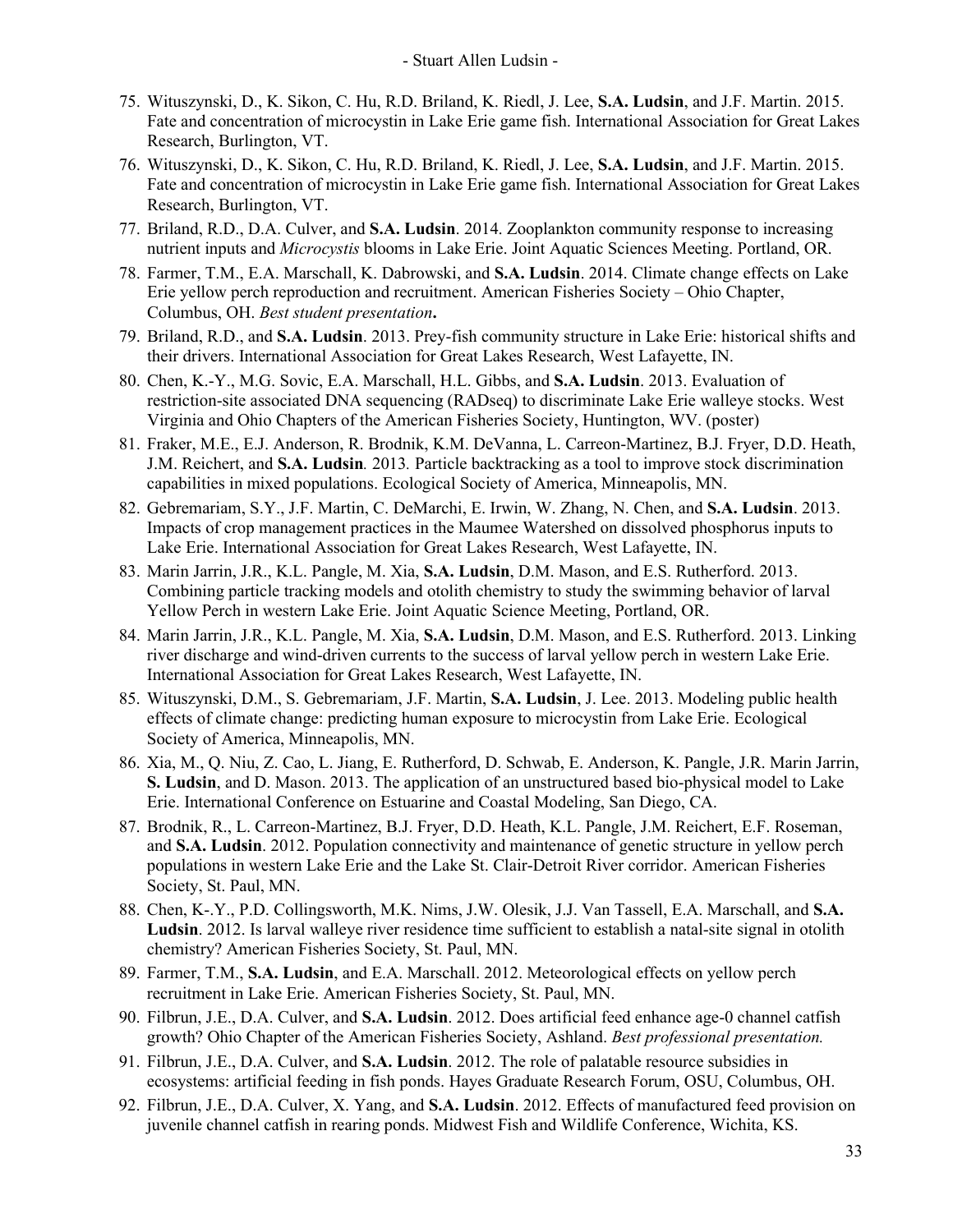- 93. Gebremariam, S.Y., J. Martin, C. DeMarchi, and **S.A. Ludsin**. 2012. Modeling hydrologic and ecological factors impacting phosphorus movement from agricultural fields to rivers in NW Ohio. American Ecological Engineering Society, Rochester, NY.
- 94. Gebremariam, S.Y., J. Martin, C. DeMarchi, and **S.A. Ludsin**. 2012. Toward development of a coupled human-natural systems model to understand climate impacts on the Lake Erie ecosystem. American Geophysical Union, San Francisco, CA. (poster)
- 95. Hurtado, P., K. Pangle, Y. Lou, E. Marschall, and **S. Ludsin**. 2012. Do hypoxia-induced changes in habitat use and physiological stress increase disease spread among fish? Ecology and Evolution of Infectious Disease Workshop and Conference, University of Michigan, Ann Arbor. (poster)
- 96. Lang, K., K.L. Pangle, J.D. Conroy, S. Goonewardena, and **S.A. Ludsin**. 2012. Hypoxia as a mediator of food web interactions and energy flow in reservoir ecosystems. American Fisheries Society, St. Paul, MN. (poster)
- 97. Lochet A., J.E. Marsden, B.J. Fryer, and **S.A. Ludsin**. 2012. Natal origin of parasitic sea lamprey using statolith microchemistry. New York Chapter of the American Fisheries Society, Lake Placid.
- 98. Lochet, A., J.E. Marsden, B.J. Fryer, and **S.A. Ludsin**. 2012. Tracking the natal origin of parasitic sea lamprey using statolith microchemistry. American Fisheries Society, St. Paul, MN.
- 99. Martin, J., R. Wilson, E. Toman, E. Nisbet, S. Ludsin, S. Gebremariam, C. DeMarchi, E. Irwin, and B. Roe. 2012. Co-evolution of upstream human behavior and downstream ecosystem services in a changing climate. American Ecological Engineering Society, Rochester, NY.
- 100. Sesterhenn, T.M., D. Goto, D. Rucinski, J.V. DePinto, D. Scavia, D. Beletsky, **S.A. Ludsin**, and T.O. Höök. 2012. Modeling vertical movements of Lake Erie fishes: comparing different movement rules and different measurement scales with field observations. American Fisheries Society, St. Paul, MN.
- 101. Arslan, M., K. Dabrowski, E. Burbacher, and **S. Ludsin**. 2011. Hypoxia and temperature alter lipid and fatty acid accumulation in hybrid striped bass. World Aquaculture 2011, Natal, Brazil.
- 102. Briland, R.D., and **S.A. Ludsin**. 2011. Regulatory mechanisms of fish community structure and toppredator production in Lake Erie. American Fisheries Society, Seattle, WA.
- 103. Carreon-Martinez, L., T. Johnson, **S. Ludsin**, and D.D. Heath. 2011. Lake Erie larval yellow perch predation: a molecular genetic approach. American Fisheries Society, Seattle, WA.
- 104. Chen, K.-Y., E.A. Marschall, **S.A. Ludsin**, M.K. Nims, P.D. Collingsworth, J.J. Van Tassell, and J.W. Olesik. 2011. Temperature and elemental concentration effects on rates of strontium incorporation in walleye otoliths during early life stages. American Fisheries Society, Seattle, WA. (poster)
- 105. Farmer, T., C. Knight, A. Gorman, K. Pangle, and **S. Ludsin**. 2011. Hypoxia's impact on fish distributions and population estimates. American Fisheries Society, Seattle, WA.
- 106. Filbrun, J.E., D.A. Culver, and **S.A. Ludsin**. 2011. The role of resource subsidies in ecosystems: lessons from artificial feeding in fish ponds. American Fisheries Society, Seattle, WA.
- 107. Goto, D., D.K. Rucinski, J.V. DePinto, **S.A. Ludsin**, D. Scavia, and T.O. Höök. 2011. Population-level consequences of hypolimnetic hypoxia in Lake Erie: implications from a spatially explicit individualbased model. Aquatic Sciences Meeting, Association for Limnology and Oceanography, San Juan, Puerto Rico.
- 108. Goto, D., D.K. Rucinski, J.V. DePinto, **S.A. Ludsin**, D. Scavia, and T.O. Höök. 2011. Elucidating indirect impacts of seasonal hypoxia development on fish populations in Lake Erie using a spatially explicit individual-based model. International Association for Great Lakes Research, Duluth, MN.
- 109. Gover, T.R., M.K. Nims, J.J. Van Tassell, P.D. Collingsworth, J.W. Olesik, **S.A. Ludsin**, and E.A. Marschall. 2011. How much cleaning is needed when processing larval otoliths for microchemical analysis? American Fisheries Society, Seattle, WA. (poster)
- 110. Kinter, B., and **S. Ludsin.** 2011. Evaluating the ability of an introduced piscivore to control gizzard shad in reservoirs: an ecosystem-based modeling approach. Midwest Fish and Wildlife Conference, Des Moines, IA.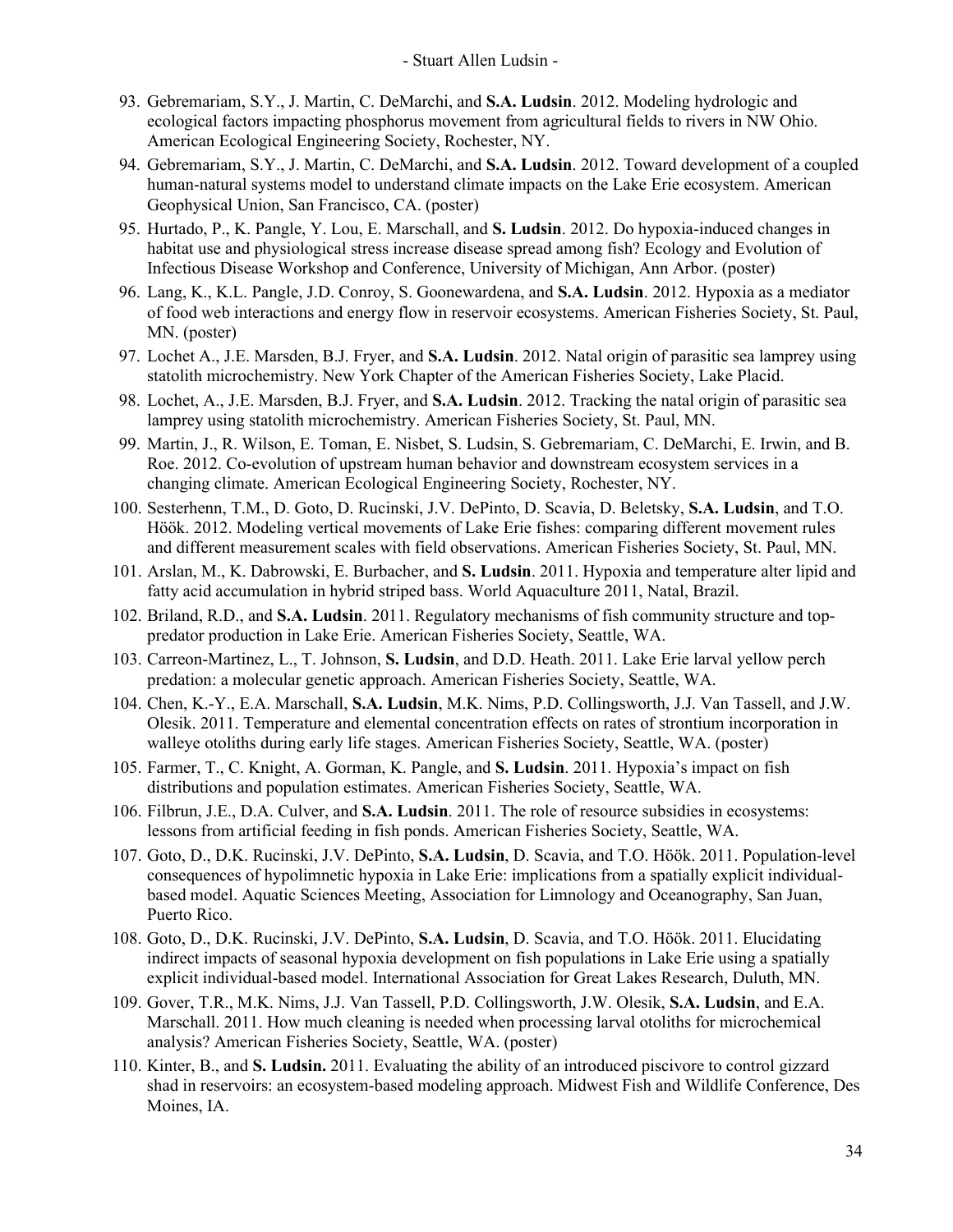- 111. Kinter, B., and **S. Ludsin**. 2011. Regulation of reservoir food webs by external nutrient inputs. American Fisheries Society, Seattle, WA.
- 112. Lochet, A., J.E. Marsden, B.J. Fryer, and **S.A. Ludsin**. 2011. Can statolith microchemistry be used to track natal origin of parasitic sea lamprey? International Association for Great Lakes Research, Duluth, MN.
- 113. Pangle, K., L. Carreon-Martinez, J. Reichert, A. Drelich, B. Fryer, D.D. Heath, J. Tyson, T. Johnson, and **S. Ludsin**. 2011. How river plumes benefit recruitment of a coastal fish population: the relative importance of top-down versus bottom-up processes. American Fisheries Society, Seattle, WA.
- 114. Pinkerton, J., T. Farmer, J. Van Tassell, E. Marschall, and **S.A. Ludsin**. 2011. Understanding annual variation in female yellow perch age-at-maturity in Lake Erie. American Fisheries Society, Seattle, WA. (poster)
- 115. Briland, R.D., D.A. Culver, and **S.A. Ludsin**. 2010. Performance of a bioenergetics model to predict growth of young-of-year walleye and saugeye. American Fisheries Society, Pittsburgh, PA.
- 116. Farmer, T.M, E.A. Marschall, and **S.A. Ludsin**. 2010. Energetic costs of climate change: winter temperature and hypoxia effects on reproduction of an iteroparous, cool-water fish. Ecological Society of America, Pittsburgh, PA.
- 117. Kinter, B.T., **S.A. Ludsin**, and W.E. Pine. 2010. Ecosystem-based modeling evaluation of stocked predator introductions on reservoir food webs et al. American Fisheries Society, Pittsburgh, PA.
- 118. Knight, C., A.M. Gorman, T. Farmer, **S. Ludsin**, and K. Pangle. 2010. Sampling low dissolved oxygen waters can change population estimates. American Fisheries Society, Pittsburgh, PA.
- 119. **Ludsin, S.A.**, K.L. Pangle, J.M. Reichert, J.T. Tyson, T.B. Johnson, B.J. Fryer, and A.B. Drelich. 2010. Pulse-driven fish population dynamics following a regime shift in Lake Erie. Ecological Society of America, Pittsburgh, PA.
- 120. Malinich, T.D., K.L. Pangle, and **S.A. Ludsin**. 2010. Turbidity mediates the non-consumptive effect of a piscivore on its planktivore prey. Ecological Society of America, Pittsburgh, PA. (poster)
- 121. Pangle, K.L., S. Pothoven, H.A. Vanderploeg, T.O. Höök, S.B. Brandt, and **S.A. Ludsin**. 2010. Hypoxia's impact on pelagic fishes: a tale of two planktivores. Ecological Society of America, Pittsburgh, PA.
- 122. Sopkovich, E.A., **S.A. Ludsin**, and K. Dabrowski. 2010. Suitability of reservoirs for hybrid striped bass: Insights from an experimental evaluation of temperature and dissolved oxygen effects on consumption, growth, and condition. American Fisheries Society, Pittsburgh, PA.
- 123. Zhang, X., R.J. Wood, L. Bahner, **S.A. Ludsin**, E.J. Martino, B. Mathukumalli, W. Long, and R. Murtugudde. 2010. Chesapeake Bay striped bass habitat suitability forecasting: moving ecosystem modeling from research to operation. Ocean Sciences Meeting, Portland, OR.
- 124. Zhang, X., R.J. Wood, L. Bahner, **S.A. Ludsin**, E.J. Martino, M.B.K. Prasad, W. Long, R. Murtugudde. 2010. Chesapeake Bay striped bass habitat suitability forecasting: moving ecosystem modeling from research to operation. Chesapeake Community Modeling Program, Chesapeake Modeling Symposium, Annapolis, MD.
- 125. Arend, K., T. Höök, **S. Ludsin**, D. Rucinski, J. DePinto, and D. Scavia. 2009. Evaluating and forecasting effects of hypoxia on yellow perch habitat suitability in central Lake Erie. Indiana American Fisheries Society, Indianapolis, IN. *Best Professional Paper Award*
- 126. Arend, K., T. Höök, **S.A. Ludsin**, D. Rucinski, D. Beletsky, J. DePinto, D. Scavia, and D. Schwab. 2009. Comparing effects of hypolimnetic hypoxia on yellow perch and rainbow smelt habitat Suitability in central Lake Erie. International Association for Great Lakes Research, Toledo, OH.
- 127. Brandt, S.B., A.T. Adamack, H. Zhang, K.M. Boswell, **S.A. Ludsin**, D.M. Mason, M.R. Roman, and W.C. Boicourt. 2009. Broad- and fine-scale effects of hypoxia on pelagic fish in the northern Gulf of Mexico. Coastal and Estuarine Research Federation, Portland, OR.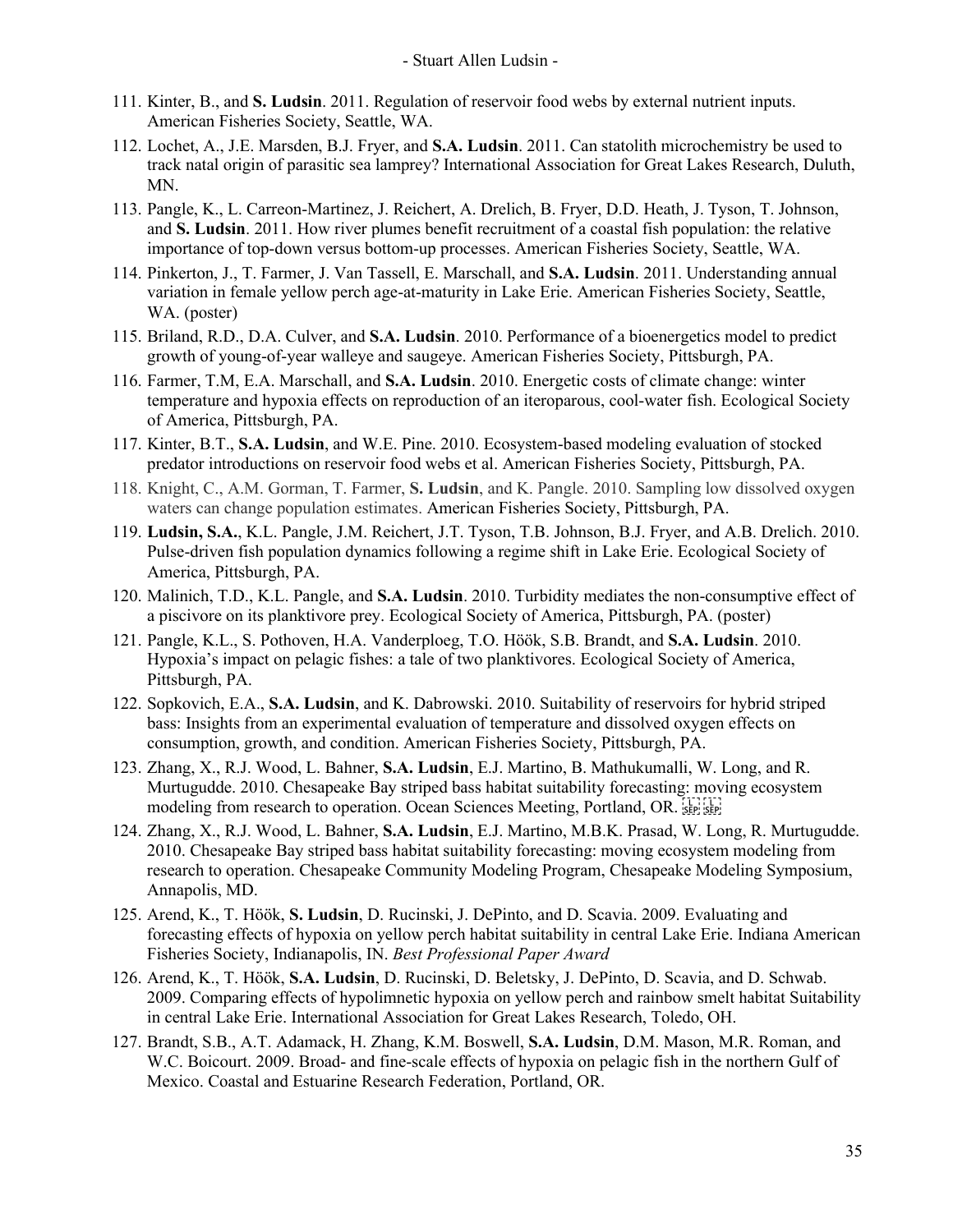- 128. Carreon-Martinez, L.B., D.D.D. Heath, **S.A. Ludsin**, and T.B. Johnson. 2009. Yellow perch *(Perca flavescens)* larval survival in the western basin of Lake Erie estimated using genetic analysis. International Association for Great Lakes Research, Toledo, OH.
- 129. Conroy, J.D., **S.A. Ludsin**, K.A. Kayle, J.T. Tyson, R.L. Knight, and H.A. Cook. 2009. Fish community structure in Lake Erie: continued rehabilitation or a return to degradation? International Association for Great Lakes Research, Toledo, OH.
- 130. Legler, N.L., T.B. Johnson, D.D.D. Heath, and **S.A. Ludsin**. 2009. Influence of river plumes on feeding of Lake Erie fishes. International Association for Great Lakes Research, Toledo, OH.
- 131. Pangle, K.L., D.B. Bunnell, J.M. Reichert, A. Drelich, and **S.A. Ludsin**. 2009. Yellow perch larval habitat quality in western Lake Erie. International Association for Great Lakes Research, Toledo, OH.
- 132. Roberts, J.J., T.O. Höök, **S.A. Ludsin**, and S.A. Pothoven. 2009. Growth and condition of yellow perch in response to hypoxia: synthesis of lab and field results. American Fisheries Society, Nashville, TN.
- 133. Roberts, J.J., T.O. Höök, **S.A. Ludsin**, P.A. Grecay, H.A. Vanderploeg, and S.A. Pothoven. 2009. Subdaily behavioral consequences of hypoxia for yellow perch in Lake Erie's central basin. International Association for Great Lakes Research, Toledo, OH.
- 134. Zhang, H., D.M. Mason, **S.A. Ludsin**, S.B. Brandt, A.T. Adamack, C. Stow, M.R. Roman, and W.C. Boicourt. 2009. Hypoxia impacts on the growth and distribution of the pelagic fish in the northern Gulf of Mexico. Coastal and Estuarine Research Federation, Biennial Conference, Portland, OR.
- 135. Zhang, X., R.J. Wood, L. Bahner, E.D. Houde, **S.A. Ludsin**, L. Chakot., E.J. Martino, J.J. Pierson, and H. Townsend. 2009. Forecasting striped bass habitat suitability in Chesapeake Bay: implications for ecosystem-based fisheries management. Coastal and Estuarine Research Federation, Biennial Conference, Portland, OR.
- 136. Arend, K., T. Höök, **S. Ludsin**, D. Rucinski, J. DePinto, and D. Scavia. 2008. Effects of hypoxia on yellow perch habitat suitability in the central basin of Lake Erie. Midwest Fish and Wildlife Conference, Columbus, OH
- 137. Filbrun, J.E., **S.A. Ludsin**, and D.A. Culver. 2008. Effects of reduced feeding rate on water quality and young-of-the-year and age-1 channel catfish. Midwest Fish and Wildlife Conference, Columbus, OH.
- 138. Gover, T.R., M.K. Nims, J.J. Van Tassell, P.D. Collingsworth, J.W. Olesik, **S.A. Ludsin**, and E.A. Marschall. 2008. Comparison of Processing Methods for Analysis of Larval Otoliths by LA-ICPMS. Midwest Fish and Wildlife Conference, Columbus, OH. (poster)
- 139. Höök, T.O, D. Fanslow, J. Reichert, and **S.A. Ludsin**. 2008. Short-term growth of larval percids in river plumes of western Lake Erie. Midwest Fish and Wildlife Conference, Columbus, OH
- 140. Zhang, X., L. Bahner, R.J. Wood, E.D. Houde, **S.A. Ludsin**, E. Annis, L.W. Harding, R.H. Kelsey, L. Chakot, and S.B. Brandt. 2008. Habitat suitability modeling for bay anchovy in Chesapeake Bay. Chesapeake Modeling Symposium, Annapolis, MD.
- 141. Carreon-Martinez, L., **S. Ludsin**, T. Johnson, and D.D. Heath. 2007. The effect of time of day, predator species and size, and feeding location on diet composition in the western basin of Lake Erie using DNA-based techniques. American Fisheries Society, San Francisco, CA.
- 142. Legler, N., **S. Ludsin**, T. Johnson, and D.D. Heath. 2007. The effects of turbidity on prey consumption and feeding cycles of western Lake Erie fishes. American Fisheries Society, San Francisco, CA.
- 143. Lowe, M.A., R. Wright, D.R. DeVries, **S.A. Ludsin**, and B.J. Fryer. 2007. Using Otolith microchemistry to reconstruct the past environments of a freshwater and a marine piscivore in a seasonally saline tidal river estuary. American Fisheries Society, San Francisco. CA.
- 144. **Ludsin, S.A.**, H.A. Vanderploeg, S.A. Pothoven, D.M. Mason, T. Höök, and S.A. Ruberg. 2007. Hypoxia effects on habitat and prey availability for rainbow smelt in central Lake Erie. International Association for Great Lakes Research, University Park, PA.
- 145. Pothoven, S.A., **S.A. Ludsin**, H.A. Vanderploeg, and T.O. Höök. 2007. Effects of Lake Erie hypoxia on pelagic fish feeding ecology. International Association for Great Lakes Research, University Park, PA. (poster)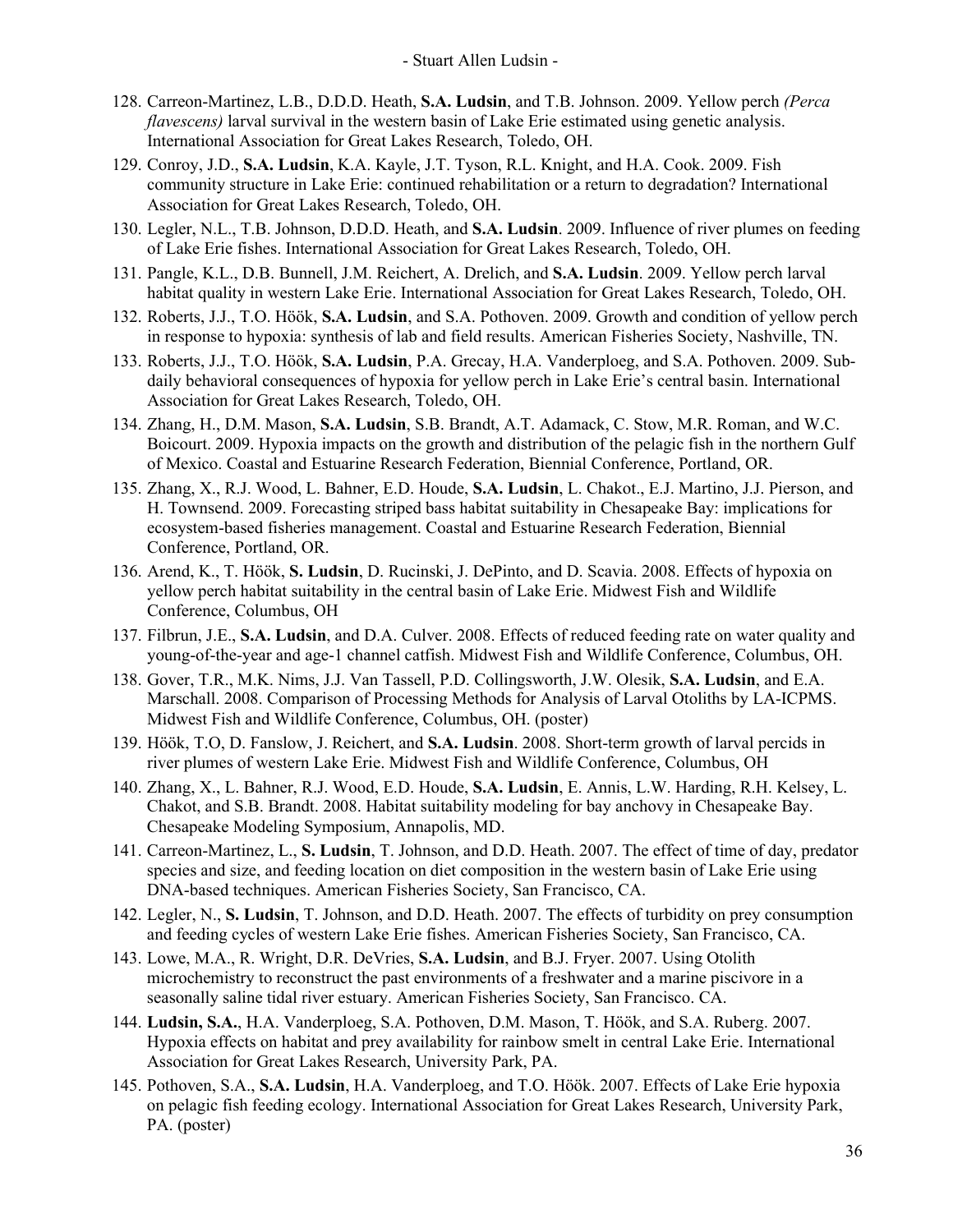- 146. Rae, C., **S. Ludsin**, K. Hozyash, and D. Kimmel. 2007. Hypoxia effects on fish in the Northern Gulf of Mexico. 21st National Conference on Undergraduate Research, Dominican University of California, San Rafael, CA. (poster)
- 147. Reichert, J., **S. Ludsin**, B. Fryer, G. Milanowski, T. Johnson, J. Tyson, T. Johengen, and N. Hawley. 2007. Role of river plumes in mediating larval yellow perch foraging, growth, and survival in Lake Erie. American Fisheries Society, San Francisco.
- 148. Roberts, J.J., T.O. Höök, **S.A. Ludsin**, S.A. Pothoven, H.A. Vanderploeg, and T.F. Nalepa. 2007. The ecological response of yellow perch to hypoxia in Lake Erie's central basin. International Association for Great Lakes Research, University Park, PA.
- 149. Geddes, C., J. Tyson, E. Rutherford, D. Krueger, **S. Ludsin**, and T. Johnson. 2006. An ecological classification of open-water habitats in Lake Erie. Zhang, X., L. Bahner, R. Wood, E. Houde, E. Annis, L. Harding, R. Kelsey, **S. Ludsin**, and S. Brandt. 2007. Modeling the temporal and spatial variability in bay anchovy habitat suitability in Chesapeake Bay. Estuarine Research Foundation, Providence, RI.
- 150. Howe, E. A., J.E. Marsden, **S.A. Ludsin**, C.H. Hand, and B.J. Fryer. 2006. Tributary contributions to the parasitic and spawning adult population of sea lamprey (*Petromyzon marinus*) in Lake Champlain using elemental signatures. American Fisheries Society, Lake Placid, NY.
- 151. Howe, E. A., J.E. Marsden, **S.A. Ludsin**, C.P. Hand, and B.J. Fryer. 2006. Tributary contributions to the parasitic and spawning adult population of sea lamprey (*Petromyzon marinus*) in Lake Champlain using elemental signatures. Northeastern Division American Fisheries Society conference, Burlington VT.
- 152. Kimura, M., **S. Ludsin**, E. Rutherford, J. Tyson, T. Johnson, D. Mason, E. Roseman, and J. Mion. 2006. Estimating habitat quality and recruitment potential of yellow perch larvae in Lake Erie. American Fisheries Society, Lake Placid, NY. (poster)
- 153. Lowe, M., D. DeVries, R. Wright, **S. Ludsin**, and B. Fryer. 2006. Using otolith microchemistry to reconstruct past environments of age-0 largemouth bass and southern flounder in a seasonally saline, tidal river estuary. Ecological Society of America, Memphis, TN.
- 154. **Ludsin, S.A.**, S.B. Brandt, H.A. Vanderploeg, M.R. Roman, W.C. Boicourt, D.G. Kimmel, and X. Zhang. 2006. Ecological responses of pelagic zooplankton and fish to seasonal hypoxia in the Northern Gulf of Mexico, Chesapeake Bay, and Lake Erie. Ocean Sciences Meeting, Honolulu, HA.
- 155. Roberts, J.J., T.O. Höök, **S.A. Ludsin**, S.A. Pothoven, and G. Milanowski. 2006. Hypoxia-mediated interactions between round goby and yellow perch in central basin of Lake Erie. American Fisheries Society, Lake Placid, NY. (poster)
- 156. Hand, C.H., **S.A. Ludsin**, J.E. Marsden, and B.J. Fryer. 2005. Micro-elemental analysis of statoliths as a tool for tracking stream origins of sea lamprey. American Fisheries Society, Anchorage, AK. (poster)
- 157. Hand, C.H., **S.A. Ludsin**, J.E. Marsden, and B.J. Fryer. 2005. Micro-elemental analysis of statoliths as a tool for tracking the stream origins of sea lamprey (*Petromyzon marinus*). Society of Environmental Toxicology and Chemistry Conference, Baltimore, MD. (poster)
- 158. Lowe, M.R., R.A. Wright, D.R. DeVries, **S.A. Ludsin**, and B.J. Fryer. 2005. Reconstructing patterns of habitat use of two fish species in the Mobile–Tensaw Delta using otolith microchemistry. American Fisheries Society, Anchorage, AK.
- 159. Roberts, J.J., T.O. Höök, **S.A. Ludsin**, and S.A. Pothoven. 2005. Hypoxia-mediated interactions between round goby and yellow perch in Lake Erie's central basin. Midwest Fish and Wildlife Conference, Indianapolis, IN. (poster)
- 160. **Ludsin, S.A.,** D.M. Mason, S.B. Brandt, X. Zhang, and M. Roman. 2004. A spatially explicit modeling evaluation of factors that regulate growth rate potential and distribution of bay anchovy in Chesapeake Bay. American Fisheries Society, Madison, WI.
- 161. Mora, C., P.M. Chittaro, P.F. Sale, J.P. Kritzer, and **S.A. Ludsin**. 2004. Determinants of diversity patterns of coral reef fishes. Ocean Sciences Meeting, Honolulu, HA.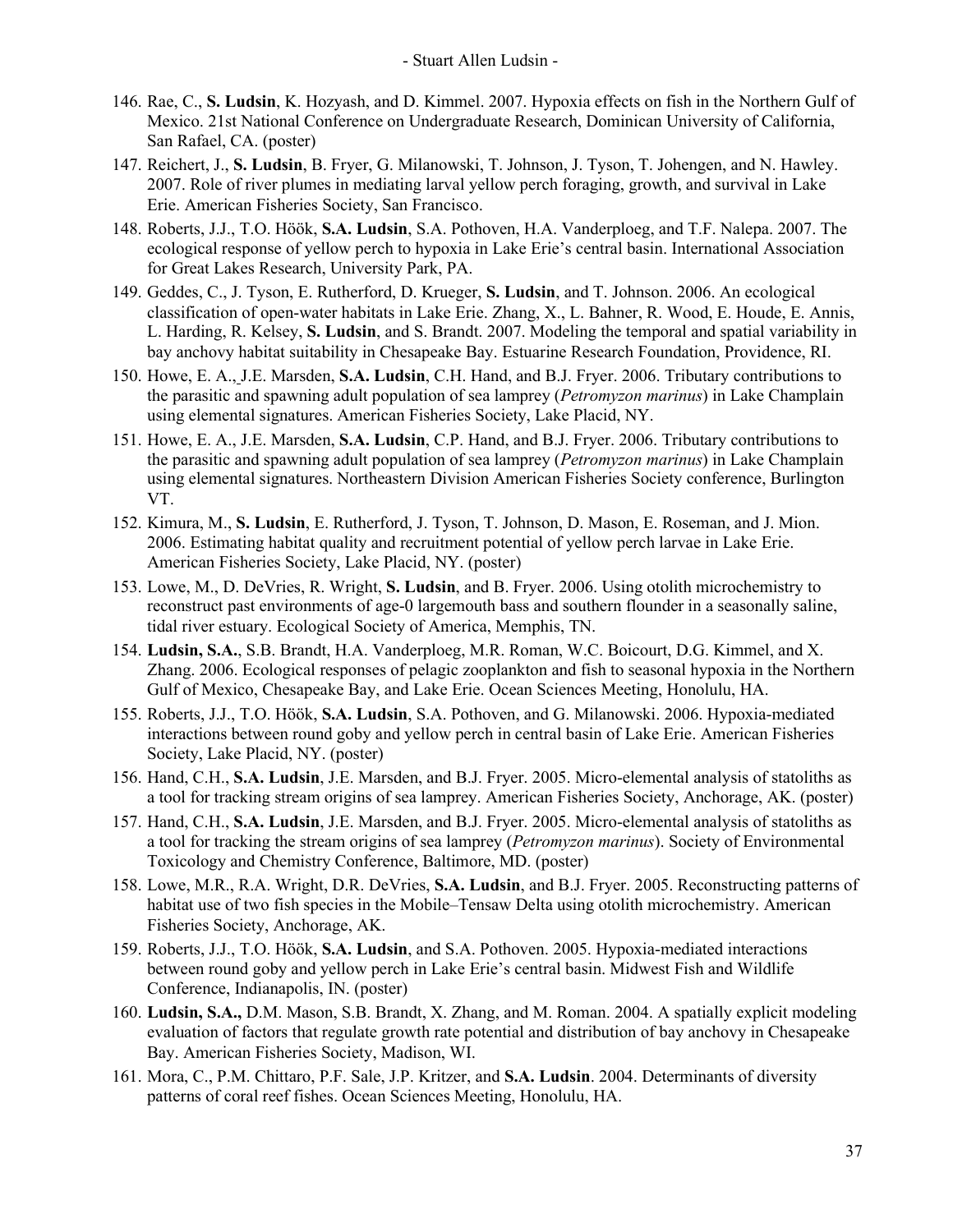- 162. Bartnik, S.E., T.B. Johnson, **S.A. Ludsin**, P.F. Sale, B.J. Fryer, and J.T. Tyson. 2003. Environmental influences on walleye YOY cohorts in Lake Erie. The 3<sup>rd</sup> International Percid Fish Symposium, Madison, WI.
- 163. **Ludsin, S.A.**, X. Zhang, L.W. Florence, M.R. Roman, and S.B. Brandt. 2003. A multi-scale analysis of factors that influence spatial distributions of bay anchovy in Chesapeake Bay. American Fisheries Society, Québec City, Canada.
- 164. **Ludsin, S.A.**, B.J. Fryer, J.B. Mion, E.F. Roseman, P.F. Sale, and R.A. Stein. 2002. Otolith microchemistry as a tool to identify stock structure in Lake Erie yellow perch. American Fisheries Society, Baltimore, MD.
- 165. **Ludsin, S.A.**, M.W. Kershner, F.J. Rahel, R.A. Stein, R.L. Knight, K.A. Kayle, and C.T. Knight. 1997. The Lake Erie fish community: a never-ending story of change. American Fisheries Society, Monterey, CA.
- 166. **Ludsin, S.A.**, and D.R. DeVries. 1994. A mechanistic approach to understanding first-year growth and survival of largemouth bass *Micropterus salmoides*: the role of hatch date, gizzard shad *Dorosoma cepedianum*, and overwinter mortality. Ecological Society of America, Knoxville, TN.
- 167. **Ludsin, S.A.**, and D.R. DeVries. 1994. Size-dependent overwinter mortality of young-of-year largemouth bass. Alabama Fisheries Association, Gulf Shores, AL.

### **Local (State, University) Meetings (Contributed)**

- 1. Collins, M.G., J.A. Moreland, M.E. Angelina, J.D. Cannaday, **S.A. Ludsin**, E.A. Marschall, and T.M. Farmer. 2020. Does hypoxia affect yellow perch growth? Clemson University Undergraduate Research Forum, Clemson, SC.
- 2. Manubolu, M., and **S.A. Ludsin**. 2019. Development and assessment of methods for quantifying microcystins in fish tissues. 14<sup>th</sup> Annual International Scholar Research Exposition, OSU, Columbus, OH. (poster)
- 3. Blawut, B., B. Wolfe, C. Moraes, S. Hale, R. Zweifel, D. Sweet, **S. Ludsin**, and M. Coutinho da Silva. 2018. Testicular harvest as a tool to increase milt availability in Sauger (*Sander canadensis*). College of Veterinary Medicine Research Day, Columbus, OH. (poster)
- 4. Bobay, L.A., L.Z. Almeida, E.A. Marschall, and **S.A. Ludsin**. 2018. Toward examining climate effects on yellow perch recruitment: How do Lake Erie larval yellow perch diets vary within a year? Autumn Undergraduate Research Festival, OSU, Columbus, OH. (poster)
- 5. Brown, T.A., D.A. Dippold, L.Z. Almeida, E.A. Marschall, and **S.A. Ludsin**. 2018. Evaluating basinspecific early growth rates as a Lake Erie walleye stock discrimination tool. Denman Undergraduate Research Forum, OSU, Columbus, OH. (poster)
- 6. Blawut, B., B. Wolfe, C. Moraes, S. Hale, R. Zweifel, D. Sweet, **S. Ludsin**, and M. Coutinho da Silva. 2017. Use of hypertonic medium to cryopreserve Sauger (*Sander canadensis*) Spermatozoa. College of Veterinary Medicine Research Day, Columbus, OH. *Best Student Poster*
- 7. Brown, T., M.E. Fraker, and **S.A. Ludsin**. 2017. Predator-prey space use in response to chemical cue exposures. Denman Undergraduate Research Forum, OSU, Columbus, OH. (poster)
- 8. Hadick, S., R. Brodnik, I. Hamilton, M. Hodanbosi, and **S. Ludsin**. 2017. Coping with climate change: exploration of metabolic acclimation across generations in a trop fish. Denman Undergraduate Research Forum, OSU, Columbus, OH. (poster) *Best Poster Award Runner-up*
- 9. Strahan, M., C. Becher, and **S.A. Ludsin**. 2017. Tag retention and mortality in inland reservoir channel catfish (*Ictalurus punctatus*). Denman Undergraduate Research Forum, OSU, Columbus, OH. (poster)
- 10. Brown, T.A., M.E. Fraker, and **S.A. Ludsin**. 2016. Predator-prey behavioral dynamics: space use in response to chemical cue exposures. Natural and Mathematical Sciences Undergraduate Research Forum, OSU, Columbus. (poster)
- 11. Kua, A., A. McLaughlin, S.C. Keitzer, E. Hoskins, T. Arnold, I.M. Hamilton, R.M. Brodnik, and **S.A. Ludsin**. 2016. Experimental assessment of climate warming impacts on the behavior of a Lake Tanganyika fish. Denman Undergraduate Research Forum, OSU, Columbus, OH. (poster)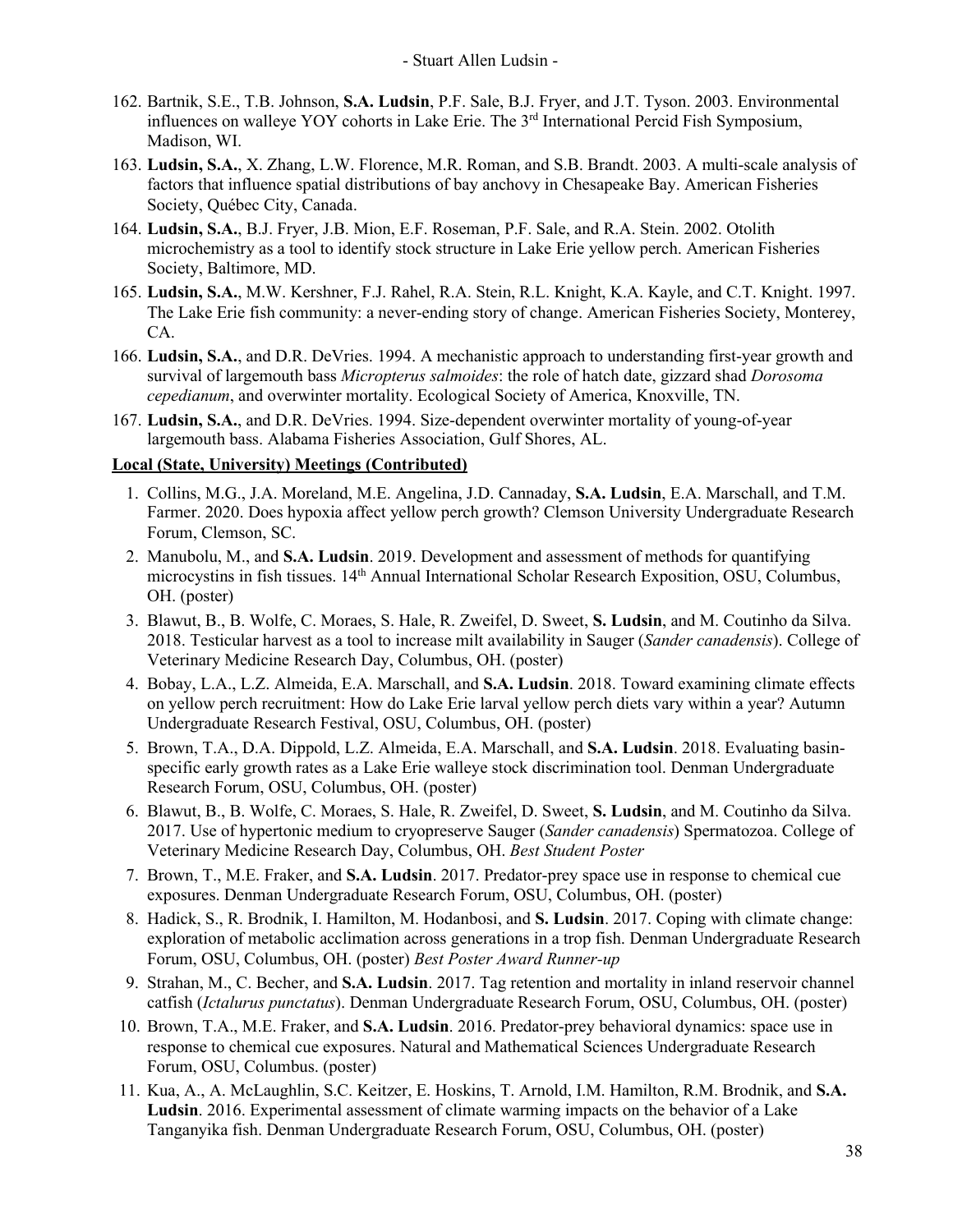- 12. Lee, S. X. Jiang, M. Manubolu, **S.A. Ludsin**, J.F. Martin, and J. Lee. 2016. Microcystin accumulation in fresh produce from contaminated irrigation water. Ohio Agricultural Research and Development Center Annual Research Conference, Columbus, OH.
- 13. Kua, Z.X., A. McLaughlin, T. Arnold, E. Hoskins, I.M. Hamilton, R.M. Brodnik, and **S.A. Ludsin**. 2015. Temperature effect on the behavior of the Lake Tanganyika cichlid, *Julidochromis ornatus*. Natural and Mathematical Sciences Undergraduate Research Forum, OSU, Columbus. (poster)
- 14. Corey, M.M., K-.Y. Chen, E.A. Marschall, J.W. Olesik, and **S.A. Ludsin**. 2014. Otolith microchemistry as a tool to discriminate between river-spawning populations of walleye in Lake Erie. Natural and Mathematical Sciences Undergraduate Research Forum, OSU, Columbus. *Most outstanding poster, Organismal Biology Division.*
- 15. Hodanbosi, M.R., R.M. Brodnik, K.M. DeVanna, and **S.A. Ludsin**. 2014. Are life-history attributes and metabolic rate linked in the African cichlid, *Julidochromis ornatus*? Natural and Mathematical Sciences Undergraduate Research Forum, OSU, Columbus. (poster)
- 16. McLaughlin, A., R.M. Brodnik, **S.A. Ludsin**, T. Arnold, K.M. DeVanna, and I.M. Hamilton. 2014. Personality and Behavioral Syndromes in the African Cichlid *Julidochromis ornatus*. Natural and Mathematical Sciences Undergraduate Research Forum, OSU, Columbus. (poster)
- 17. Brodnik, R. L. Carreón-Martinez, B. Fryer, D.D. Heath, K. Pangle, J. Reichert-Nguyen, E. Roseman, and **S. Ludsin**. 2012. Stock structure in western Lake Erie's yellow perch fishery: quantifying contributions from the Lake St. Clair – Detroit River corridor. Denman Undergraduate Research Forum, OSU, Columbus. (poster)
- 18. Filbrun, J.E., D.A. Culver, and **S.A. Ludsin**. 2012. The role of palatable resource subsidies in ecosystems: artificial feeding in fish ponds. Hayes Graduate Research Forum, OSU, Columbus, OH.
- 19. Lang, K.J., K.L. Pangle, J.D. Conroy, S. Goonewardena, and **S.A. Ludsin**. 2012. Hypoxia as a mediator of food web interactions and energy flow in reservoir ecosystems. Natural and Mathematical Sciences Undergraduate Research Forum, OSU, Columbus. (poster). *Most outstanding poster, Organismal Biology Division.*
- 20. Lang, K.J., K.L. Pangle, J.D. Conroy, S. Goonewardena, and **S.A. Ludsin**. 2012. Hypoxia as a mediator of food web interactions and energy flow in reservoir ecosystems. Denman Undergraduate Research Forum, OSU, Columbus. (poster)
- 21. Malinich, T., K. Pangle, and **S. Ludsin**. 2010. Prey-fish foraging behavior under varying conditions of predation risk and water clarity. Denman Undergraduate Research Forum, OSU, Columbus. (poster)
- 22. **Ludsin, S.A.**, and D.R. DeVries. 1994. Size-dependent overwinter mortality of young-of-year largemouth bass. Alabama Fisheries Association, Gulf Shores, AL.

## **AWARDS & HONORS RECEIVED**

- Keynote Address. Ontario Commercial Fisheries' Association, 75<sup>th</sup> Annual Conference, Niagara Falls, Canada, 2020.
	- **Ludsin, S.A.** 2020. Understanding fishery dynamics in a changing ecosystem: Lessons from Lake Erie yellow perch and walleye
- Best Student Paper Award (Honorable Mention). American Fisheries Society annual meeting, Fish Habitat Section, Reno, NV, 2019.
	- Almeida, L.Z., M.D. Faust, **S.A. Ludsin**, and E.A. Marschall. 2019. Field-based evidence of latent effects on Lake Erie Walleye growth rates. American Fisheries Society, Reno, NV.
- Jerry Rains Memorial Abstract Competition, 1<sup>st</sup> place. Society for Theriogenology, Milwaukee, WI, 2018.
	- Blawut, B. C. Moraes, B. Wolfe, D. Sweet, **S. Ludsin**, and M. Coutinho da Silva. 2018. Testicular harvest as a tool to increase milt availability in Sauger (*Sander canadensis*).

Best Student Presentation. Indiana & Ohio Chapters of the American Fisheries Society, Muncie, IN, 2017.

• Dillon, R., J.D. Conroy, and **S.A. Ludsin**. 2017. Determining potential bias by *Chaoborus* during hydroacoustic surveys of prey fish biomass in Ohio reservoirs.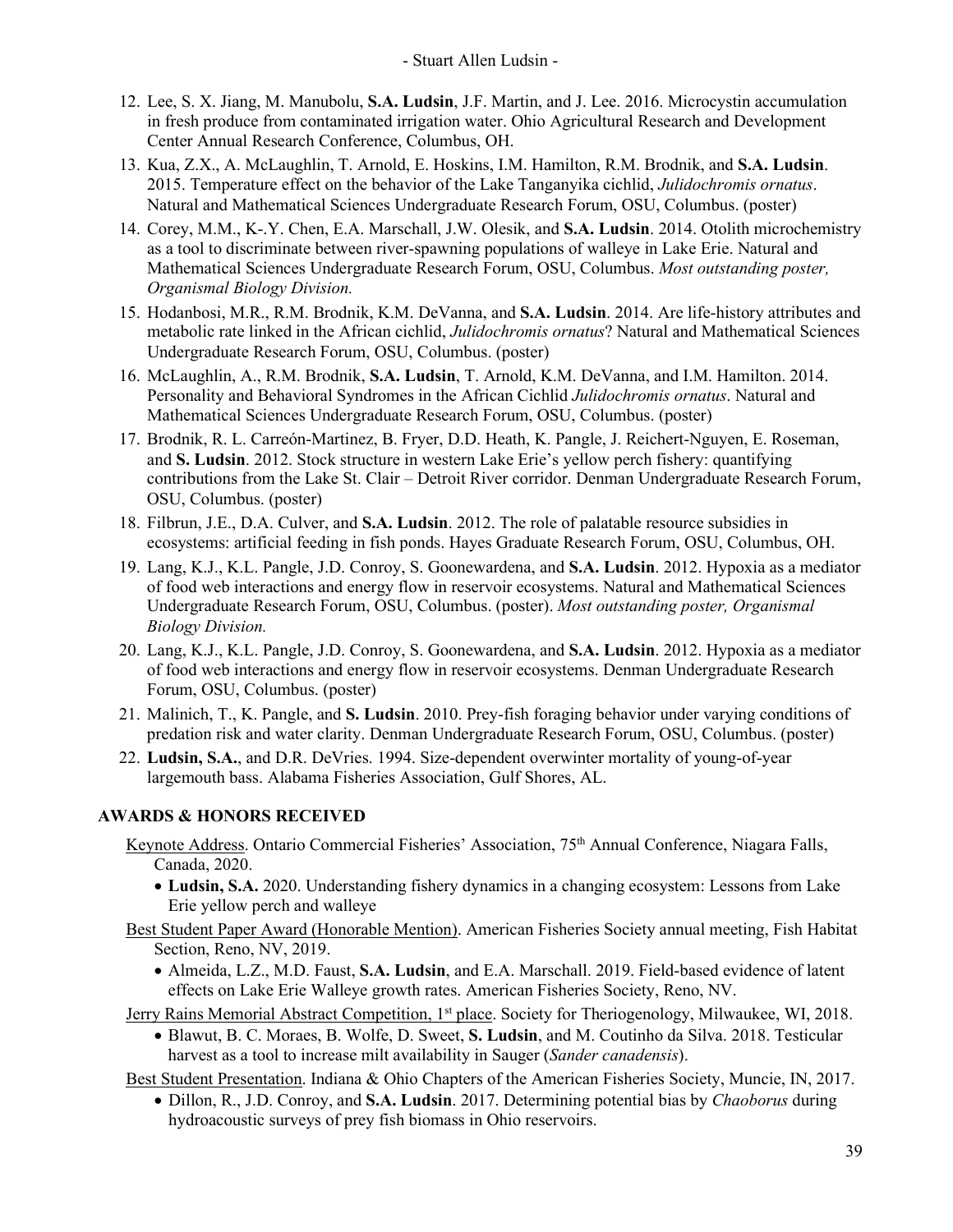Best Student Poster. College of Veterinary Medicine Research Day, Columbus, OH, 2017.

• Blawut, B., B. Wolfe, C. Moraes, S. Hale, R. Zweifel, D. Sweet, B. Kitchen, **S. Ludsin**, and M. Coutinho da Silva. 2017. Use of hypertonic medium to cryopreserve Sauger (*Sander canadensis*) spermatozoa.

Best Poster Award, 2<sup>nd</sup> place (out of 35 posters). Denman Undergraduate Research Forum, Category: Animal Science: From Cattle to Bees to Seabirds and Beyond, Columbus, OH, 2017.

• Hadick, S., R. Brodnik, I. Hamilton, M. Hodanbosi, and **S. Ludsin**. Coping with climate change: exploration of metabolic acclimation across generations in a tropical fish.

Jerry Rains Memorial Abstract Competition, 3<sup>rd</sup> place. Society for Theriogenology, Fort Collins, CO 2017.

• Blawut, B. B. Wolf, C. Darr, S. Hale, R. Zweifel, D. Sweet, S. Ludsin, and M. Coutinho da Silva. 2017. Use of hypertonic extender to cryopreserve sauger (*Sander canadensis*) spermatozoa.

Chandler-Misener Award. International Association for Great Lakes Research, 2015.

- Most notable paper in the *Journal of Great Lakes Research* during 2014.
- Scavia, D., J.D. Allan, K.K. Arend, S. Bartell, D. Beletsky, N.S. Bosch, S.B. Brandt, R.D. Briland, I. Daloğlu, J.V. DePinto, D.M. Dolan, M.A. Evans, T.M. Farmer, D. Goto, H. Han, T.O. Höök, R. Knight, **S.A. Ludsin**, D. Mason, A.M. Michalak, R.P. Richards, J.J. Roberts, D.K. Rucinski, E. Rutherford, D.J. Schwab, T. Sesterhenn, H. Zhang, and Y. Zhou. Assessing and addressing the reeutrophication of Lake Erie: central basin hypoxia. *Journal of Great Lakes Research* 40:226–246.

Invited Speaker. Growth–Survival Paradigm in Early Life Stages of Fish: Controversy, Synthesis, and Multidisciplinary Approach Symposium. Yokohama, Japan, 2015.

Best Student Presentation. American Fisheries Society – Ohio Chapter, Columbus, 2014.

- Farmer, T.M., E.A. Marschall, K. Dabrowski, and **S.A. Ludsin**. Climate change effects on Lake Erie yellow perch reproduction and recruitment.
- Best Student Presentation Runner-up. International Association for Great Lakes Research, Hamilton, Ontario, 2014.
	- May, C.J., E.A. Marschall, M. Kulasa, E. Roseman, W.W. Taylor, and **S.A. Ludsin**. Larval walleye recruitment and zooplankton availability: testing the match-mismatch hypothesis in Lake Erie.

Keynote Address. Larval Fish Conference, American Fisheries Society, Québec City, Canada, 2014.

• **Ludsin, S.A.**, T.O. Höök, E.F. Roseman, E.S. Rutherford, D.A. DeVanna, and R.E.H. Smith. 2014. Early life stage investigations of fish recruitment in the North American Great Lakes: misconceptions and contributions to general recruitment theory.

Most Outstanding Poster. Natural and Mathematical Sciences Undergraduate Research Forum, Organismal Biology Division, OSU, 2014.

• Corey, M.M., K-.Y. Chen, E.A. Marschall, J.W. Olesik, and **S.A. Ludsin**. Otolith microchemistry as a tool to discriminate between river-spawning populations of walleye in Lake Erie.

Best Professional Presentation. American Fisheries Society – Ohio Chapter, Ashland, 2012.

• Filbrun, J.E., D.A. Culver, and **S.A. Ludsin**. Does artificial feed enhance age-0 channel catfish growth?

Most Outstanding Poster. Natural and Mathematical Sciences Undergraduate Research Forum, Organismal Biology Division, OSU, 2012.

• Lang, K.J., K.L. Pangle, J.D. Conroy, S. Goonewardena, and **S.A. Ludsin**. Hypoxia as a mediator of food web interactions and energy flow in reservoir ecosystems.

Best Professional Paper. American Fisheries Society – Indiana Chapter, Indianapolis, 2009.

• Arend, K., T. Höök, **S. Ludsin**, D. Rucinski, J. DePinto, and D. Scavia. 2009. Evaluating and forecasting effects of hypoxia on yellow perch habitat suitability in central Lake Erie.

Best Student Paper. American Fisheries Society –Michigan Chapter, Monroe, 2009.

• Roberts, J.J., T.O. Höök, **S.A. Ludsin**, S.A. Pothoven, and H.A. Vanderploeg. Implications of hypoxia for yellow perch habitat quality in Lake Erie's central basin: a spatially-explicit bioenergetics modeling approach.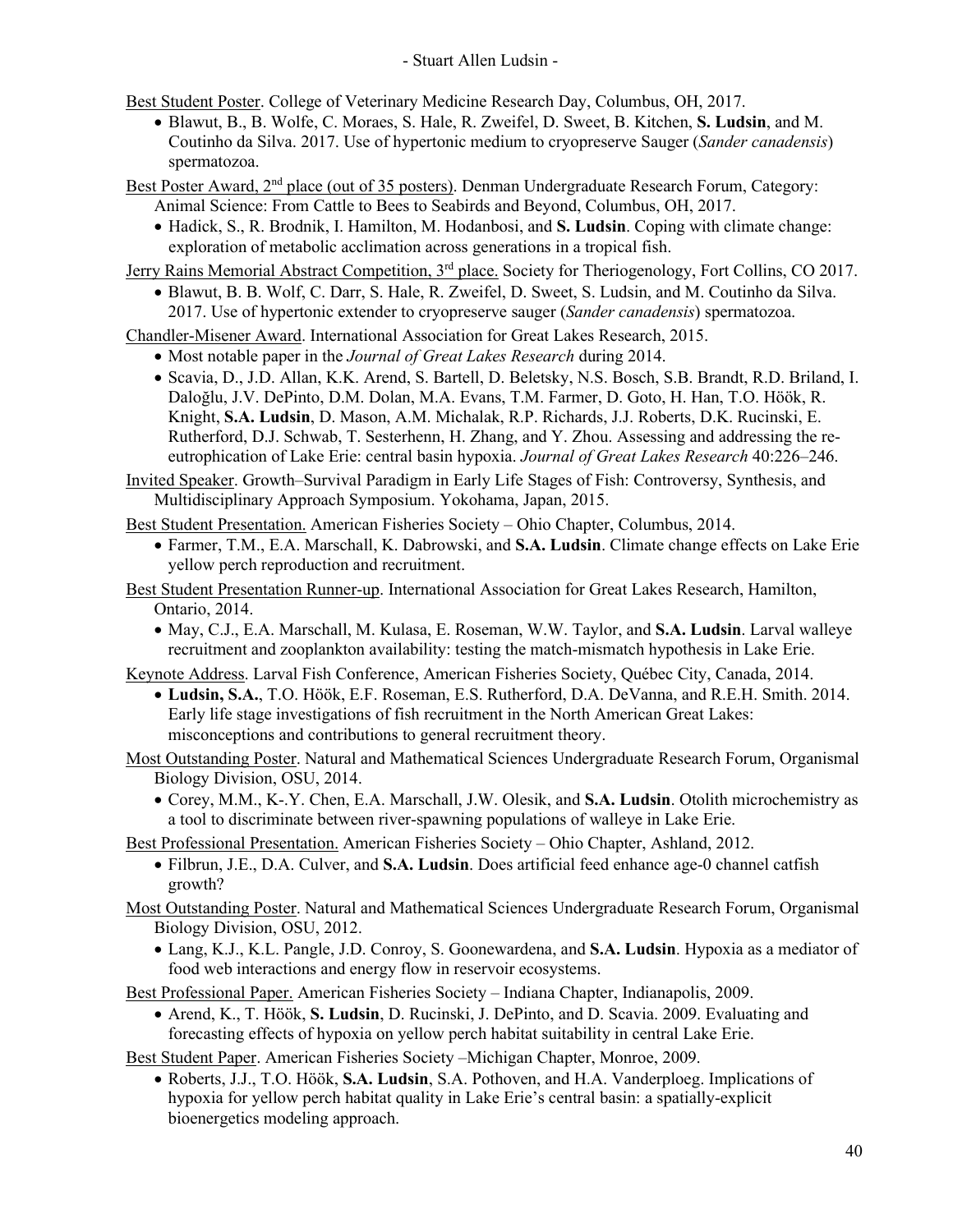Faculty Recognition Award for Outstanding Research Mentorship. Undergraduate Research Opportunities Program (UROP), University of Michigan, 2007.

Director's Award for Outstanding Effort. NOAA-GLERL, 2006.

Employee of the Year. NOAA-GLERL, 2005.

Special Service Award. NOAA-GLERL, 2005.

Director's Award for Leadership and Initiative. NOAA-GLERL, 2003 and 2004.

Director's Award for Volunteerism. NOAA-GLERL, 2004, 2005, and 2006.

IAGLR-Hydrolab Best Student Poster Award Runner-up. International Association for Great Lakes Research, Waterloo, ON, 2004.

• Bartnik, S.E., T.J. Johnson, **S.A. Ludsin**, and B.J. Fryer. Mixed stock analysis of a walleye cohort in the western basin of Lake Erie (Out of 100 posters)

DIALOG Symposium Participant. Bermuda Biological Station for Research, 2001

• One of 40 Ph.D. recipients worldwide University Presidential Fellowship. OSU, 1999 John E. Skinner Memorial Award. American Fisheries Society, Halifax, Nova Scotia, 1994 Gamma Sigma Phi Honor Society of Agriculture. Alabama Chapter, 1993 Golden Key National Honor Society. Miami University, 1991

# **PROFESSIONAL SERVICE & SYNERGISTIC ACTIVITIES**

Member. Water Collaboratory: Ohio as a Living Lab. OSU, 2020-present.

Member/Theme Leader. Aquatic Life Use and Impairment Designation Working Group, Ohio Environmental Protection Agency, 2020-present.

Steering Committee Member. Ohio Water Consortium, 2019-present.

Advisory Committee Member. Ohio Sea Grant College Program, 2010-present.

Advisory Committee Member. Stone Laboratory, 2010-present.

Coordinator and Moderator. EEOB Diversity, Equity, and Inclusion Book Club, OSU, 2021.

- External Evaluator. Institute of Oceanography, College of Science, National Taiwan University, Faculty Position Search, 2021.
- Co-organizer/Steering Committee Co-Chair. "Great Lakes Fish Recruitment and Ecosystems Database" Workshop, 2021. (virtual)

Board of Technical Experts (BOTE)*.* Great Lakes Fishery Commission, 2007-2020.

• Co-developer of the research theme "Physical Processes and Fish Recruitment in Large Lakes".

Continuing Education Track Co-Developer. American Fisheries Society Meeting, Columbus, OH, 2020. Track Title: "Early life-history of fishes".

Symposium co-chair. American Fisheries Society, Columbus, OH, 2020. Symposium: "Contributions of research on early life stages of fish to informing fisheries management".

- External Evaluator. George Mason University, Dept. of Environmental Science and Policy, Promotion to Associate Professor, 2020.
- External Evaluator. University of Illinois, Dept. of Natural Resources and Environmental Sciences, Promotion to Associate Professor, 2020.
- Co-coordinator & Moderator. OSU-Ohio DNR-Division of Wildlife Lake Erie-Inland Waters Annual Research Review Meeting, Columbus, OH, annually during 2014-2020.
	- Attended by  $\sim$ 130 scientists including 70 Ohio DNR biologists

Associate Editor.

- *Journal of Great Lakes Research*, 2015-2019.
- *Transactions of the American Fisheries Society*, 2005-2008.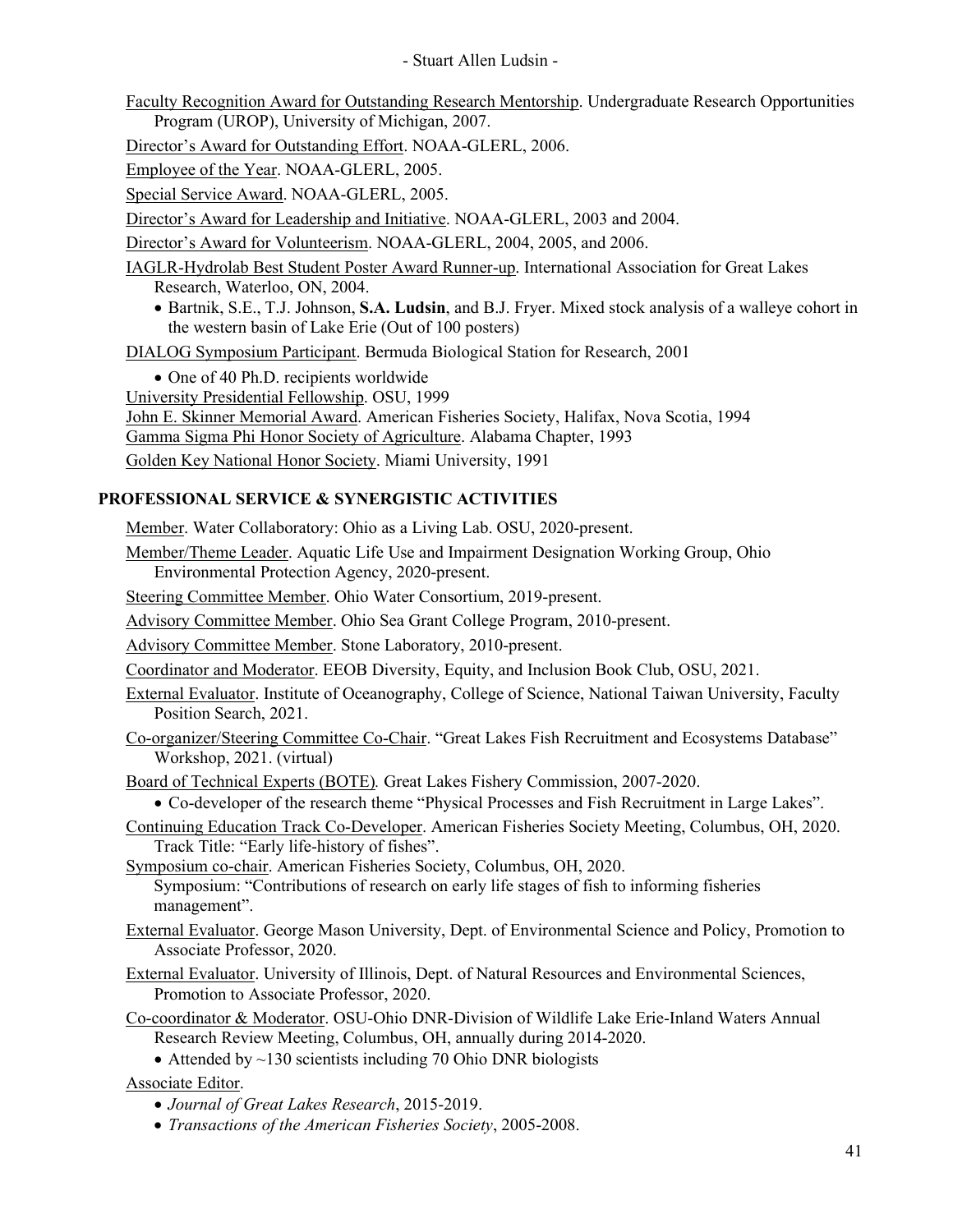- Expert Participant & Presenter, Ohio Fish Consumption Advisory Committee annual meeting, Columbus, OH, 2019.
- Panelist & Presenter. NOAA CoastWatch Users Engagement Session, Ann Arbor, MI, 2019.
- Participant & Presenter. Great Lakes Research at OSU. NOAA-GLERL & Ohio Sea Grant College Program. Columbus, OH, 2019.
- Symposium Co-chair. International Association for Great Lakes Research, Brockport, NY, 2019. Symposium: "Oxygen cycling and hypoxia: processes, impacts, and management".
- Testimonial Presenter. Ohio Sea Grant Program, NOAA site visit, Columbus, OH, 2019.
- Theme Leader. 2019 Lake Erie Coordinated Sampling and Monitoring Initiative Workshop, US EPA and Environment Canada, Oregon, OH, 2017.
- Workshop Developer. Demystifying Proposal Writing. Early Career Event, Larval Fish Conference, Victoria, BC, 2018.
- Proposal Peer Review Panel. Great Lakes Fishery Trust, Lansing, MI, 2017-2018.
- External Evaluator. Cornell University, Dept. of Natural Resources, Promotion to Full Professor, 2016.
- Symposium Co-chair. American Geophysical Union, San Francisco, CA, 2016. Symposium: "New frontiers in water resources: Achieving water resource security in times of climate change, urbanization, and agricultural expansion".
- Management Council. Cooperative Institute for Limnology and Ecosystem Research, University of Michigan, Ann Arbor, 2015-2016.
- Climate Change Outreach Team. Ohio Sea Grant College Program, 2011-2016.
- Member. Council of Fellows, Cooperative Institute for Limnology and Ecosystems Research (CILER), University of Michigan, 2011-2016.
- Advisory Committee Member. Great Lakes Aquatic Ecosystem Research Consortium, 2010-2016.

Advisory Committee Member. Center for Lake Erie Area Research (CLEAR), 2010-2016.

- Co-organizer. "Hierarchical Modeling" Workshop, Columbus, OH, 2015.
- External Evaluator. Czech Academy of Sciences, Biological Sciences Division, 2015.
- Symposium co-chair. International Association for Great Lakes Research, Burlington, VT, 2015. Symposium: "Anthropogenic influences on aquatic food webs".
- Technical Advisory Committee. Healing Our Waters-Great Lakes Coalition, 2009-2015.
- Co-organizer. "Echoview training" Workshop, Columbus, OH, 2014.
- Co-organizer/Steering Committee Co-Chair. "Modeling tools for analysis and forecasting of fish recruitment and its response to physical processes" Workshop, Huron, OH, 2014.
- External Reviewer. Canadian Foundation for Innovation competition, Office of Research and Innovation, University of Toronto, Toronto, 2014.
- Participant. Aquatic Invasive Species Impacts on the Great Lakes Ecosystems workshop, Cornell University, Ithaca, NY, 2014.
- Reverse Site Visit Review Panelist. Experimental Program to Stimulate Competitive Research (EPSCoR) Program, National Science Foundation, 2014.
- Symposium co-chair. International Association for Great Lakes Research, Hamilton, ON, 2014. Symposium: "Physical processes and biological dynamics in the changing Great Lakes of the world".
- Technical Review Board Member. Lake Erie Percid Management Advisory Group, 2014.
- Co-organizer/Steering Committee Co-Chair. "Physical-biological coupling as a driver of fish recruitment under changing ecosystem states" Workshop, Huron, OH, 2013.
- Symposium Co-chair. International Association for Great Lakes Research, West Lafayette, IN, 2013. Symposium: "Physical processes as drivers of population, community, and ecosystem structure, function, and dynamics in large lake ecosystems".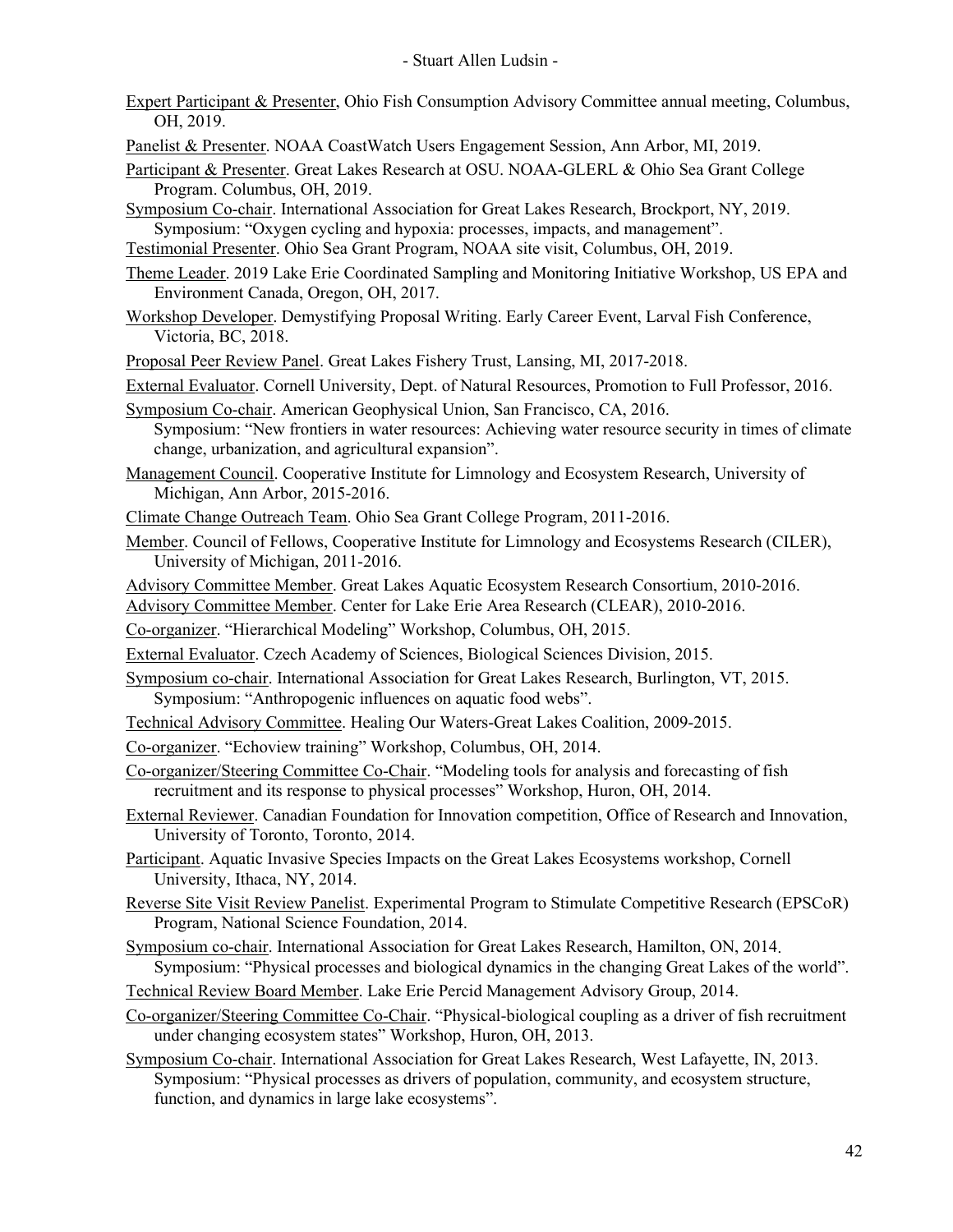- Symposium Co-chair. International Association for Great Lakes Research, West Lafayette, IN, 2013. Symposium: "Using environmental gradients to link patterns and processes in complex ecosystems".
- Member. TAcLE (Taking Action on Lake Erie) Work Group, International Joint Commission Science Advisory Board, 2012-2013.
- Expert Scientist. Asian Carp Impacts on Great Lakes Food Webs, University of Notre Dame, 2012.

Co-organizer/Steering Committee Co-Chair. "Physical-biological coupling and fish recruitment in large lakes: State of knowledge and opportunities for progress" Workshop, Romulus, MI, 2011.

- Review Panel Member, Population & Community Ecology, Division of Environmental Biology, National Science Foundation, 2010.
- Expert Reviewer. Report entitled "Trace element and isotopic compositions of otoliths from two bighead carp collected in the Chicago area", Southern Illinois University, 2010 (see http://asiancarp.org/).
- Symposium Co-chair. International Association for Great Lakes Research, Toledo, OH, 2009. Symposium: "Physical and Chemical Drivers of Great Lakes Fish Ecology".
- Panel Member. Climate Change in the Great Lakes Region Conference, Michigan State University, East Lansing, MI, 2008.
- Symposium Co-chair. American Society of Limnology and Oceanography winter meeting, Santa Fe, NM, 2007. Symposium: "Hypoxia impacts on aquatic food web composition, dynamics, and production".
- Symposium Co-chair. International Association for Great Lakes Research, University Park, PA, 2007. Symposium: "Lake Erie Hypoxia and HABs: the IFYLE Program and Beyond".
- Symposium Co-chair. International Association for Great Lakes Research, Peterborough, Ontario, 2008. Symposium: "Physical processes and fish recruitment in the world's Great Lakes".

Steering Committee Member. Ecological Impacts of Hypoxia Workshop, Bay St. Louis, MS, 2007.

Strategic Team Member, Economic Impacts of Great Lakes Restoration, 2006-2007.

Working Group Member, Lake Erie Lakewide Management Plan (LaMP), 2005-2007.

Working Group Member, Non-indigenous Invasive Species, NOAA-GLERL, 2003-2007.

Symposium Co-chair, International Association for Great Lakes Research, Windsor, ON, 2006. Symposium title: "Hypoxia in large lake ecosystems: causes and consequences".

Symposium Co-chair, International Association for Great Lakes Research, Ann Arbor, MI, 2005. Symposium title: "Anthropogenic Effects on Great Lakes Aquatic Food Webs".

Co-organizer, Lake Erie Science Planning Workshop, NOAA-GLERL, 2004.

Working Group participant. World Bank Connectivity, Inaugural meeting, Miami, FL, 2002

Co-Coordinator. Great Lakes Commercial Catch Data, Great Lakes Fishery Commission, 1998-2000

Member. Ecosystem Objectives Subcommittee, Lake Erie Lakewide Management Plan, 1997-2000.

Participant. Lake Erie Forage Task Group, Port Dover, ON, 1997

Proposal Peer Reviewer (*ad hoc*):

- European Science Foundation
- Great Lakes Fishery Commission
- Great Lakes Fishery Trust
- Natural Sciences and Engineering Research Council of Canada (NSERC)
	- Discovery Program
- National Science Foundation
	- Experimental Program to Stimulate Competitive Research (EPSCoR)
	- Biological Oceanography
	- International Research Fellowship
	- Population & Community Ecology
- NOAA
	- Alaska Sea Grant
	- Connecticut Sea Grant
	- CSCOR Program
	- CAMEO Program
	- Maryland Sea Grant
	- Michigan Sea Grant
	- Mississippi-Alabama Sea Grant
	- National Marine Fishery Service
	- Oregon Sea Grant
	- Rhode Island Sea Grant
- National Undersea Research Center (UNC)
- Ohio State University OARDC Seeds Program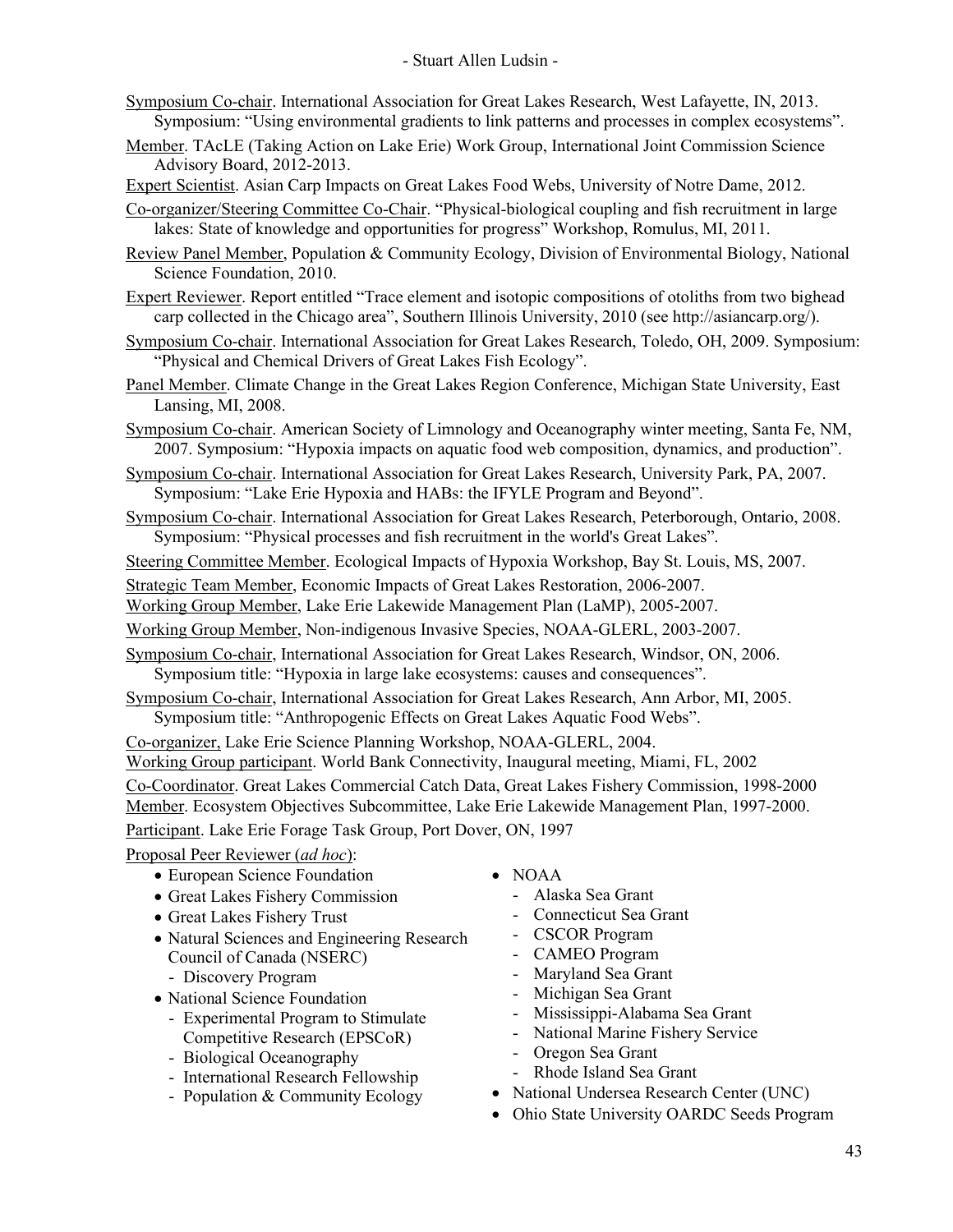### Journal Peer Reviewer (*ad hoc*):

- *Aquacultural Engineering*
- *Biological Invasions*
- *Biology Letters*
- *Canadian Journal of Fisheries and Aquatic Sciences*
- *Ecological Applications*
- *Ecological Monographs*
- *Ecology*
- *Ecology of Freshwater Fish*
- *Ecosystems*
- *Environmental Biology of Fishes*
- *Environmental Management*
- *Environmental Science & Technology*
- *Estuarine, Coastal and Shelf Science*
- *Fisheries*
- *Fisheries Oceanography*
- *Fishery Bulletin*
- *Freshwater Biology*
- *Global Change Biology*

### Textbook Peer Reviewer (*ad hoc*)*:*

- Biology and Ecology of Fishes
- Oxford University Press (undergraduate ecology textbook)
- Simbio Software (SimUText electronic textbook)

## **ACADEMIC MENTORING**

### **Post-doctoral Researcher Supervisor (N = 17)**

### Ongoing

1. Rich Budnik (Ph.D. at Bowling Green State University, Bowling Green, OH), 2020-present.

- 1. James Sinclair (Ph.D. at Queen's University, Kingston, ON, Canada), 2019-2021. (Current: Postdoctoral Researcher, Division of River Ecology & Conservation, Senckenberg Research Institute and Natural History Museum, Germany).
- 2. Manjunath Manubolu (Ph.D. at Sri Venkateswara University, Tirupathi, India), 2015-2020. (Current: Research Associate, OSU, Columbus).
- 3. Ben Marcek (Ph.D. at VIMS /College of William & Mary, VA), 2018-2019. (Current: Post-doctoral Researcher, OSU, Columbus).
- 4. Joshua Stone (Ph.D. VIMS /College of William & Mary, VA), 2017-2018. (Current: Assistant Professor, University of South Carolina, SC).
- 5. Noel Aloysius (Ph.D. at Yale University, New Haven, CT), 2014-2017. (Current: Assistant Professor, University of Missouri, Columbia, MO).
- 6. Alex Chen (Ph.D. at OSU, Columbus, OH), 2016-2017. (Current: Scientist, Research Diets, Inc., New Brunswick, NJ)
- 7. Michael Fraker (Ph.D. at University of Michigan, Ann Arbor), 2012-2017 (Current: Senior Research Associate, University of Michigan, Ann Arbor, MI)
- 8. S. Conor Keitzer (Ph.D. at Purdue University, West Lafayette, IN), 2013-2016 (Current: Assistant Professor, Tusculum University, Greenville, TN)
- *Hydrobiologia*
- *ICES Journal of Marine Science*
- *Journal of Experimental Marine Biology & Ecology*
- *Journal of Great Lakes Research*
- *Journal of Thermal Biology*
- *Limnology and Oceanography*
- *Marine and Freshwater Research*
- *Marine Ecology Progress Series*
- *Nature Education*
- *North American Journal of Fisheries Management*
- *Oecologia*
- *PLOS ONE*
- *Proceedings of the Royal Society B*
- *Progress in Oceanography*
- *Rapid Communications in Mass Spectrometry*
- *Reviews in Fish Biology and Fisheries*
- *Science of the Total Environment*
- *Scientific Reports*
- *Transactions of the American Fisheries Society*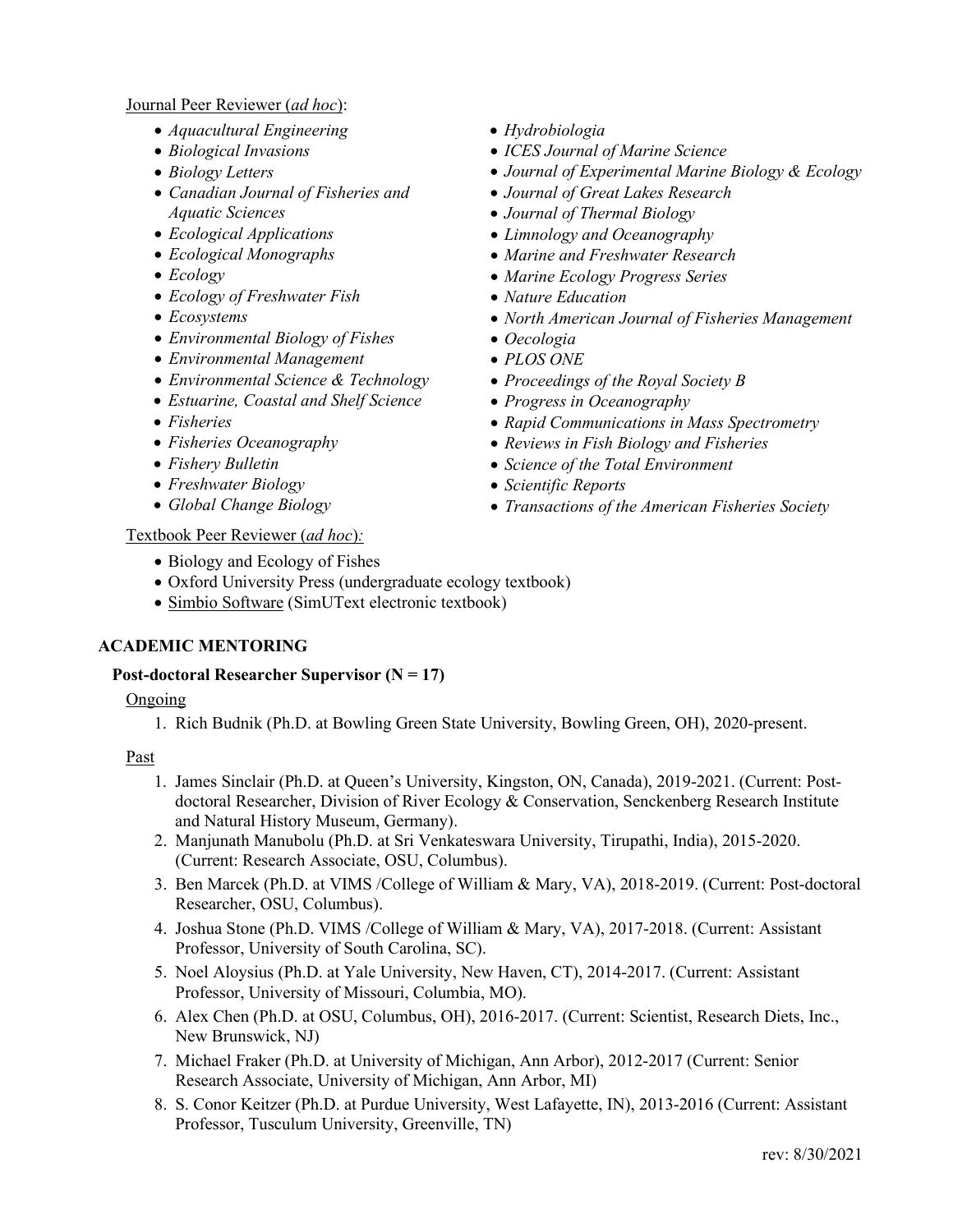- 9. Cassandra May (Ph.D. at OSU), 2015. (Current: Lecturer, Clemson University, Clemson, SC)
- 10. Troy Farmer (Ph.D. at OSU), 2013-2014 (Current: Assistant Professor, Department of Forestry & Environmental Conservation, Clemson University, Clemson, SC)
- 11. Paul Hurtado (Ph.D. at Cornell University), 2011-2014 (Current: Assistant Professor, University of Nevada, Reno)
- 12. Kristen DeVanna (Ph.D. at University of Toledo), 2011-2014 (Current: Executive Assistant, Ohio Sea Grant College Program, Columbus, OH)
- 13. Seyoum Gebremariam (Ph.D. at Washington State University), 2012-2014 (Current: Principal Limnologist, Metropolitan Water District Water Quality Laboratory, La Verne, CA)
- 14. Kevin Pangle, EEOB, 2007-2011 (Current: Professor, Central Michigan U, Mt. Pleasant, MI)
- 15. Geoff Hosack, EEOB, 2007-2008 (Current: Research Scientist, Australia's Commonwealth Scientific and Industrial Research Organisation, Hobart, Tasmania)
- 16. Hongyan Zhang, NOAA-GLERL, 2006-2007 (Current: Consultant, Eureka Aquatic Research, LLC, Ann Arbor, MI)

### **Graduate Student Advisor (N = 17)**

#### Ongoing

- 1. Salvatore Sidoti, Ph.D., EEOB, OSU, 2021-present.
- 2. Yifan Zhang, Ph.D., EEOB, OSU, 2021-present
- 3. Cory Becher, Ph.D., EEOB, OSU, 2015-present

- 1. Andrew Bade, Ph.D., EEOB, OSU, 2015-present (Current: Angler Recruitment, Retention, and Reactivation Coordinator, Connecticut Department of Energy and Environmental Conservation, Hartford, CT)
- 2. Zoe Almeida, Ph.D., EEOB, OSU, 2016-2021 (co-advisor: E. Marschall) (Current: Post-doctoral Fellow, Oregon State University, Corvallis, OR)
- 3. David Dippold, Ph.D., EEOB, OSU, 2016-2020 (Current: Fisheries Biologist 2, Fish Passage Section, Pennsylvania Fish and Boat Commission, Bellefonte, PA)
- 4. Rebecca Dillon, Ph.D., EEOB, OSU, 2015-2020 (Current: Grants Manager, Princeton University, Princeton, NJ)
- 5. Ruth Briland, Ph.D., EEOB, OSU, 2011-2018 (Current: State Harmful Algal Bloom Specialist, Ohio Environmental Protection Agency, Columbus, OH)
- 6. Alex Chen, Ph.D., EEOB, OSU, 2010-2016 (co-advisor: E. Marschall) (Current: Scientist, Research Diets, Inc., New Brunswick, NJ)
- 7. Reed Brodnik, M.S., EEOB, OSU, 2012-2015 (Current: Ph.D. Candidate, Chesapeake Biological Laboratory, University of Maryland Center for Environmental Science, Cambridge MD)
- 8. Cassie May, Ph.D., EEOB, OSU, 2010-2015 (co-advisor: E. Marschall) (Current: Lecturer, Biological Sciences, Clemson University, Clemson, SC)
- 9. Troy Farmer, Ph.D., EEOB, OSU, 2008-2013 (co-advisor: E. Marschall) (Current: Assistant Professor, Forestry and Environmental Conservation, Clemson University, Clemson, SC)
- 10. Jesse Filbrun, Ph.D., EEOB, OSU, 2008-2013 (co-advisor: D. Culver) (Current: Assistant Professor, Biology, Eastern New Mexico University, Portales, NM)
- 11. Emily (Sopkovich) Burbacher, M.S., EEOB, OSU, 2008-2011(Current: Curriculum Coordinator, Ohio Sea Grant, Columbus, OH)
- 12. Ruth Briland, M.S., EEOB, OSU, 2008-2010 (co-advisor: D. Culver) (Current: State Harmful Algal Bloom Specialist, Ohio Environmental Protection Agency, Columbus, OH)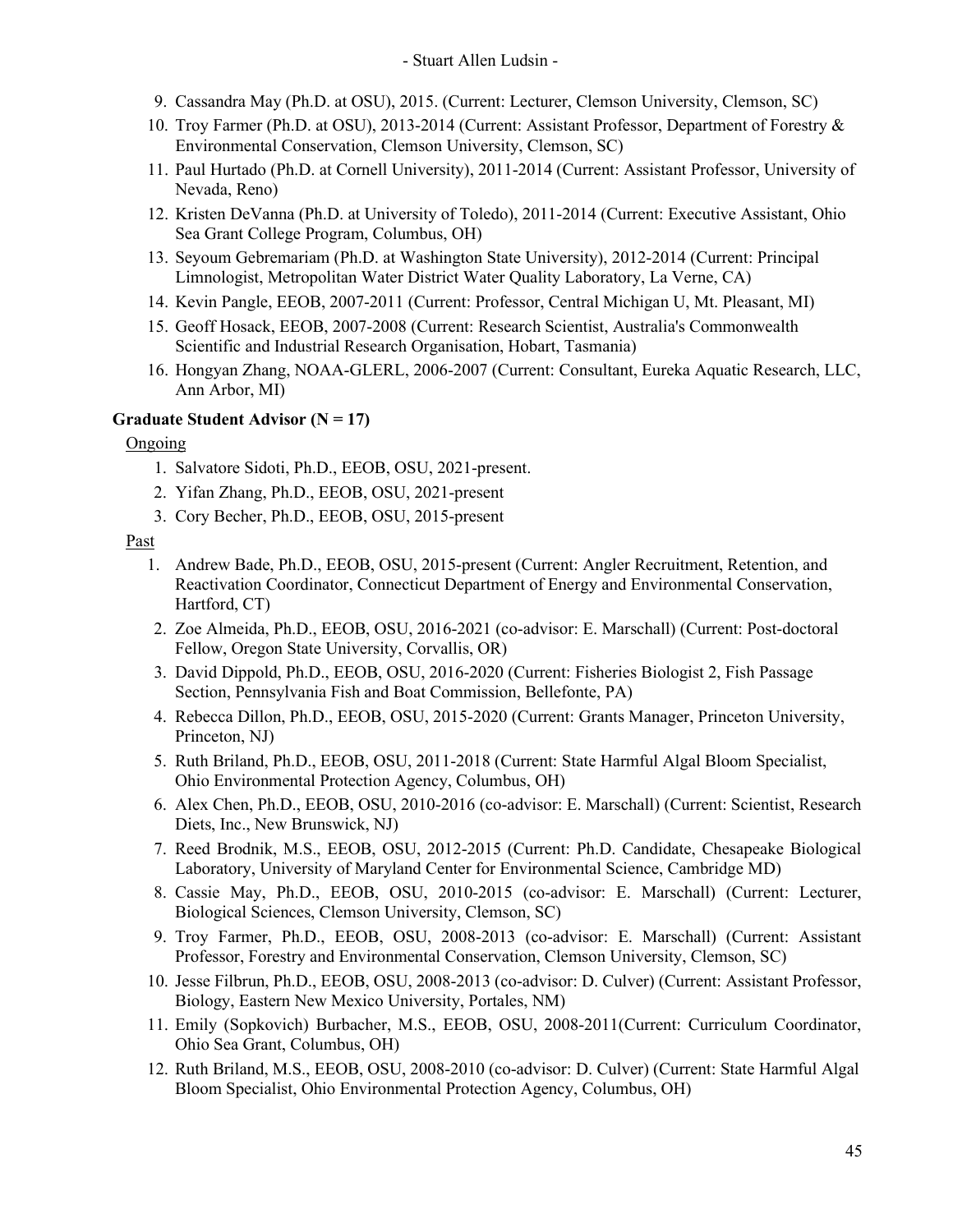- 13. Erica Brumbaugh, M.S., Environmental Sciences, OSU, 2008-2010 (co-advisor: D. Culver) (Current: Adjunct Instructor, DeVry Education Group, Columbus College of Art & Design, Ohio Dominican University, Columbus, OH)
- 14. Bryan Kinter, M.S., EEOB, OSU, 2008-2010 (Current: Fisheries Biologist, ODNR-DOW, Findlay, OH)
- 15. Julie Reichert, M.Sc., Environmental Studies, U of Windsor, 2006-2009 (co-advisor: B. Fryer) (Current: Natural Resource Specialist, NOAA Chesapeake Bay Office, Silver Spring, MD )
- 16. Carrol Hand, M.Sc., Environmental Studies, U of Windsor, 2004-2006 (co-advisor: B. Fryer) (Current: Associate Council, Ocean Network Express, Arlington VA)

### **Graduate Student Committees (N = 37)**

## Ongoing

- 1. Alexandra Cabanelas Bermudez, M.S., EEOB, OSU, 2021-present
- 2. Brian Tsuru, M.S., SENR, OSU, 2021-present
- 3. Layne Gaynor, Ph.D., EEOB, OSU, 2020-present
- 4. Elizabeth Reagan, M.S., EEOB, OSU, 2019-present
- 5. James Feller, Ph.D., EEOB, OSU, 2018-present

- 1. Bryan Blawut, Ph.D., Veterinary Preventative Medicine, OSU, 2017-2020
- 2. Scott Martin Ph.D., EEOB, OSU, 2018-2019
- 3. Cody Cardenas, M.S., EEOB, OSU, 2017-2018.
- 4. Chelsey Nieman, Ph.D., School of Environment and Natural Resources, OSU, 2015-2019.
- 5. Amara Huddleston, M.S., EEOB, OSU, 2015-2018.
- 6. Kaitlin Kinney, M.S., School of Environment and Natural Resources, OSU, 2015-2017
- 7. Matthew Holding, Ph.D., EEOB, OSU, 2013-2017
- 8. Bryan Blawut, M.S., Veterinary Preventative Medicine, OSU, 2015-2016
- 9. Zoe Almeida, M.S., Forestry and Natural Resources, Purdue University, 2014-2016
- 10. Sarah Smiley, Ph.D., EEOB, OSU, 2012-2016
- 11. Andreas Culbertson, M.S., Food, Agriculture, and Biological Engineering, 2014-2015
- 12. Anthony Fries, Ph.D., EEOB, OSU, 2011-2015
- 13. David Wituszynski, MS, Food, Agricultural, and Biological Engineering, 2013-2014
- 14. Alicia Campbell, MS, Environmental Sciences, OSU, 2012-2013
- 15. Jahn Kallis, Ph.D., EEOB, OSU, 2009-2013
- 16. Nathan Manning, Ph.D., Earth, Ecological & Environmental Sciences, U of Toledo, 2007-2013
- 17. Thomas Evans, M.S., Evolution, Ecology & Organismal Biology, OSU, 2009-2012
- 18. Paul Nunley, Ph.D., EEOB, OSU, 2008-2012
- 19. Lucia Carreon-Martinez, Ph.D., Environmental Sciences, U of Windsor, 2006-2012
- 20. Jhonatan Sepulveda Villet, Ph.D., Environmental Sciences, U of Toledo, 2006-2011
- 21. Christina Back, M.S., EEOB, OSU, 2008-2010
- 22. Paris Collingsworth, Ph.D., EEOB, OSU, 2004-2009
- 23. James Roberts, Ph.D., School of Natural Resources, U of Michigan, 2006-2009
- 24. Todd Hayden, Ph.D., Biological Sciences, Bowling Green State U, 2006-2009
- 25. Adam Thompson, M.S., Evolution, Ecology & Organismal Biology, OSU, 2007-2009
- 26. Nick Legler, M.Sc., Environmental Sciences, U of Windsor, 2006-2009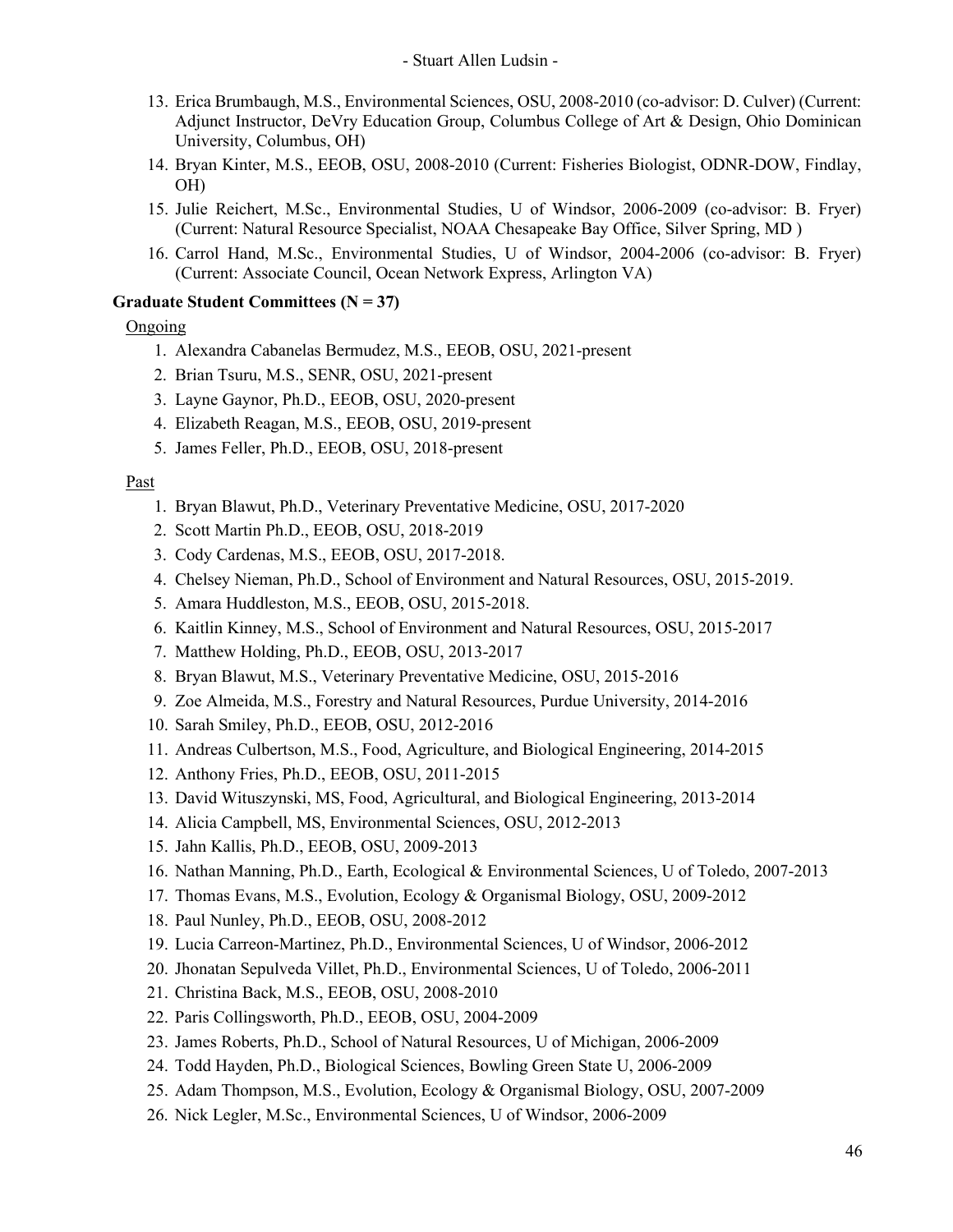- 27. Colleen Wellington, M.S., Earth, Ecological and Environmental Sciences, U of Toledo, 2006-2008
- 28. Jennell Bigrigg, M.S., Evolution, Ecology & Organismal Biology, OSU, 2004-2008
- 29. Michael Lowe, M.S., Fisheries & Allied Aquacultures, Auburn U, 2004-2007
- 30. Chelsea Lumb, M.Sc., Biological Sciences, U of Windsor, 2003-2005
- 31. Sarah Bartnik, M.Sc., Biological Sciences, U of Windsor, 2003-2005
- 32. Jim Bales, M.S., Biological Sciences, Bowling Green State U, 2003-2004

## **Undergraduate Student Advisor/Host (N = 65)**

Ongoing

- 1. Jacob Bentley (**thesis**), EEOB, OSU, Columbus, 2020-present
- 2. Anna Nash (**honors thesis**), EEOB, OSU, Columbus, 2020-present
- 3. Kristina Fite (**thesis**), EEOB, OSU, Columbus, 2019-present
- 4. Chad Harris (**thesis**), EEOB, OSU, Columbus, 2019-present

- 1. Luke Bobay **(honors thesis)**, SENR, OSU, Columbus, 2017-2021
- 2. John Duhigg, EEOB, OSU, Columbus, 2020-2021
- 3. Brady Rude **(thesis)**, EEOB, OSU, Columbus, 2020-2021
- 4. Conor Lovell, SENR, Columbus, 2019-2020.
- 5. Anthony Ursetti, EEOB, Columbus, 2019-2020.
- 6. Madeline Burke, Biology, Columbus, 2019.
- 7. Samantha Meyer, EEOB, OSU, Columbus, 2018-2019
- 8. Kate Scott, EEOB, OSU, Columbus, 2017
- 9. Taylor Brown **(thesis)**, EEOB, OSU, Columbus, 2016-2018; (co-advised with M. Fraker)
- 10. Stephen Hadick **(honors thesis)**, EEOB, OSU, Columbus, 2016-2017
- 11. Madelyn Strahan **(thesis)**, EEOB, OSU, Columbus, 2016-2017
- 12. Alex Kua **(honors thesis)**, EEOB, OSU, 2014-2016
- 13. Joe Dillon, EEOB, OSU, Columbus, 2015-2016
- 14. Kelli Ames, SENR, OSU, Columbus, 2015
- 15. Erin Banaag, Marine, Freshwater and Environmental Biology, Ohio University, Athens, 2015.
- 16. Anissa Powell **(thesis)**, EEOB, 2015
- 17. Katie Clemons **(thesis)**, EEOB, OSU, 2014-2015
- 18. Hannah Holl, SENR, OSU, Columbus, 2014-2015
- 19. Adam Ares, EEOB, OSU, Columbus, 2014
- 20. Amy Dursiek, SENR, OSU, Columbus, 2014
- 21. Kelsey Schultz, Biology, OSU, Columbus, 2014
- 22. Mike Wilhelm, Biology, OSU, Columbus, 2014
- 23. Tyler Arnold, EEOB, Columbus, 2013-2014
- 24. Morgan Corey, EEOB, (honors thesis), OSU, 2013-2014
- 25. Matt Hodanbosi, EEOB (honors thesis), OSU, 2013-2014
- 26. Matthew Manor, SENR, OSU, Columbus, 2013-2014
- 27. Robert Medberry, SENR, OSU, Columbus, 2013-2014
- 28. Allison McLaughlin, EEOB, OSU, 2013-2014 (co-advised with I. Hamilton)
- 29. Chelsea Coble, EEOB, Columbus, 2013
- 30. Brad Noskowiak, EEOB, OSU, Columbus, 2013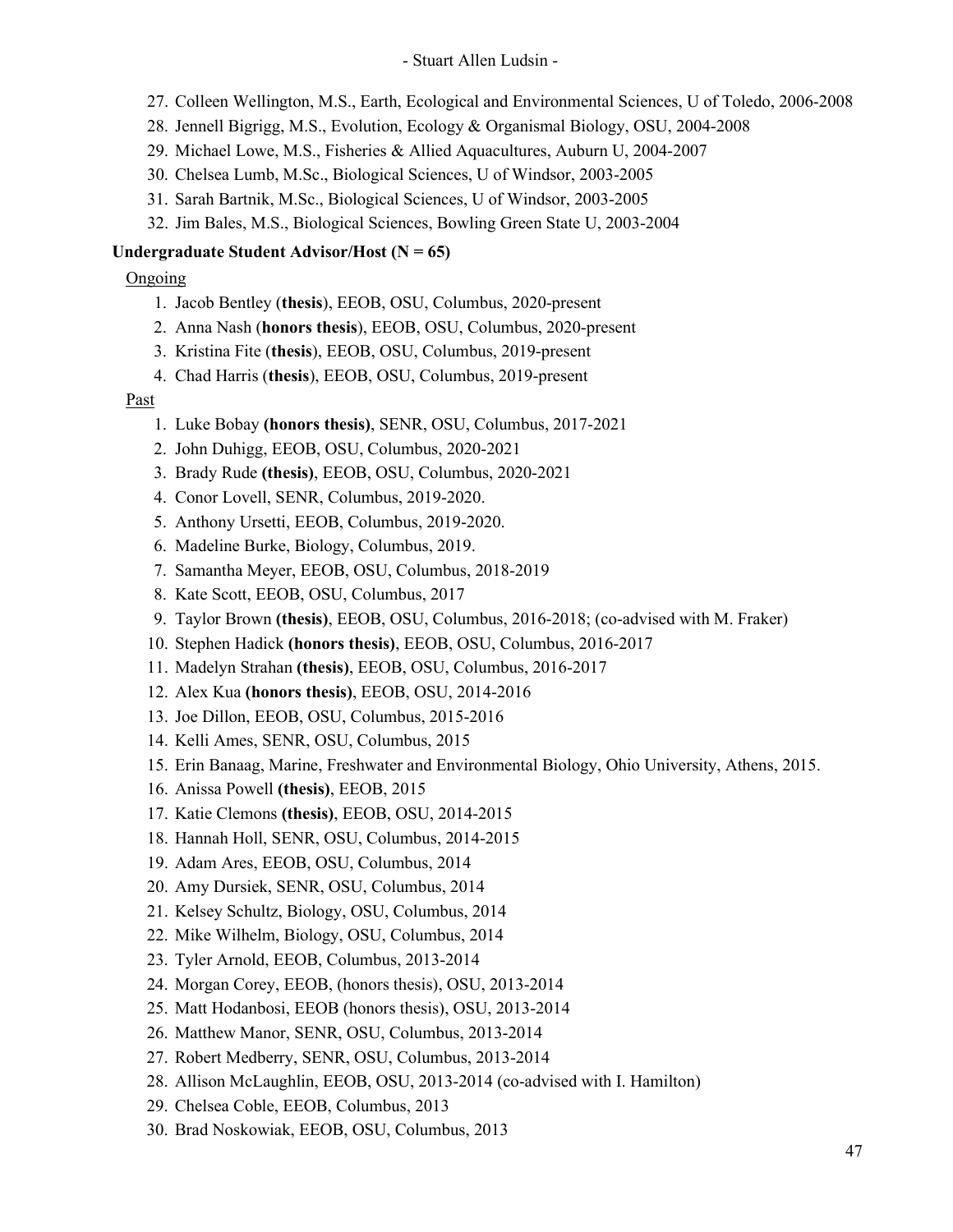- 31. Jim Palus, SENR, OSU, Columbus, 2013
- 32. Lauren Ustaszewski, SENR, OSU, Columbus, 2013
- 33. Benita Wu, Biology, OSU, Columbus, 2013
- 34. Luke Birk, Biology, OSU, Columbus, 2012
- 35. John Boudouris, EEOB, OSU, Columbus, 2012
- 36. Thomas Peterson, EEOB, OSU, Columbus, 2012
- 37. Chelsea Schmit, EEOB, OSU, Columbus, 2012
- 38. Kendra Siefer, Molecular Genetics, OSU, Columbus, 2012
- 39. Reed Brodnik, EEOB (honors thesis), OSU, 2011-2012
- 40. Kathryn Lang, EEOB, OSU (honors thesis), 2011-2012
- 41. Ben Bolam, EEOB, OSU, 2011.
- 42. Melinda Varney, EEOB, OSU, Columbus, 2011
- 43. Christopher French, EEOB, OSU, 2010-2011
- 44. Austin Gerber, EEOB, OSU, 2010
- 45. Jason Gilliland, Biology, 2010
- 46. Adam Kushner, SNRE, OSU, 2010
- 47. Elizabeth Marchio, EEOB, OSU, 2010
- 48. Timothy Malinich, EEOB, OSU, 2009-2010
- 49. Matthew Shanks, EEOB, OSU, 2008-2009
- 50. Krista Latta, University of Michigan, 2007-2008
- 51. Jennifer Metes, School of Natural Resources and Environment, U of Michigan, 2007
- 52. Alex Bajcz, UROP, University of Michigan, 2006-2007
- 53. Sam Upton, UROP, University of Michigan, 2006-2007
- 54. Christopher Rae, UROP, University of Michigan, 2005-2007
- 55. Grace Milanowski UROP, University of Michigan, 2006-2007
- 56. David Jablonski, UROP, University of Michigan, 2006
- 57. Emily Swab, UROP, University of Michigan, 2005-2006
- 58. Lara Ghisleni, UROP, University of Michigan, 2005-2006
- 59. Elizabeth Graham **(thesis)**, School of Natural Resources and Environment, U of Michigan, 2004
- 60. Heidi (Shoup) Mack **(honors thesis)**, Zoology, OSU, 1996-1998
- 61. William Pine, Fisheries and Allied Aquacultures, Auburn U, 1994-1998

#### **NOAA-GLERL/CILER Great Lakes Summer Student Fellows Advisor**

• 1-4 students per year, 2003-2008

#### **Undergraduate Student Advisor/Host (N = 66)**

- Dylan Bright, Briarcliff High School, 2020 (sponsor of science project)
- St. Charles Preparatory School, 2014-2019 (1-3 students per year)
- Thomas Worthington High School, 2017 (1 student)

### **DEPARTMENTAL COLLEGE & UNIVERSITY SERVICE**

#### **University**

Ex Officio Member. University-Level Advisory Committee for General Education, OSU, 2020-2021. Steering Committee Member. Ohio Water Consortium, OSU, 2019-present.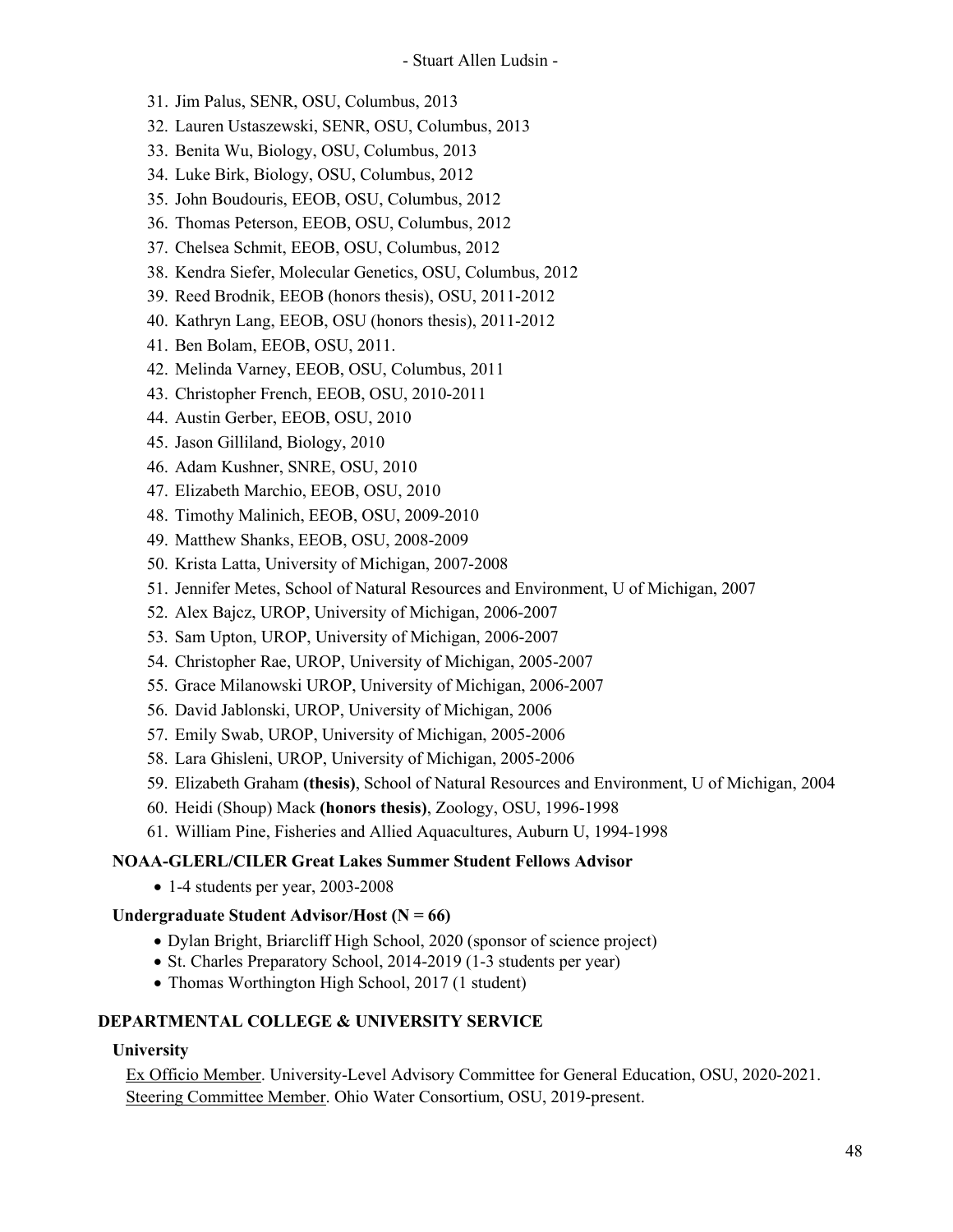Graduate Faculty Representative. College of Arts and Sciences, OSU, 2010-2011, 2014, 2016-2018, 2020- 2021.

Participant & Presenter. Governor DeWine's State Cabinet Directors, OSU Sustainability Institute. Columbus, OH, 2019.

Reviewer. MAGS Distinguished Master's Thesis Competition, The Graduate School, OSU, 2018.

Poster Judge. Denman Undergraduate Research Forum. OSU, 2014

Poster Judge. Edward F. Hayes Graduate Research Forum, OSU, 2014

Abstract Judge. Edward F. Hayes Graduate Research Forum, OSU, 2013

# **College**

Steering Committee Member. College of Arts and Sciences, OSU, 2020-2021

Faculty Senate. College of Arts and Sciences, OSU

- Steering Committee Member, 2021-2022
- Faculty Chair, 2019-2021
- Ex Officio Member, Focus on Institutional Racism and Sexism for Transformative Teaching (FIRSTT) Committee, 2020-2021
- EEOB Senate Representative, 2017-2022 (Alternate Representative in 2021-2022)

Member. EEOB Chairperson Search Committee, College of Arts and Sciences, OSU, 2013

Member. Campus Campaign Fundraising Committee, College of Biological Sciences, OSU, 2008

## **Department**

Committee of Diversity, Equity, and Inclusion. EEOB, OSU

- Past-Chair 2021-2022
- Chair, 2020-2021

Member. College Eligible Faculty (Promotion & Tenure Committee), EEOB, OSU, 2013-present Seminar Committee, EEOB, OSU

- Chair, 2008
- Member 2007, 2010, 2018-2019

Member. Communications Committee, EEOB, OSU

- Chair, 2016-2017
- Member, 2015, 2018

Member. Graduate Studies Committee, EEOB, OSU, 2015-2017, 2021-2022

Member. Aquatic Ecosystems Ecologist Faculty Search Committee, EEOB, OSU, 2014-2015

Member. Social Events Committee, EEOB, OSU

- Chair, 2013-2014
- Member, 2012

Member. Advisory Committee to the Chair, EEOB, OSU, 2011-2014

Member. Graduate Admissions Committee, EEOB, OSU, 2010-2012

Member. Ecology Curriculum Committee, EEOB, OSU, 2009-2012

Student Representative. Advisory Committee to the Chair, EEOB, OSU, 1998-2000

Student Representative. Renaming Committee, Zoology, OSU, 1997-1998

# **PROFESSIONAL ORGANIZATION MEMBERSHIP**

American Association for the Advancement of Science

American Cichlid Association

American Fisheries Society (AFS)

- President-Elect, Early Life History Section, AFS, 2021-present
- Resource Policy Committee member, AFS, 2021-present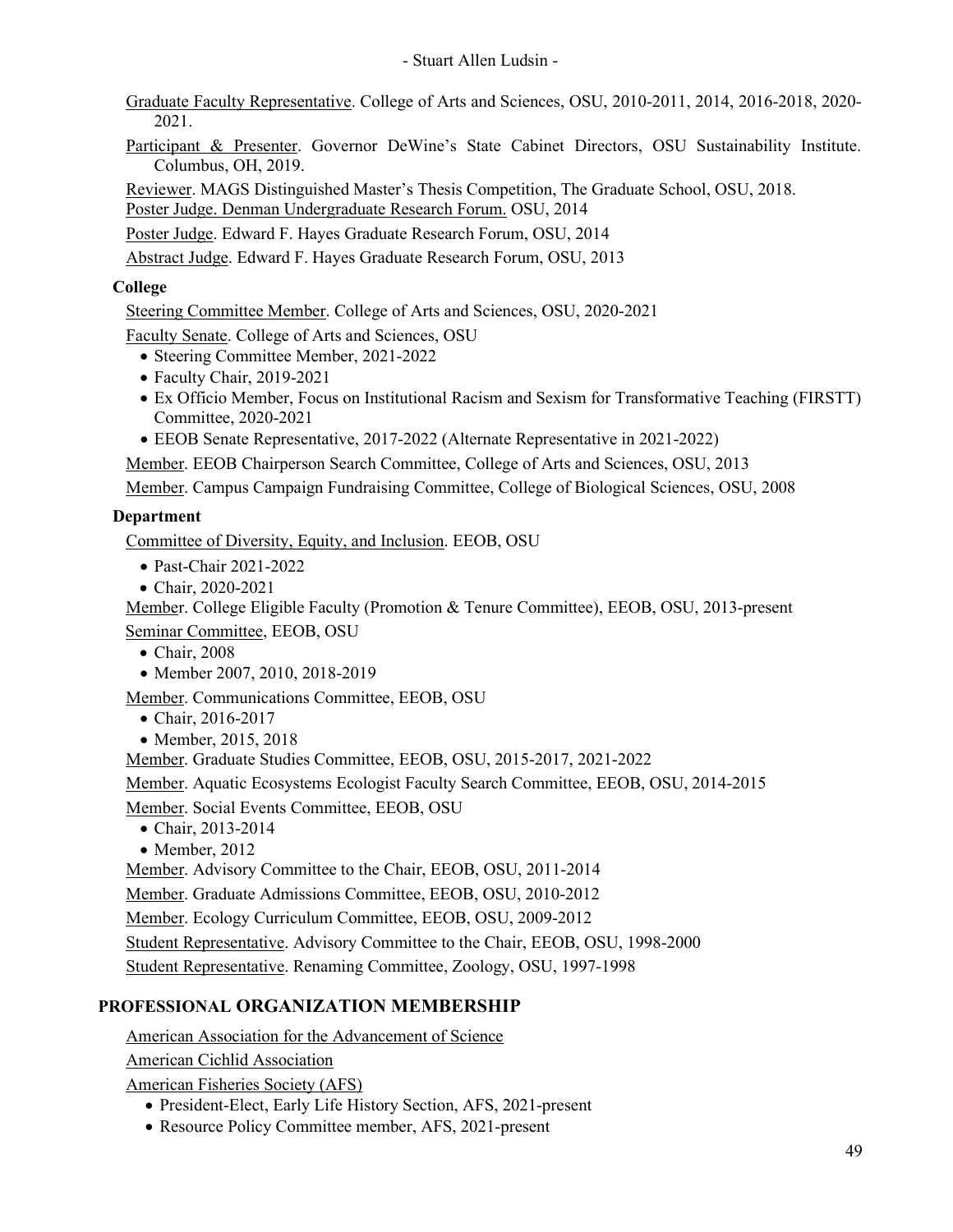- Scientific Program Committee Member, North Central Division Representative, AFS, 2020-2021 - Symposia Chairperson, 2020-2021
- Plenary Session Co-organizer. Midwest Fish and Wildlife Conference, Cleveland, OH, 2018-2019.
- Sally Leonard Richardson Best Student Paper Award Evaluations Panel, member, 2017
- Evaluator of student posters/papers, 2000, 2002
- President, Auburn University Chapter of AFS, Auburn, AL, 1993-1994
- Treasurer, Auburn University Chapter of AFS, 1992-1993

American Institute of Biological Science

American Society of Limnology and Oceanography

- Ecological Society of America (ESA)
	- ESA Scientific Planning Committee, EcoSummit International Conference, 2011-2012

International Association for Great Lakes Research

- Publications Committee member*,* 2014-present
- Expert Panel Member, 2008-present
- Board of Directors, elected U.S. representative, 2012-2015
- Nominations Committee Chair, 2012-2015
- Paul W. Rodger's Scholarship Evaluations Panel, member, 2015
- IAGLR Scholarship Evaluations Panel, member, 2014
- Evaluator of student papers, 2014, 2017
- Norman S. Baldwin Scholarship Evaluations Panel, member, 2002, 2008, and 2013

Sigma Xi

## **PUBLIC OUTREACH ACTIVITIES**

Public Lecturer.

- Ohio Sea Grant Charter Captains Meeting, Gibraltar Island, OH, 2019. Title: Stock structure and contribution of west and east basin walleye to recreational and commercial fisheries in Lake Erie.
- Expedition Club. Columbus, OH, 2019. Title: The threat that human-driven changes to Lake Erie pose to its fisheries.
- Dublin AM Rotary Club. Muirfield Village, OH, 2019. Title: Climate change in Ohio: a primer.
- Upper Arlington Rotary Club. Upper Arlington, OH, 2019. Title: Climate change in Ohio: a primer.
- Old North High Club. Columbus, OH, 2018. Title: Climate change: a primer.
- Rotary Club. Columbus, OH, 2018. Title: Climate change: a primer.
- Trout Unlimited. Wooster, OH, 2018. Title: The threat that human-driven changes to Lake Erie pose to its fisheries.
- Lakeside Chautauqua Environmental Stewardship Educational Seminar Series, Lakeside, OH, 2013. Title: Climate change impacts on fishes of the Great Lakes.

Co-organizer of Museum of Biological Diversity Open House. Columbus, OH, 2017-2018.

• Helped organize multiple interactive exhibits on aquatic food webs  $(\sim 1,200)$  visitors)

- Co-coordinator of high school student research internships. Columbus, OH.
	- St. Charles Preparatory School, Columbus, OH, summer 2014-2018 (2-3 students per year)

Co-coordinator of student visits. Aquatic Ecology Laboratory, OSU, Columbus, OH.

- Indianola K-8 (~30 students), Columbus, 2016
- Columbus Academy High School (~15 students), Columbus, 2016
- OSU Mathematical Biosciences Institute Undergraduate Program (22 students), Columbus, 2010
- Women in Science Day (~60 students), 1997, 2010
- Higher Education Council of Columbus (44 students), 1996
- Columbus Alternative High School (~30 students), 1995